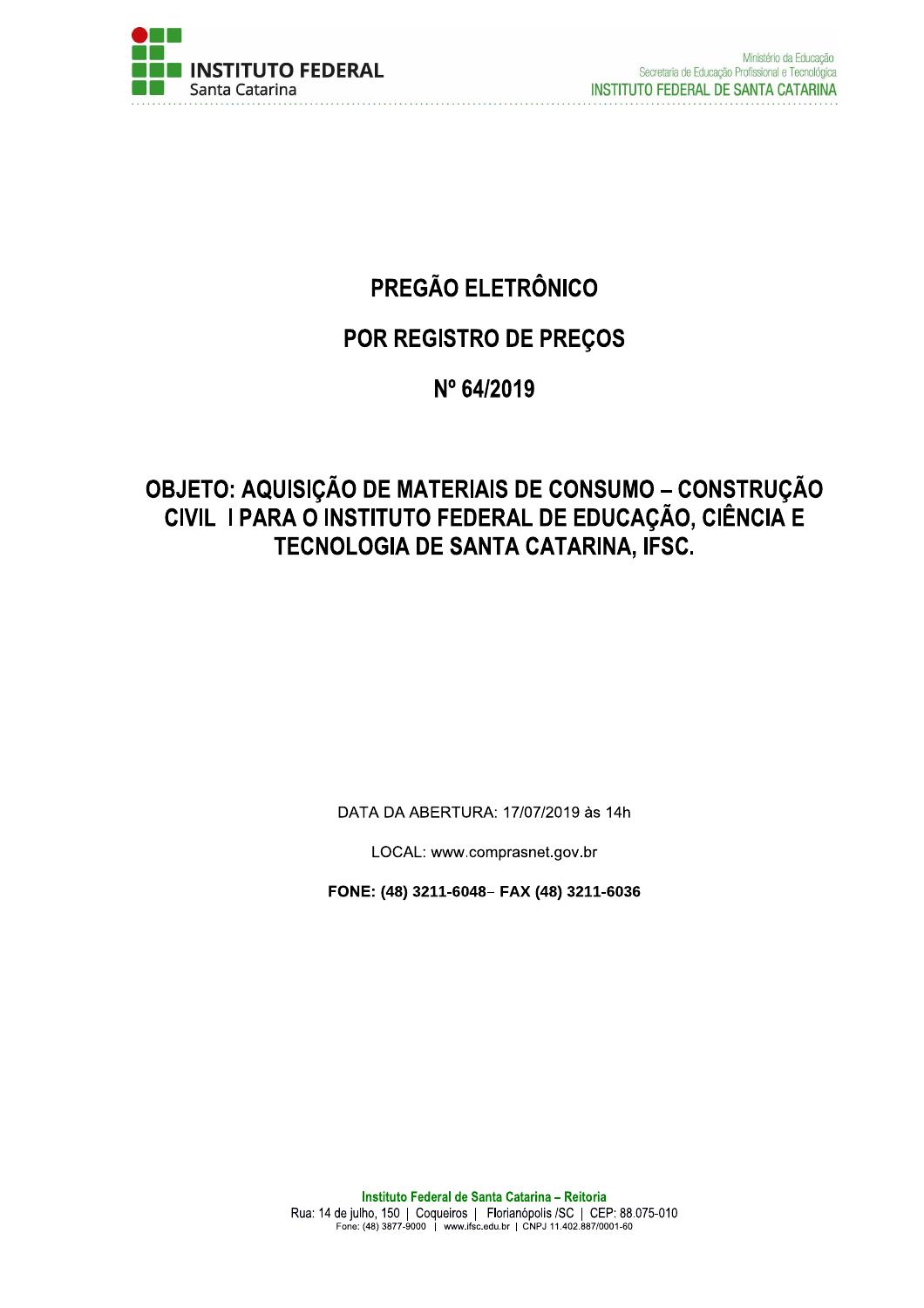

#### PREGÃO ELETRÔNICO **INSTITUTO FEDERAL DE SANTA CATARINA - IFSC**

#### PREGÃO ELETRÔNICO Nº 64/2019 (Processo Administrativo nº 23292.018564/2019-08)

Torna-se público, para conhecimento dos interessados, que o Instituto Federal de Educação, Ciência e Tecnologia de Santa Catarina, IFSC, por meio de sua Reitora, sediado na Rua 14 de Julho, 150 -Coqueiros - Florianópolis - SC, realizará licitação, para registro de preços, na modalidade PREGÃO, na forma ELETRÔNICA, do tipo menor preço (por item/grupo), nos termos da Lei nº 10.520, de 17 de julho de 2002, do Decreto nº 5.450, de 31 de maio de 2005, do Decreto nº 7.746, de 05 de junho de 2012, do Decreto nº 7892, de 23 de janeiro e 2013, da Instrução Normativa SLTI/MP nº 01, de 19 de ianeiro de 2010, da Instrução Normativa SEGES/MP nº 03, de 26 de abril, de 2018, da Lei Complementar n° 123, de 14 de dezembro de 2006, da Lei nº 11.488, de 15 de junho de 2007, do Decreto n° 8.538, de 06 de outubro de 2015, aplicando-se, subsidiariamente, a Lei nº 8.666, de 21 de junho de 1993, e as exigências estabelecidas neste Edital.

### Data da sessão: 17/07/2019 Horário: 14:00h Local: Portal de Compras do Governo Federal - www.comprasgovernamentais.gov.br

### 1. DO OBJETO

O objeto da presente licitação é a escolha da proposta mais vantajosa para a  $1.1.$ aquisição de Materiais de Consumo Construção Civil I, conforme condições, quantidades e exigências estabelecidas neste Edital e seus anexos.

1.2. A licitação será dividida em grupos, formados por um ou mais itens, conforme tabela constante no Termo de Referência, facultando-se ao licitante a participação em quantos grupos forem de seu interesse, devendo oferecer proposta para todos os itens que o compõem.

1.3. O critério de julgamento adotado será o menor preco GLOBAL do grupo, observadas as exigências contidas neste Edital e seus Anexos quanto às especificações do objeto.

### 2. DOS REGISTRO DE PRECOS

2.1. As regras referentes aos órgãos gerenciador e participantes, bem como a eventuais adesões são as que constam da minuta de Ata de Registro de Preços

### 3. DO CREDENCIAMENTO

 $3.1.$ O Credenciamento é o nível básico do registro cadastral no SICAF, que permite a participação dos interessados na modalidade licitatória Pregão, em sua forma eletrônica.

3.2. O cadastro no SICAF deverá ser feito no Portal de Compras do Governo Federal, no sítio www.comprasgovernamentais.gov.br, por meio de certificado digital conferido pela Infraestrutura de Chaves Públicas Brasileira - ICP - Brasil.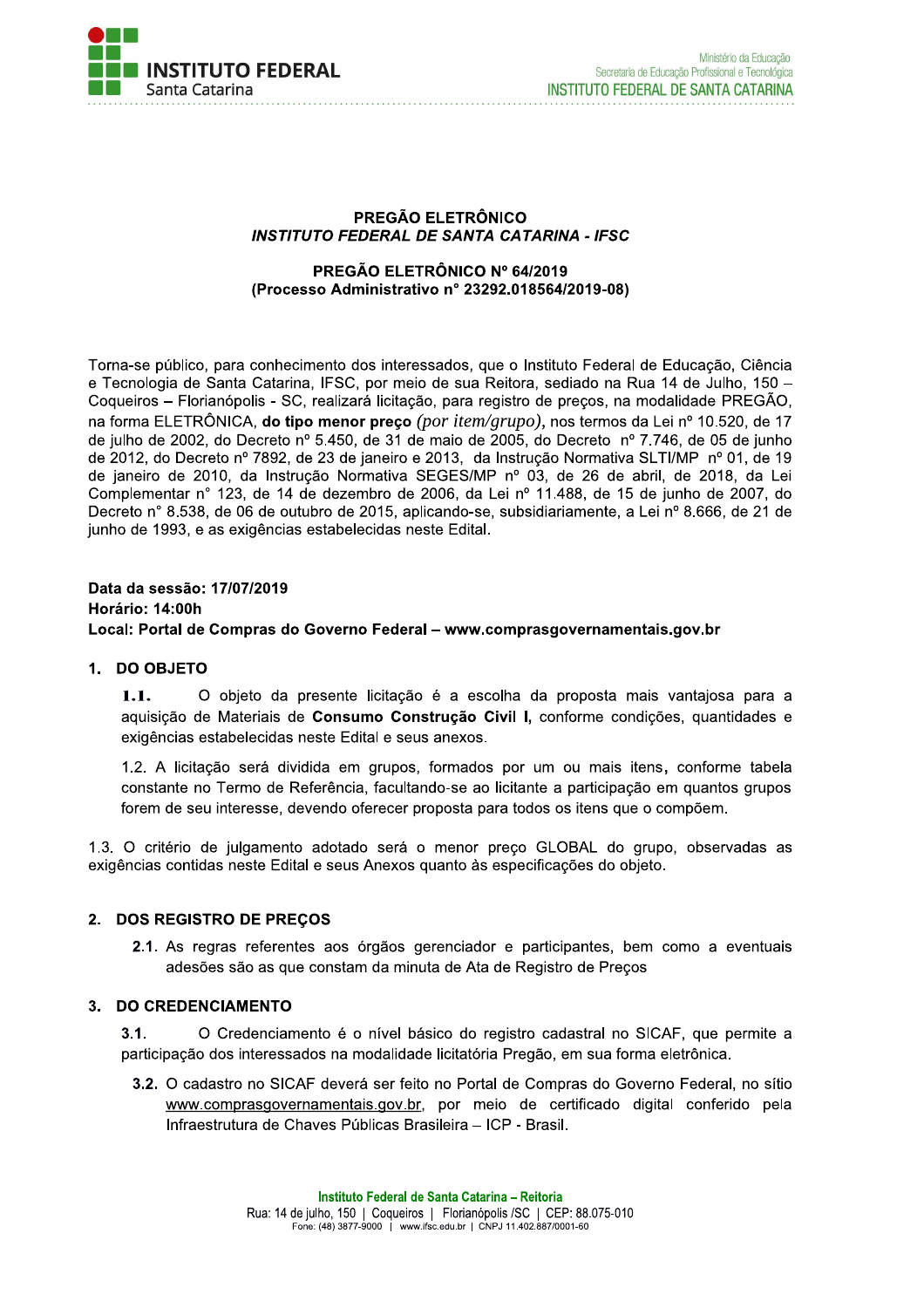

 $3.3.$ O credenciamento junto ao provedor do sistema implica a responsabilidade do licitante ou de seu representante legal e a presunção de sua capacidade técnica para realização das transações inerentes a este Pregão.

 $3.4.$ É de responsabilidade exclusiva do licitante o uso adequado do sistema, cabendo-lhe zelar por todas as transações efetuadas diretamente ou por seu representante.

 $3.5.$ É de responsabilidade do cadastrado conferir a exatidão dos seus dados cadastrais no SICAF e mantê-los atualizados junto aos órgãos responsáveis pela informação, devendo proceder, imediatamente, à correção ou à alteração dos registros tão logo identifique incorreção ou aqueles se tornem desatualizados.

3.5.1.A não observância do disposto no subitem anterior poderá ensejar desclassificação no momento da habilitação

### 4. DA PARTICIPAÇÃO NO PREGÃO.

4.1. Poderão participar deste Pregão interessados cujo ramo de atividade seja compatível com o objeto desta licitação, e que estejam com Credenciamento regular no Sistema de Cadastramento Unificado de Fornecedores - SICAF, conforme disposto no art. 9º da IN SEGES/MP nº 3, de 2018 com o seguinte nível de cadastramento:

#### I. Credenciamento;

II. Habilitação Jurídica;

### III. Regularidade fiscal federal;

Ou apresentar a documentação prevista na IN 05/95/MARE.

- 4.1.1. Os licitantes deverão utilizar o certificado digital para acesso ao Sistema.
- 4.1.2. Os itens ou grupos com valores de até R\$ 80.000,00 são de participação exclusiva de ME/EPP, nos termos do art. 48 da Lei Complementar nº 123, de 14 de dezembro de 2006.

 $4.2.$ Será concedido tratamento favorecido para as microempresas e empresas de pequeno porte, para as sociedades cooperativas mencionadas no artigo 34 da Lei nº 11.488, de 2007, para o agricultor familiar, o produtor rural pessoa física e para o microempreendedor individual - MEI, nos limites previstos da Lei Complementar nº 123, de 2006.

 $4.3.$ Não poderão participar desta licitação os interessados:

> $4.3.1.$ proibidos de participar de licitações e celebrar contratos administrativos, na forma da legislação vigente;

 $4.3.2.$ que não atendam às condições deste Edital e seu(s) anexo(s);

 $4.3.3.$ estrangeiros que não tenham representação legal no Brasil com poderes expressos para receber citação e responder administrativa ou judicialmente;

 $4.3.4.$ que se enquadrem nas vedações previstas no artigo 9º da Lei nº 8.666, de 1993;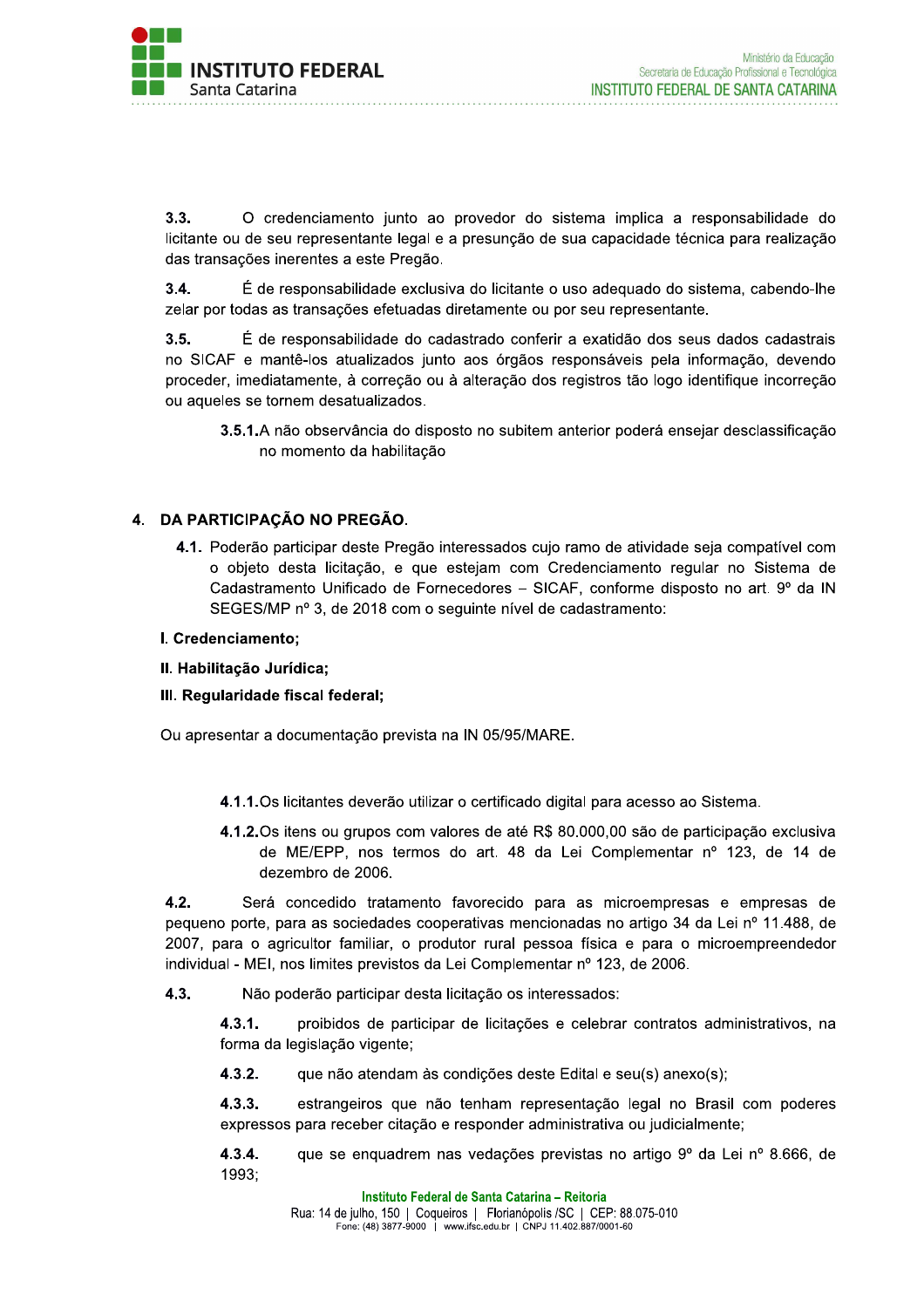

 $4.3.5.$ que estejam sob falência, concurso de credores, concordata ou em processo de dissolução ou liquidação;

 $4.3.6.$ entidades empresariais que estejam reunidas em consórcio;

 $4.3.7.$ Organizações da Sociedade Civil de Interesse Público - OSCIP, atuando nessa condição (Acórdão nº 746/2014-TCU-Plenário).

4.4. Como condição para participação no Pregão, a licitante assinalará "sim" ou "não" em campo próprio do sistema eletrônico, relativo às seguintes declarações:

 $4.4.1.$ que cumpre os requisitos estabelecidos no artigo 3° da Lei Complementar nº 123, de 2006, estando apta a usufruir do tratamento favorecido estabelecido em seus arts. 42 a 49:

- $4.4.1.1.$ nos itens exclusivos para participação de microempresas e empresas de pequeno porte, a assinalação do campo "não" impedirá o prosseguimento no certame;
- $4.4.1.2.$ nos itens em que a participação não for exclusiva para microempresas e empresas de pequeno porte, a assinalação do campo "não" apenas produzirá o efeito de o licitante não ter direito ao tratamento favorecido previsto na Lei Complementar nº 123, de 2006, mesmo que microempresa, empresa de pequeno porte.

 $4.4.2.$ que está ciente e concorda com as condições contidas no Edital e seus anexos, bem como de que cumpre plenamente os requisitos de habilitação definidos no Edital;

 $4.4.3.$ que inexistem fatos impeditivos para sua habilitação no certame, ciente da obrigatoriedade de declarar ocorrências posteriores;

 $4.4.4.$ que não emprega menor de 18 anos em trabalho noturno, perigoso ou insalubre e não emprega menor de 16 anos, salvo menor, a partir de 14 anos, na condição de aprendiz, nos termos do artigo 7°, XXXIII, da Constituição;

 $4.4.5.$ que a proposta foi elaborada de forma independente, nos termos da Instrução Normativa SLTI/MP nº 2, de 16 de setembro de 2009.

4.4.6. que não possui, em sua cadeia produtiva, empregados executando trabalho degradante ou forçado, observando o disposto nos incisos III e IV do art. 1º e no inciso III do art. 5º da Constituição Federal;

 $4.4.7.$ que os serviços são prestados por empresas que comprovem cumprimento reserva de cargos prevista em lei para pessoa com deficiência ou para reabilitado de da Previdência Social e que atendam às regras de acessibilidade previstas na legislação, conforme disposto no art. 93 da Lei nº 8.213, de 24 de julho de 1991.

4.5. A declaração falsa relativa ao cumprimento de qualquer condição sujeitará o licitante às sanções previstas em lei e neste Edital.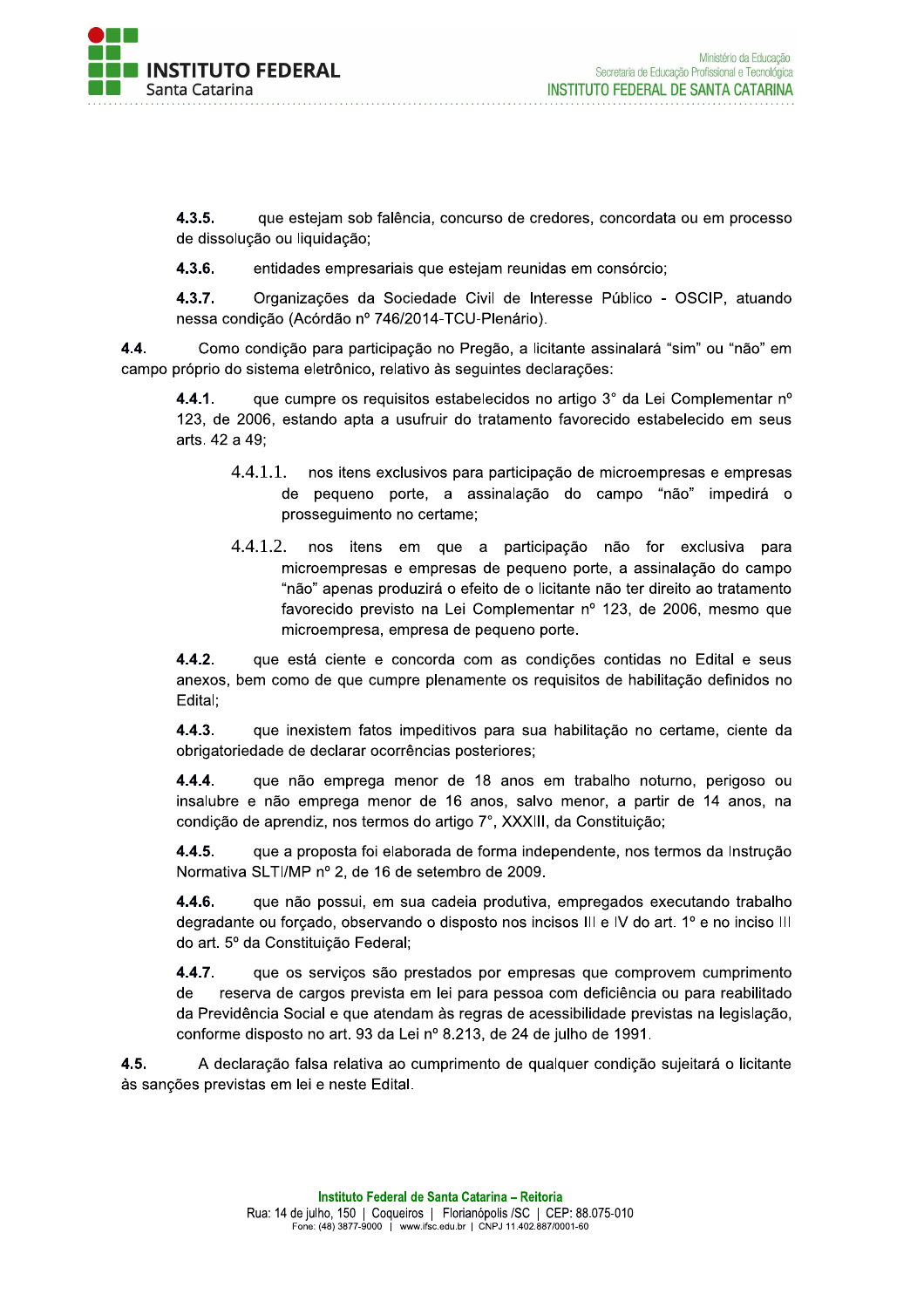

### 5. DO ENVIO DA PROPOSTA

 $5.1.$ O licitante deverá encaminhar a proposta por meio do sistema eletrônico até a data e horário marcados para abertura da sessão, quando, então, encerrar-se-á automaticamente a fase de recebimento de propostas.

 $5.2.$ O licitante será responsável por todas as transações que forem efetuadas em seu nome no sistema eletrônico, assumindo como firmes e verdadeiras suas propostas e lances.

 $5.3.$ Incumbirá ao licitante acompanhar as operações no sistema eletrônico durante a sessão pública do Pregão, ficando responsável pelo ônus decorrente da perda de negócios, diante da inobservância de quaisquer mensagens emitidas pelo sistema ou de sua desconexão.

 $5.4.$ Até a abertura da sessão, os licitantes poderão retirar ou substituir as propostas apresentadas.

 $5.5.$ O licitante deverá enviar sua proposta mediante o preenchimento, no sistema eletrônico, dos seguintes campos:

 $5.5.1.$ Valor unitário e total do item:

 $5.5.2.$ Marca:

 $5.5.3.$ Fabricante;

Descrição detalhada do objeto, contendo as informações similares à  $5.5.4.$ especificação do Termo de Referência: indicando, no que for aplicável, o modelo, prazo de validade ou de garantia.

 $5.6.$ Todas as especificações do objeto contidas na proposta vinculam a Contratada.

Nos valores propostos estarão inclusos todos os custos operacionais, encargos  $5.7.$ previdenciários, trabalhistas, tributários, comerciais e quaisquer outros que incidam direta ou indiretamente no fornecimento dos bens.

 $5.8.$ Os precos ofertados, tanto na proposta inicial, quanto na etapa de lances, serão de exclusiva responsabilidade do licitante, não lhe assistindo o direito de pleitear qualquer alteração, sob alegação de erro, omissão ou qualquer outro pretexto.

5.9. O prazo de validade da proposta não será inferior a 100 (cem) dias, a contar da data de sua apresentação.

 $5.10.$ O licitante deverá declarar, para cada item, em campo próprio do sistema COMPRASNET, se o produto ofertado é manufaturado nacional beneficiado por um dos critérios de margem de preferência indicados no Termo de Referência.

 $5.11.$ Os licitantes devem respeitar os precos máximos estabelecidos nas normas de regência de contratações públicas federais, quando participarem de licitações públicas (Acórdão nº 1455/2018 - TCU - Plenário);

 $5.11.1.$ O descumprimento das regras supramencionadas pela Administração por parte dos contratados pode ensejar a fiscalização do Tribunal de Contas da União e, após o devido processo legal, gerar as seguintes conseguências: assinatura de prazo para a adoção das medidas necessárias ao exato cumprimento da lei, nos termos do art. 71, inciso IX, da Constituição; ou condenação dos agentes públicos responsáveis e da empresa contratada ao pagamento dos prejuízos ao erário, caso verificada a ocorrência de superfaturamento por sobrepreço na execução do contrato.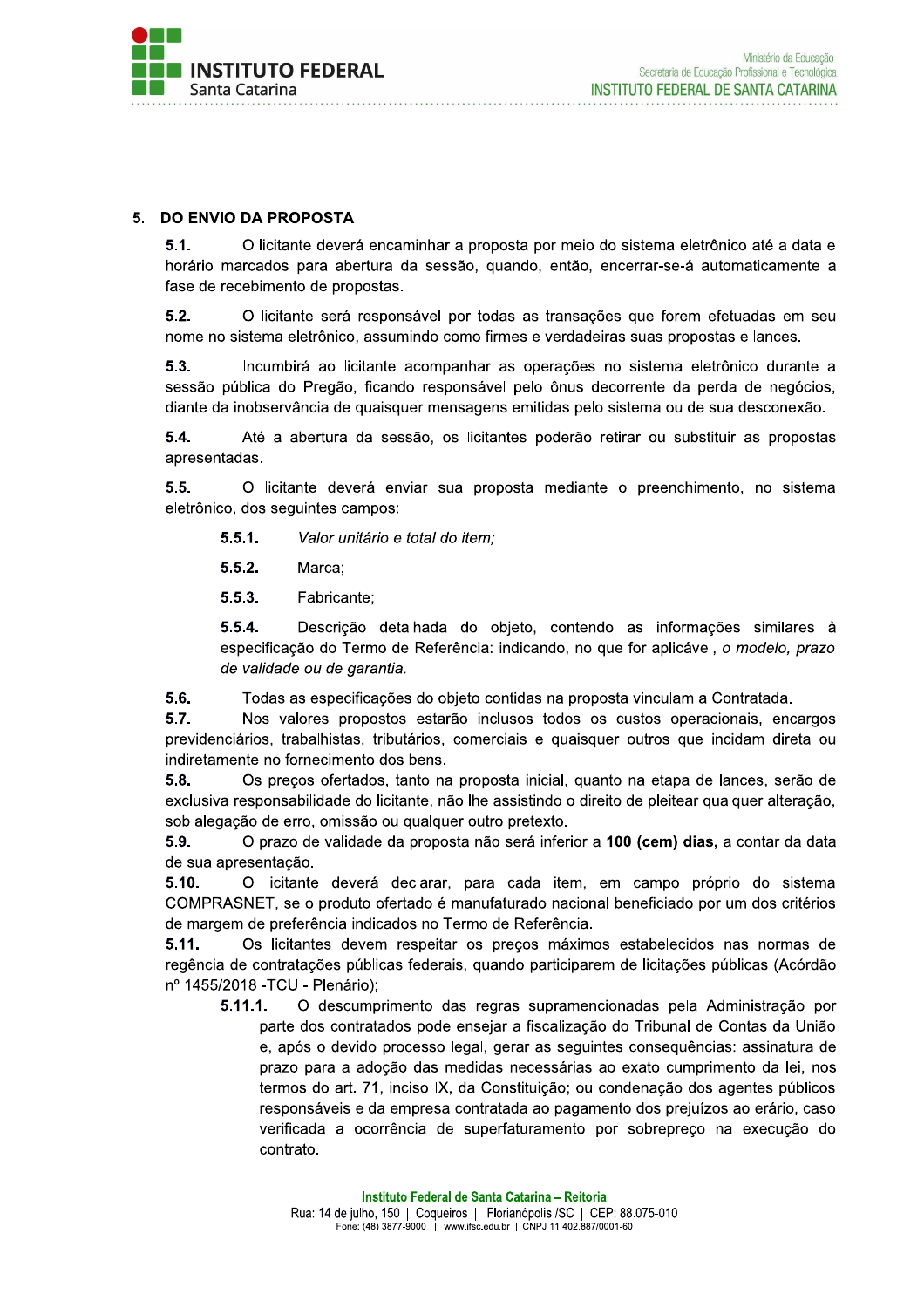

#### DA ABERTURA DA SESSÃO, CLASSIFICAÇÃO DAS PROPOSTAS E FORMULAÇÃO DE 6. **LANCES**

 $6.1.$ A abertura da presente licitação dar-se-á em sessão pública, por meio de sistema eletrônico, na data, horário e local indicados neste Edital.

 $6.2.$ O Pregoeiro verificará as propostas apresentadas, desclassificando desde logo aquelas que não estejam em conformidade com os requisitos estabelecidos neste Edital, contenham vícios insanáveis ou não apresentem as especificações técnicas exigidas no Termo de Referência.

 $6.2.1.$ Também será desclassificada a proposta que identifique o licitante.

 $6.2.2.$ A desclassificação será sempre fundamentada e registrada no sistema, com acompanhamento em tempo real por todos os participantes.

 $6.2.3.$ A não desclassificação da proposta não impede o seu julgamento definitivo em sentido contrário, levado a efeito na fase de aceitação.

 $6.3.$ O sistema ordenará automaticamente as propostas classificadas, sendo que somente estas participarão da fase de lances.

6.4. O sistema disponibilizará campo próprio para troca de mensagens entre o Pregoeiro e os licitantes.

 $6.5.$ Iniciada a etapa competitiva, os licitantes deverão encaminhar lances exclusivamente por meio do sistema eletrônico, sendo imediatamente informados do seu recebimento e do valor consignado no registro.

 $6.5.1.$ O lance deverá ser ofertado pelo valor unitário do item.

6.6. Os licitantes poderão oferecer lances sucessivos, observando o horário fixado para abertura da sessão e as regras estabelecidas no Edital.

6.7. O licitante somente poderá oferecer lance inferior ao último por ele ofertado e registrado pelo sistema.

 $6.8.$ O intervalo entre os lances enviados pelo mesmo licitante não poderá ser inferior a vinte (20) segundos e o intervalo entre lances não poderá ser inferior a três (3) segundos, sob pena de serem automaticamente descartados pelo sistema os respectivos lances.

6.9. Em caso de falha no sistema, os lances em desacordo com o subitem anterior deverão ser desconsiderados pelo pregoeiro, devendo a ocorrência ser comunicada imediatamente à Secretaria de Gestão do Ministério da Economia.

6.9.1. Na hipótese do subitem anterior, a ocorrência será registrada em campo próprio do sistema.

 $6.10.$ Não serão aceitos dois ou mais lances de mesmo valor, prevalecendo aquele que for recebido e registrado em primeiro lugar.

6.11. Durante o transcurso da sessão pública, os licitantes serão informados, em tempo real, do valor do menor lance registrado, vedada a identificação do licitante.

No caso de desconexão com o Pregoeiro, no decorrer da etapa competitiva do  $6.12.$ Pregão, o sistema eletrônico poderá permanecer acessível aos licitantes para a recepção dos lances.

6.13. Se a desconexão perdurar por tempo superior a 10 (dez) minutos, a sessão será suspensa e terá reinício somente após comunicação expressa do Pregoeiro aos participantes.

O Critério de julgamento adotado será o menor preço, conforme definido neste Edital  $6.14.$ e seus anexos.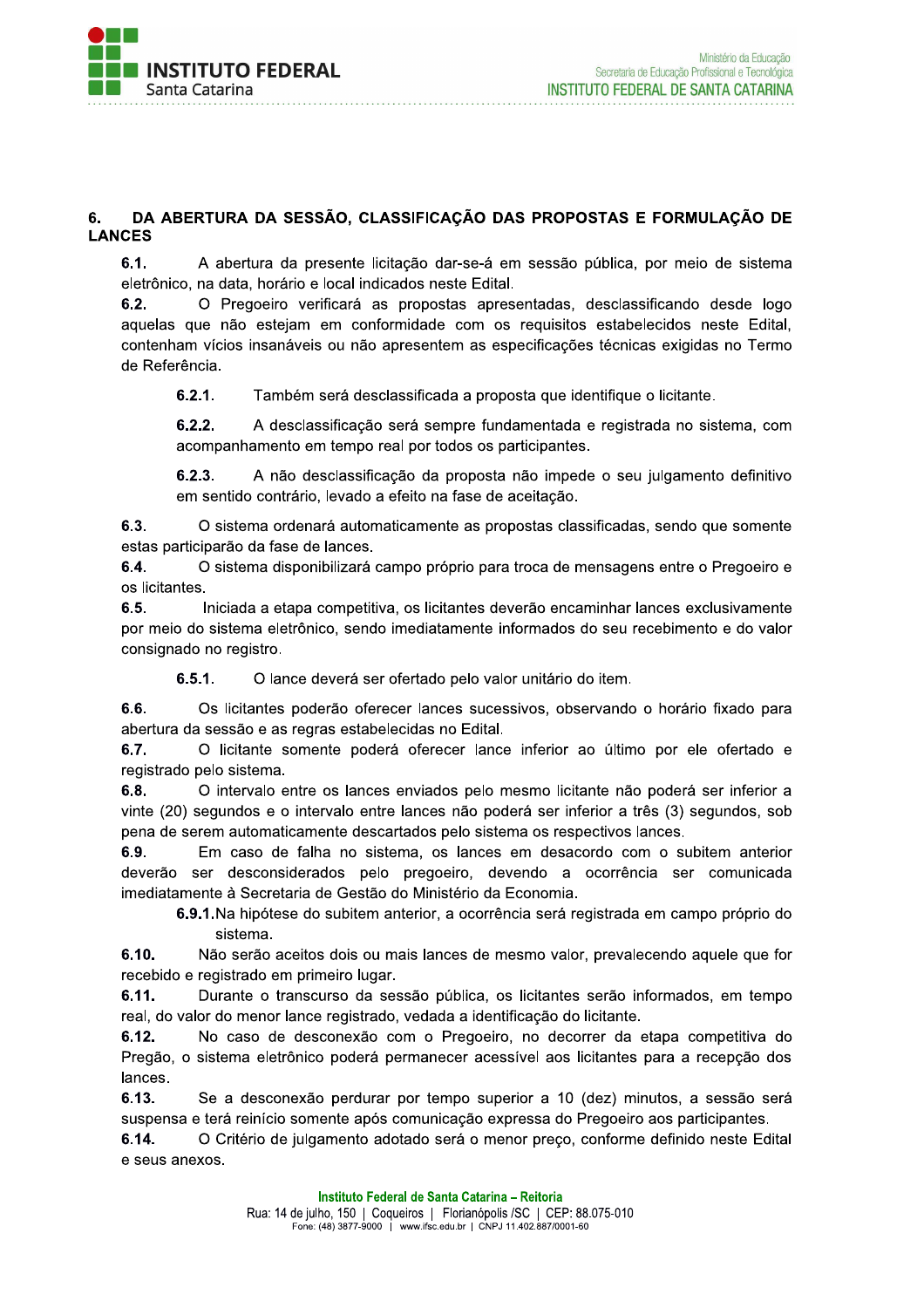

 $6.15.$ A etapa de lances da sessão pública será encerrada por decisão do Pregoeiro. O sistema eletrônico encaminhará aviso de fechamento iminente dos lances, após o que transcorrerá período de tempo de até 30 (trinta) minutos, aleatoriamente determinado pelo sistema, findo o qual será automaticamente encerrada a recepção de lances.

6.16. Caso o licitante não apresente lances, concorrerá com o valor de sua proposta e, na hipótese de desistência de apresentar outros lances, valerá o último lance por ele ofertado, para efeito de ordenação das propostas.

6.17. Em relação a itens não exclusivos para participação de microempresas e empresas de pequeno porte, uma vez encerrada a etapa de lances, será efetivada a verificação automática, junto à Receita Federal, do porte da entidade empresarial. O sistema identificará em coluna própria as microempresas e empresas de pequeno porte participantes, procedendo à comparação com os valores da primeira colocada, se esta for empresa de maior porte, assim como das demais classificadas, para o fim de aplicar-se o disposto nos arts. 44 e 45 da LC nº 123, de 2006, regulamentada pelo Decreto nº 8.538, de 2015.

6.18. Nessas condições, as propostas de microempresas e empresas de pequeno porte que se encontrarem na faixa de até 5% (cinco por cento) acima da proposta ou lance de menor preço serão consideradas empatadas com a primeira colocada.

6.19. A melhor classificada nos termos do item anterior terá o direito de encaminhar uma última oferta para desempate, obrigatoriamente em valor inferior ao da primeira colocada, no prazo de 5 (cinco) minutos controlados pelo sistema, contados após a comunicação automática para tanto.

 $6.20.$ Caso a microempresa ou a empresa de pequeno porte melhor classificada desista ou não se manifeste no prazo estabelecido, serão convocadas as demais licitantes microempresa e empresa de pequeno porte que se encontrem naquele intervalo de 5% (cinco por cento), na ordem de classificação, para o exercício do mesmo direito, no prazo estabelecido no subitem anterior.

 $6.21.$ No caso de equivalência dos valores apresentados pelas microempresas e empresas de pequeno porte que se encontrem nos intervalos estabelecidos nos subitens anteriores, será realizado sorteio entre elas para que se identifique aquela que primeiro poderá apresentar melhor oferta.

Quando houver propostas beneficiadas com as margens de preferência em relação  $6.22.$ ao produto estrangeiro, o critério de desempate será aplicado exclusivamente entre as propostas que fizerem jus às margens de preferência, conforme regulamento.

Só se considera empate entre propostas iguais, não seguidas de lances. Lances 6.23. equivalentes não serão considerados iguais, uma vez que a ordem de apresentação pelos licitantes é utilizada como um dos critérios de classificação.

6.24. Havendo eventual empate entre propostas, o critério de desempate será aquele previsto no art. 3º, § 2º, da Lei nº 8.666, de 1993, assegurando-se a preferência, sucessivamente, aos bens fornecidos:

- $6.24.1.$ por empresas brasileiras;
- $6.24.2.$ por empresas que invistam em pesquisa e no desenvolvimento de tecnologia no País:
- $6.24.3.$ por empresas que comprovem cumprimento de reserva de cargos prevista em lei para pessoa com deficiência ou para reabilitado da Previdência Social e que atendam às regras de acessibilidade previstas na legislação.

 $6.25.$ Persistindo o empate entre propostas, será aplicado o sorteio como critério de desempate.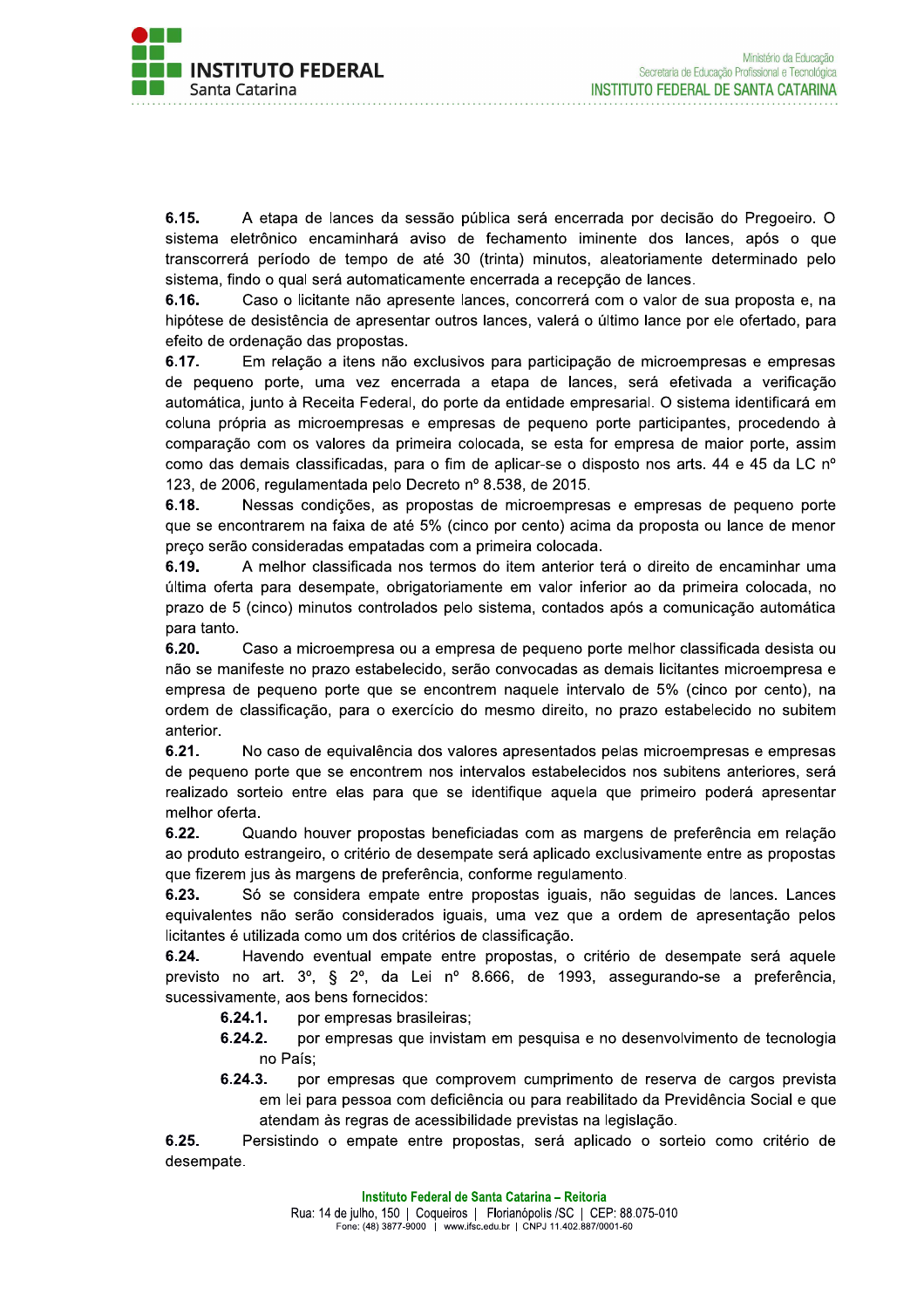

6.26. Apurada a proposta final classificada em primeiro lugar, o Pregoeiro poderá encaminhar, pelo sistema eletrônico, contraproposta ao licitante para que seja obtido melhor preço, observado o critério de julgamento, não se admitindo negociar condições diferentes daquelas previstas neste Edital.

A negociação será realizada por meio do sistema, podendo ser acompanhada pelos 6.27. demais licitantes.

Após a negociação do preço, o Pregoeiro iniciará a fase de aceitação e julgamento da 6.28. proposta.

Para a aquisição de bens comuns de informática e automação, definidos no art. 16-A 6.29. da Lei nº 8.248, de 1991, será assegurado o direito de preferência previsto no seu artigo 3º, conforme procedimento estabelecido nos artigos 5° e 8° do Decreto n° 7.174, de 2010.

 $6.29.1.$ Nas contratações de bens e serviços de informática e automação, nos termos da Lei nº 8.248, de 1991, as licitantes qualificadas como microempresas ou empresas de pequeno porte que fizerem jus ao direito de preferência previsto no Decreto nº 7.174, de 2010, terão prioridade no exercício desse benefício em relação às médias e às grandes empresas na mesma situação.

 $6.29.2.$ Quando aplicada a margem de preferência a que se refere o Decreto nº 7.546, de 2 de agosto de 2011, não se aplicará o desempate previsto no Decreto nº 7.174, de 2010.

#### $\overline{7}$ . DA ACEITABILIDADE DA PROPOSTA VENCEDORA.

- 7.1. Encerrada a etapa de lances e depois da verificação de possível empate, o Pregoeiro examinará a proposta classificada em primeiro lugar quanto ao preco, a sua exequibilidade, bem como quanto ao cumprimento das especificações do objeto.
- 7.2. Será desclassificada a proposta ou o lance vencedor com valor superior ao preco máximo fixado ou que apresentar preço manifestamente inexequível.
	- 7.2.1. Proposta ou lances com valores superiores ao estimado na licitação pela Administração, poderão ser objeto de negociação para que se adequem aos valores estimados.

 $7.3.$ O licitante qualificado como produtor rural pessoa física deverá incluir, na sua proposta, os percentuais das contribuições previstas no art. 176 da Instrução Normativa RFB n. 971, de 2009, em razão do disposto no art. 184, inciso V, sob pena de desclassificação.

 $7.4.$ Considera-se inexeguível a proposta que apresente precos global ou unitários simbólicos, irrisórios ou de valor zero, incompatíveis com os preços dos insumos e salários de mercado, acrescidos dos respectivos encargos, ainda que o ato convocatório da licitação não tenha estabelecido limites mínimos, exceto quando se referirem a materiais e instalações de propriedade do próprio licitante, para os quais ele renuncie a parcela ou à totalidade da remuneração.

7.5. O Pregoeiro convocará o licitante para enviar documentação digital, por meio de funcionalidade disponível no sistema, estabelecendo no "chat" prazo mínimo de 02 (duas) horas ou outro prazo a ser definido pelo Pregoeiro, sob pena de não aceitação da proposta.

 $7.5.1.$ Dentre os documentos passíveis de solicitação pelo Pregoeiro, destacam-se os que contenham as características do material ofertado, tais como marca, modelo, tipo, fabricante e procedência, além de outras informações pertinentes, a exemplo de catálogos, folhetos ou propostas, encaminhados por meio eletrônico, ou, se for o caso,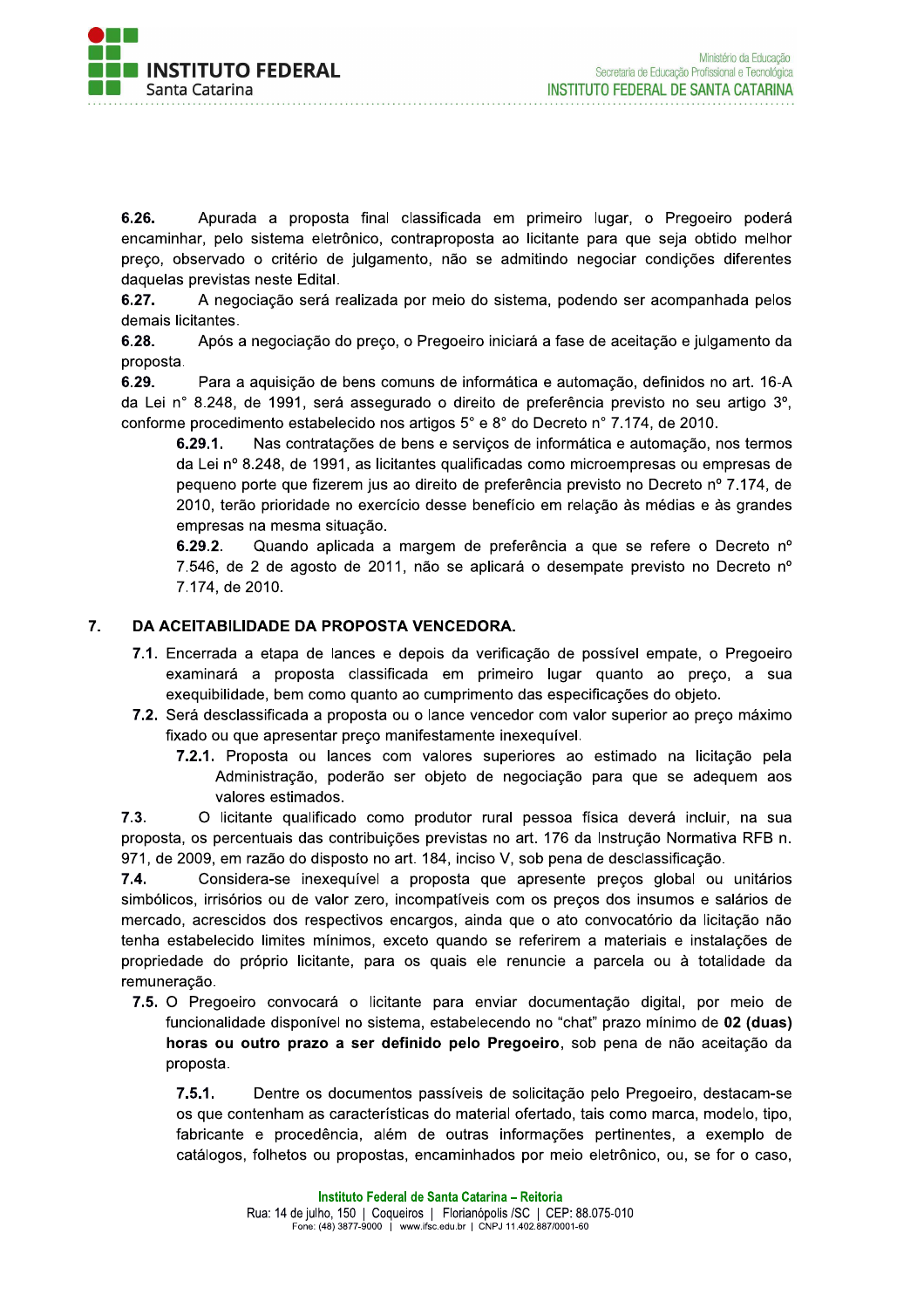

por outro meio e prazo indicados pelo Pregoeiro, sem prejuízo do seu ulterior envio pelo sistema eletrônico, sob pena de não aceitação da proposta.

O prazo estabelecido pelo Pregoeiro poderá ser prorrogado por  $7.5.1.1.$ solicitação escrita e justificada do licitante, formulada antes de findo o prazo estabelecido, e formalmente aceita pelo Pregoeiro.

 $7.5.1.2.$ O não envio no prazo estabelecido pelo pregoeiro ou envio de documentos em não conformidade com o disposto em edital, devidamente analisada pelo Pregoeiro(a) e equipe de apoio, poderá ensejar a recusa imediata da proposta do licitante para o item/grupo disputado.

 $7.5.2.$ Caso a compatibilidade com as especificações demandadas, sobretudo quanto a padrões de qualidade e desempenho, não possa ser aferida pelos meios previstos nos subitens acima, o Pregoeiro exigirá que o licitante classificado em primeiro lugar apresente amostra, sob pena de não aceitação da proposta, no local a ser indicado e dentro de 03 (três) dias úteis contados da solicitação.

 $7.5.2.1.$ Por meio de mensagem no sistema, será divulgado o local e horário de realização do procedimento para a avaliação das amostras, cuja presença será facultada a todos os interessados, incluindo os demais licitantes.

 $7.5.2.2.$ Os resultados das avaliações serão divulgados por meio de mensagem no sistema.

 $7.5.2.3.$ No caso de não haver entrega da amostra ou ocorrer atraso na entrega, sem justificativa aceita pelo Pregoeiro, ou havendo entrega de amostra fora das especificações previstas neste Edital, a proposta do licitante será recusada.

7.5.2.4. Se a(s) amostra(s) apresentada(s) pelo primeiro classificado não for(em) aceita(s), o Pregoeiro analisará a aceitabilidade da proposta ou lance ofertado pelo segundo classificado. Seguir-se-á com a verificação da(s) amostra(s) e, assim, sucessivamente, até a verificação de uma que atenda às especificações constantes no Termo de Referência.

 $7.5.2.5.$ Os exemplares colocados à disposição da Administração serão tratados como protótipos, podendo ser manuseados e desmontados pela equipe técnica responsável pela análise, não gerando direito a ressarcimento.

 $7.5.2.6.$ Após a divulgação do resultado final da licitação, as amostras entregues deverão ser recolhidas pelos licitantes no prazo de 30 (trinta) dias, após o qual poderão ser descartadas pela Administração, sem direito a ressarcimento.

7.5.2.7. Os licitantes deverão colocar à disposição da Administração todas as condições indispensáveis à realização de testes e fornecer, sem ônus, os manuais impressos em língua portuguesa, necessários ao seu perfeito manuseio, quando for o caso.

 $7.6.$ Se a proposta ou lance vencedor for desclassificado, o Pregoeiro examinará a proposta ou lance subsequente, e, assim sucessivamente, na ordem de classificação.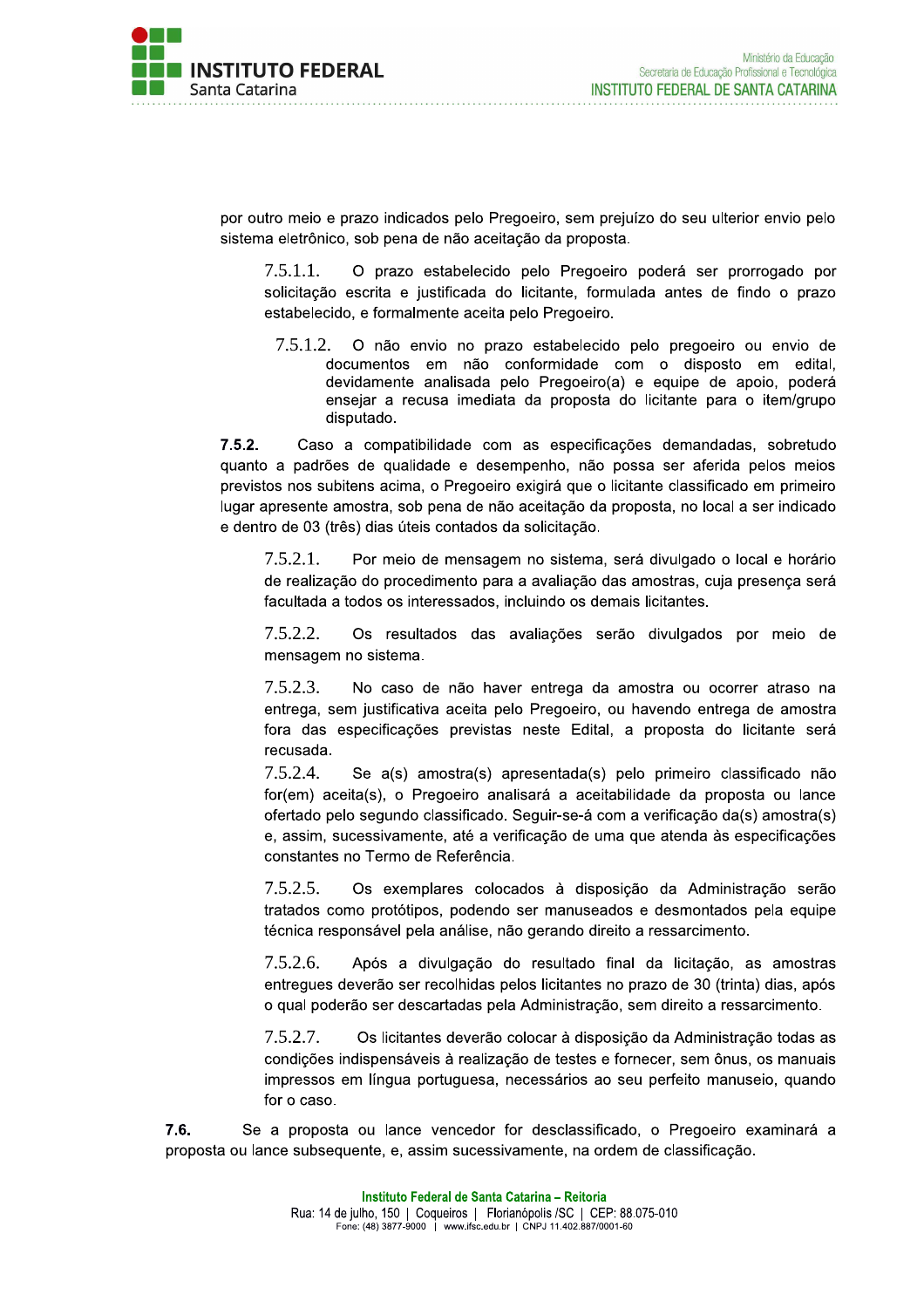

 $7.7.$ Havendo necessidade, o Pregoeiro suspenderá a sessão, informando no "chat" a nova data e horário para a sua continuidade.

O Pregoeiro poderá encaminhar, por meio do sistema eletrônico, contraproposta ao  $7.8.$ licitante que apresentou o lance mais vantajoso, com o fim de negociar a obtenção de melhor preço, vedada a negociação em condições diversas das previstas neste Edital.

Também nas hipóteses em que o Pregoeiro não aceitar a proposta e passar à  $7.8.1.$ subsequente, poderá negociar com o licitante para que seja obtido preco melhor.

 $7.8.2.$ A negociação será realizada por meio do sistema, podendo ser acompanhada pelos demais licitantes.

 $7.9.$ Nos itens não exclusivos para a participação de microempresas e empresas de pequeno porte, sempre que a proposta não for aceita, e antes de o Pregoeiro passar à subseguente, haverá nova verificação, pelo sistema, da eventual ocorrência do empate ficto, previsto nos artigos 44 e 45 da LC nº 123, de 2006, seguindo-se a disciplina antes estabelecida, se for o caso.

 $7.10.$ Aceita a proposta classificada em primeiro lugar, o licitante deverá comprovar sua condição de habilitação, na forma determinada neste Edital.

#### 8. **DA HABILITAÇÃO**

- 8.1. Como condição prévia ao exame da documentação de habilitação do licitante detentor da proposta classificada em primeiro lugar, o Pregoeiro verificará o eventual descumprimento das condições de participação, especialmente quanto à existência de sanção que impeça a participação no certame ou a futura contratação, mediante a consulta aos seguintes cadastros:
	- $8.1.1.$ SICAF;

 $8.1.2.$ Cadastro Nacional de Empresas Inidôneas e Suspensas - CEIS, mantido pela Controladoria-Geral da União (www.portaldatransparencia.gov.br/ceis);

Cadastro Nacional de Condenações Cíveis por Atos de Improbidade  $8.1.3.$ Administrativa e Inelegibilidade mantido pelo Conselho Nacional de Justiça (www.cnj.jus.br/improbidade adm/consultar requerido.php).

Lista de Inidôneos e o Cadastro Integrado de Condenações por Ilícitos  $8.1.4.$ Administrativos - CADICON, mantidos pelo Tribunal de Contas da União - TCU (https://certidoes-apf.apps.tcu.gov.br/)

 $8.1.5.$ A consulta aos cadastros será realizada em nome da empresa licitante e também de seu sócio majoritário, por força do artigo 12 da Lei nº 8.429, de 1992, que prevê, dentre as sanções impostas ao responsável pela prática de ato de improbidade administrativa, a proibição de contratar com o Poder Público, inclusive por intermédio de pessoa jurídica da qual seja sócio majoritário.

- Caso conste na Consulta de Situação do Fornecedor a existência de  $8.1.5.1.$ Ocorrências Impeditivas Indiretas, o gestor diligenciará para verificar se houve fraude por parte das empresas apontadas no Relatório de Ocorrências Impeditivas Indiretas.
- 8.1.5.2. A tentativa de burla será verificada por meio dos vínculos societários, linhas de fornecimento similares, dentre outros.
- 8.1.5.3. O licitante será convocado para manifestação previamente à sua desclassificação.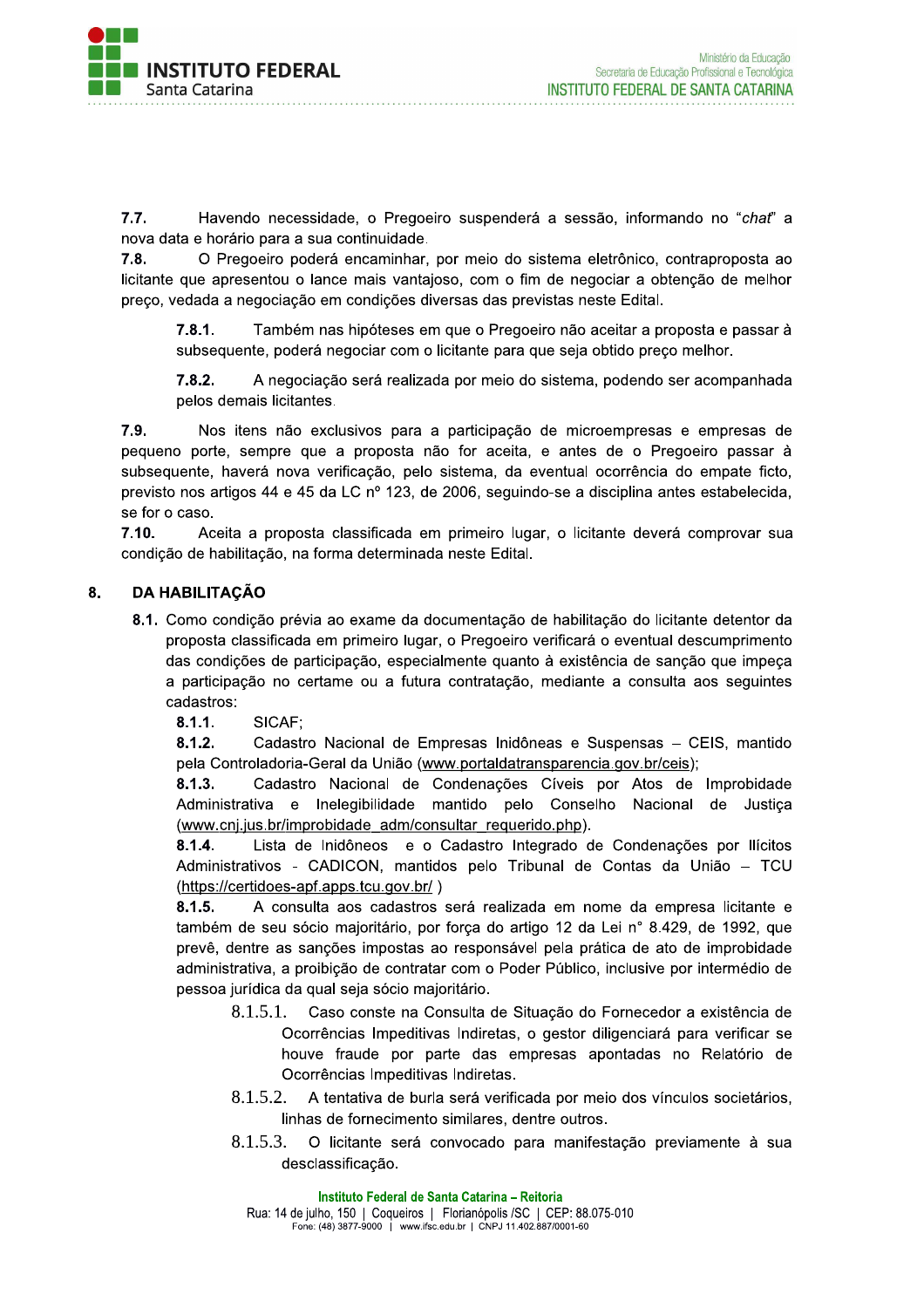

 $8.1.6.$ Constatada a existência de sanção, o Pregoeiro reputará o licitante inabilitado, por falta de condição de participação.

No caso de inabilitação, haverá nova verificação, pelo sistema, da eventual  $8.1.7.$ ocorrência do empate ficto, previsto nos arts. 44 e 45 da Lei Complementar nº 123, de 2006, seguindo-se a disciplina antes estabelecida para aceitação da proposta subsequente.

- 8.2. Não ocorrendo inabilitação, o Pregoeiro consultará o Sistema de Cadastro Unificado de Fornecedores – SICAF, em relação à habilitação jurídica, à regularidade fiscal, à qualificação econômica financeira e habilitação técnica, conforme o disposto nos arts.10, 11, 12, 13, 14, 15 e 16 da Instrução Normativa SEGES/MP nº 03, de 2018.
	- 8.2.1. O interessado, para efeitos de habilitação prevista na Instrução Normativa SEGES/ MP nº 03, de 2018 mediante utilização do sistema, deverá atender às condições exigidas no cadastramento no SICAF até o terceiro dia útil anterior à data prevista para recebimento das propostas;
- 8.3. Também poderão ser consultados os sítios oficiais emissores de certidões, especialmente quando o licitante esteja com alguma documentação vencida junto ao SICAF.
- 8.4. Caso o Pregoeiro não logre êxito em obter a certidão correspondente por meio do sítio oficial, ou na hipótese de ela se encontrar vencida no referido sistema, o licitante será convocado a encaminhar, no prazo de 02 (duas) horas, documento válido que comprove o atendimento das exigências deste Edital, sob pena de inabilitação.
	- 8.4.1.As Microempresas e Empresas de Pequeno Porte deverão encaminhar a documentação de habilitação, ainda que haja alguma restrição, nos termos do art. 43, § 1º da LC nº 123, de 2006.
- 8.5. Os licitantes que não estiverem cadastrados no Sistema de Cadastro Unificado de Fornecedores – SICAF além do nível de credenciamento exigido pela Instrução Normativa SEGES/MP nº 3, de 2018, deverão apresentar a seguinte documentação relativa à Habilitação Jurídica e à Regularidade Fiscal e trabalhista, bem como a Qualificação Econômico-Financeira, nas condições descritas adiante.

### 8.6. Habilitação iurídica:

 $8.6.1.$ No caso de empresário individual: inscrição no Registro Público de Empresas Mercantis, a cargo da Junta Comercial da respectiva sede;

 $8.6.2.$ Em se tratando de microempreendedor individual - MEI: Certificado da Condição de Microempreendedor Individual - CCMEI, cuja aceitação ficará condicionada à verificação da autenticidade no sítio www.portaldoempreendedor.gov.br;

 $8.6.3.$ No caso de sociedade empresária ou empresa individual de responsabilidade limitada - EIRELI: ato constitutivo, estatuto ou contrato social em vigor, devidamente registrado na Junta Comercial da respectiva sede, acompanhado de documento comprobatório de seus administradores:

Inscrição no Registro Público de Empresas Mercantis onde opera, com 8.6.4. averbação no Registro onde tem sede a matriz, no caso de ser o participante sucursal, filial ou agência;

8.6.5. No caso de sociedade simples: inscrição do ato constitutivo no Registro Civil das Pessoas Jurídicas do local de sua sede, acompanhada de prova da indicação dos seus administradores:

 $8.6.6.$ No caso de cooperativa: ata de fundação e estatuto social em vigor, com a ata da assembleia que o aprovou, devidamente arquivado na Junta Comercial ou inscrito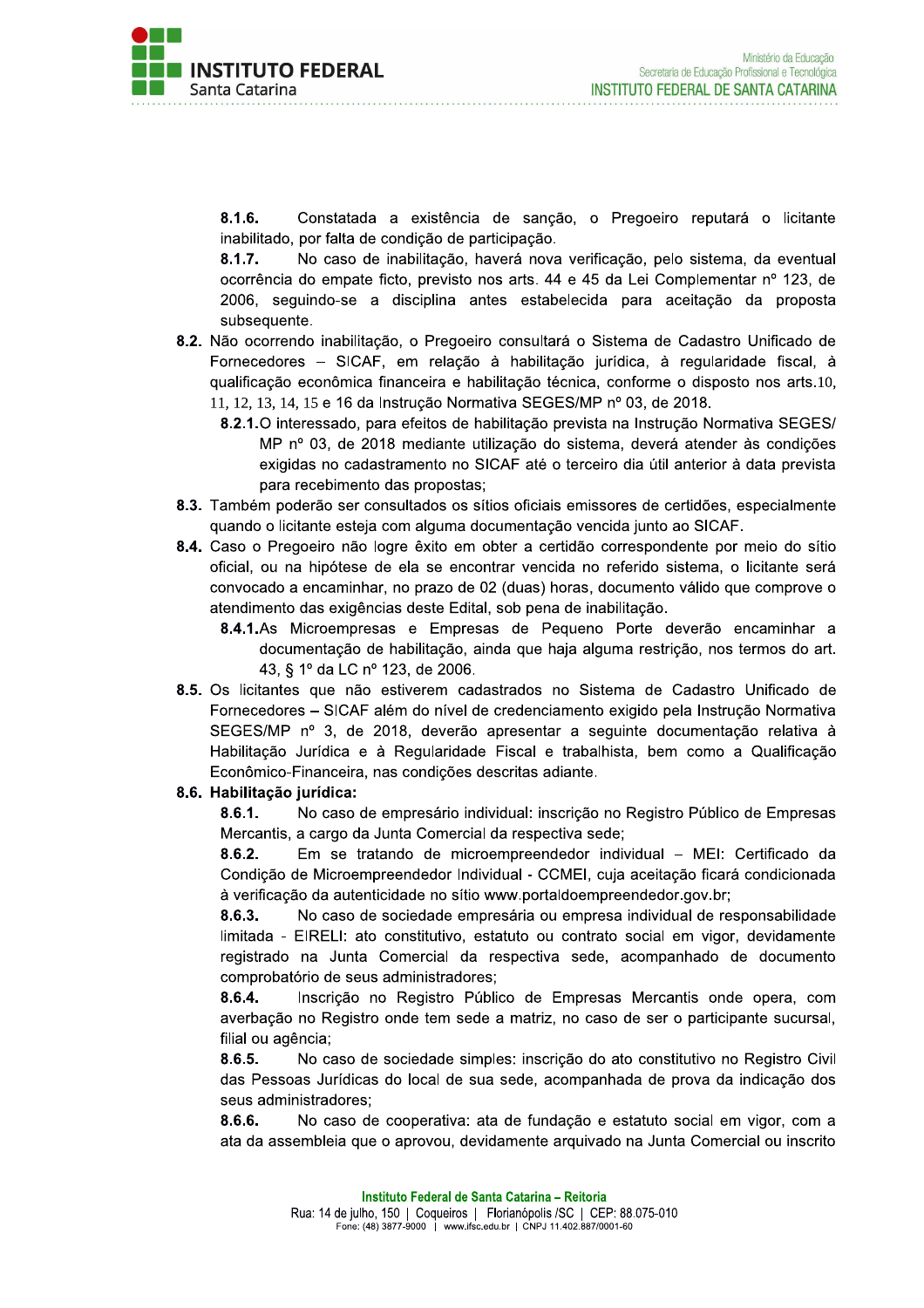

no Registro Civil das Pessoas Jurídicas da respectiva sede, bem como o registro de que trata o art. 107 da Lei nº 5.764, de 1971;

 $8.6.7.$ No caso de agricultor familiar: Declaração de Aptidão ao Pronaf - DAP ou DAP-P válida, ou, ainda, outros documentos definidos pela Secretaria Especial de Agricultura Familiar e do Desenvolvimento Agrário, nos termos do art. 4º, §2º do Decreto n. 7.775, de 2012.

No caso de produtor rural: matrícula no Cadastro Específico do INSS - CEI,  $8.6.8.$ que comprove a qualificação como produtor rural pessoa física, nos termos da Instrução Normativa RFB n. 971, de 2009 (arts. 17 a 19 e 165).

 $8.6.9.$ No caso de empresa ou sociedade estrangeira em funcionamento no País: decreto de autorização:

8.6.10. Os documentos acima deverão estar acompanhados de todas as alterações ou da consolidação respectiva;

### 8.7. Reqularidade fiscal e trabalhista:

 $8.7.1.$ prova de inscrição no Cadastro Nacional de Pessoas Jurídicas ou no Cadastro de Pessoas Físicas, conforme o caso;

 $8.7.2.$ prova de regularidade fiscal perante a Fazenda Nacional, mediante apresentação de certidão expedida conjuntamente pela Secretaria da Receita Federal do Brasil (RFB) e pela Procuradoria-Geral da Fazenda Nacional (PGFN), referente a todos os créditos tributários federais e à Dívida Ativa da União (DAU) por elas administrados, inclusive aqueles relativos à Seguridade Social, nos termos da Portaria Conjunta nº 1.751, de 02/10/2014, do Secretário da Receita Federal do Brasil e da Procuradora-Geral da Fazenda Nacional.

 $8.7.3.$ prova de regularidade com o Fundo de Garantia do Tempo de Serviço (FGTS);

 $8.7.4.$ prova de inexistência de débitos inadimplidos perante a justiça do trabalho, mediante a apresentação de certidão negativa ou positiva com efeito de negativa, nos termos do Título VII-A da Consolidação das Leis do Trabalho, aprovada pelo Decreto-Lei nº 5.452, de 1º de maio de 1943;

 $8.7.5.$ prova de inscrição no cadastro de contribuintes estadual, relativo ao domicílio ou sede do licitante, pertinente ao seu ramo de atividade e compatível com o objeto contratual:

 $8.7.6.$ caso o licitante seja considerado isento dos tributos municipais relacionados ao objeto licitatório, deverá comprovar tal condição mediante declaração da Fazenda Municipal do seu domicílio ou sede, ou outra equivalente, na forma da lei;

 $8.7.7.$ caso o licitante detentor do menor preço seja qualificado como microempresa ou empresa de pequeno porte deverá apresentar toda a documentação exigida para efeito de comprovação de regularidade fiscal, mesmo que esta apresente alguma restrição, sob pena de inabilitação.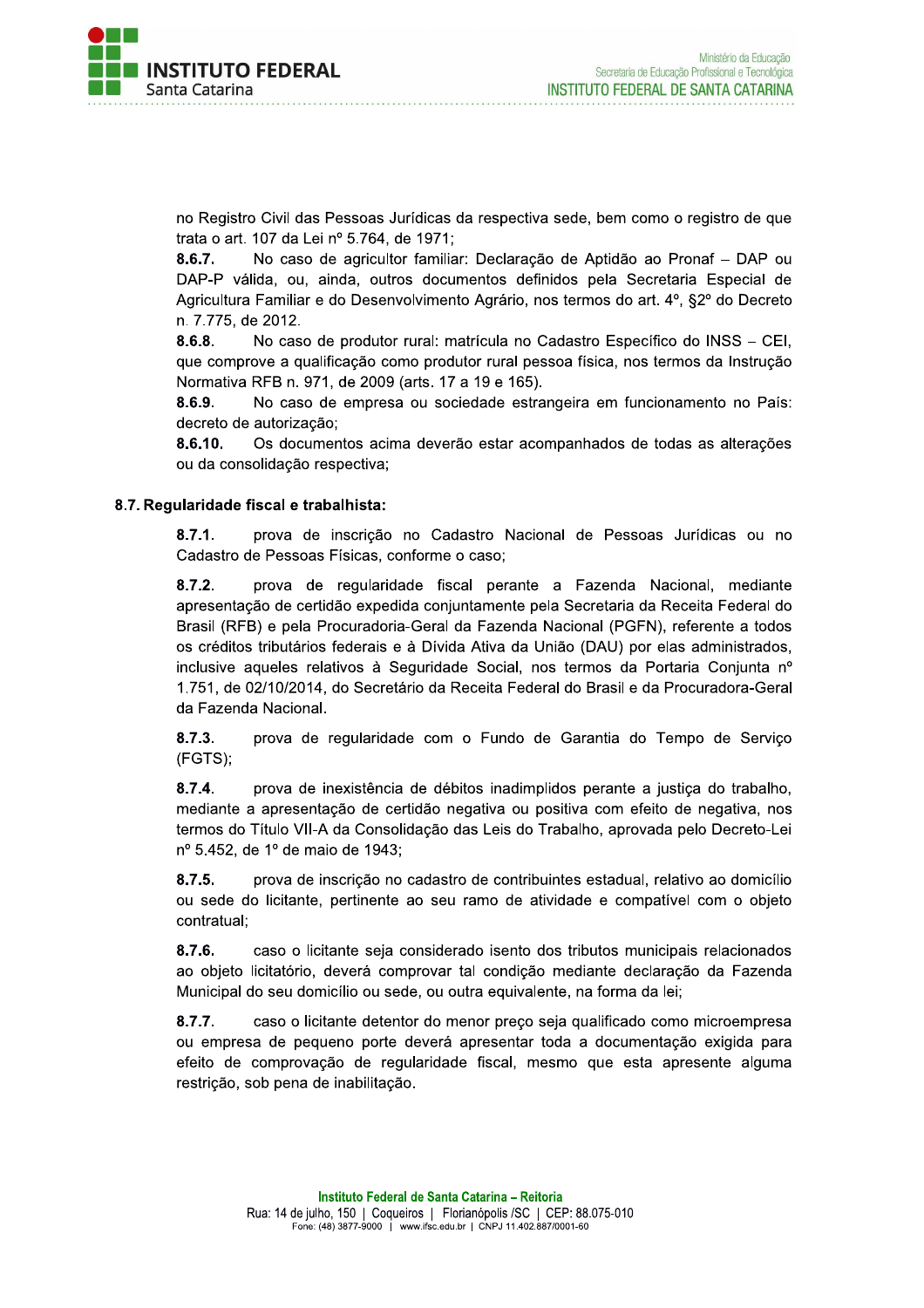

#### $8.8.$ Qualificação Técnica

 $8.8.1.$ As empresas, cadastradas ou não no SICAF, deverão comprovar, ainda, a qualificação técnica, por meio de:

8.9.2. Atestados de Capacidade Técnica par comprovação de aptidão para o fornecimento de bens em características, quantidades e prazos compatíveis com o objeto desta licitação, ou com o item pertinente, por meio da apresentação de atestados fornecidos por pessoas jurídicas de direito público ou privado.

 $8.10.$ O licitante enquadrado como microempreendedor individual que pretenda auferir os benefícios do tratamento diferenciado previstos na Lei Complementar n. 123, de 2006, estará dispensado (a) da prova de inscrição nos cadastros de contribuintes estadual e municipal e (b) da apresentação do balanco patrimonial e das demonstrações contábeis do último exercício.

8.11. Os documentos exigidos para habilitação relacionados nos subitens acima, deverão ser apresentados em meio digital pelos licitantes, por meio de funcionalidade presente no sistema (upload), no prazo de 02 (duas) horas, após solicitação do Pregoeiro no sistema Somente mediante autorização do Pregoeiro e em caso de indisponibilidade do eletrônico. sistema, será aceito  $\Omega$ envio da documentação por meio do e-mail pregao.florianopolis@ifsc.edu.br

- $8.11.1.$ Somente haverá a necessidade de comprovação do preenchimento de requisitos mediante apresentação dos documentos originais não-digitais quando houver dúvida em relação à integridade do documento digital.
- $8.11.2.$ Não serão aceitos documentos com indicação de CNPJ/CPF diferentes, salvo aqueles legalmente permitidos.
- $8.11.3.$ Se o licitante for a matriz, todos os documentos deverão estar em nome da matriz, e se o licitante for a filial, todos os documentos deverão estar em nome da filial, exceto aqueles documentos que, pela própria natureza, comprovadamente, forem emitidos somente em nome da matriz.
- 8.11.4. Serão aceitos registros de CNPJ de licitante matriz e filial com diferencas de números de documentos pertinentes ao CND e ao CRF/FGTS, quando for comprovada a centralização do recolhimento dessas contribuições.
- $8.12.$ A existência de restrição relativamente à regularidade fiscal e trabalhista não impede que a licitante qualificada como microempresa ou empresa de pequeno porte seja declarada vencedora, uma vez que atenda a todas as demais exigências do edital.

 $8.12.1.$ A declaração do vencedor acontecerá no momento imediatamente posterior à fase de habilitação.

8.13. Caso a proposta mais vantajosa seja ofertada por licitante qualificada como microempresa ou empresa de pequeno porte, e uma vez constatada a existência de alguma restrição no que tange à regularidade fiscal e trabalhista, a mesma será convocada para, no prazo de 5 (cinco) dias úteis, após a declaração do vencedor, comprovar a regularização. O prazo poderá ser prorrogado por igual período, a critério da administração pública, quando requerida pelo licitante, mediante apresentação de justificativa.

8.14. A não-regularização fiscal e trabalhista no prazo previsto no subitem anterior acarretará a inabilitação do licitante, sem prejuízo das sanções previstas neste Edital, sendo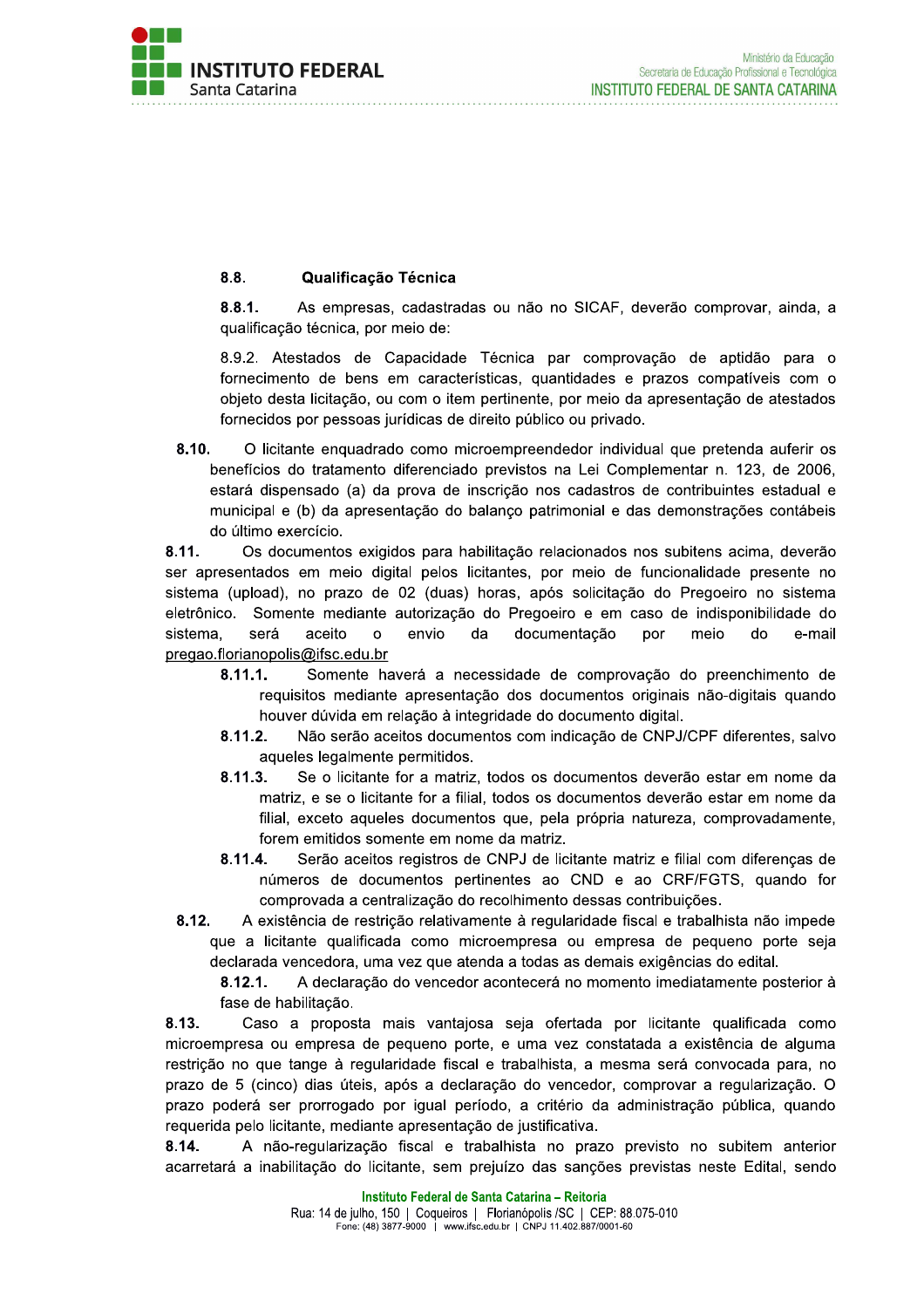

racultada a convocação dos licitantes remanescentes, na ordem de classificação. Se, na ordem de classificação, seguir-se outra microempresa, empresa de pequeno porte ou sociedade cooperativa com alguma restrição na documentação fiscal e trabalnista, sera concedido o 

**8.15.** Havendo necessidade de analisar minuciosamente os documentos exigidos, o Pregoeiro suspendera a sessao, informando no "chat" a nova data e norario para a continuidade

itante que nao comprovar sua nabilitação, seja por não apresentar quaisquer dos documentos exigidos, ou apresenta-los em desacordo com o estabelecido neste Edital.

facultada a convocação dos licitant<br>de classificação, seguir-se outra<br>cooperativa com alguma restrição<br>mesmo prazo para regularização.<br>8.15. Havendo necessidade<br>Pregoeiro suspenderá a sessão, int<br>da mesma.<br>8.16. Será inabi  $x, y, z \in \mathbb{R}$  . Thus then a exclusivos a microempresas e empresas de pequeno porte, em navendo inabilitação, navera nova verificação, pelo sistema, da eventual ocorrencia do empate ficto, previsto nos artigos 44 e 45 da LC nº 123, de 2006, seguindo-se a disciplina antes estabelecida para aceltação da proposta subsequente.

8.18. C licitante provisoriamente vencedor em um litem, que estiver concorrendo em outro item, ficara obrigado a comprovar os requisitos de habilitação cumulativamente, isto e, somando as exigencias do item em que venceu as do item em que estiver concorrendo, e assim sucessivamente, sob pena de inabilitação, alem da aplicação das sanções cabíveis.

 $\boldsymbol{s}$ .19. Constatado o atendimento as exigencias de nabilitação fixadas no Edital, o licitante sera declarado vencedor.

### 9. DO ENCAMINHAMENTO DA PROPOSTA VENCEDORA

 $9.1$  A proposta final do licitante declarado vencedor devera ser encaminhada no prazo de UZ (duas) horas, a contar da solicitação do Pregoeiro no sistema eletronico e devera:

9.1.1 ser redigida em língua portuguesa, datilografada ou digitada, em uma via, sem emendas, rasuras, entrelinnas ou ressalvas, devendo a ultima folna ser assinada e as demais rubricadas pelo licitante ou seu representante legal.

 $9.1.2$ onter a indicação do banco, numero da conta e agencia do licitante vencedor, para fins de pagamento.

9.2 A proposta final devera ser documentada hos autos e sera levada em consideração no decorrer da execução do contrato e aplicação de eventual sanção a Contratada, se for o caso.

9.2.1 lodas as específicações do objeto contidas na proposta, tais como marca, modelo, tipo, fabricante e procedencia, vinculam a Contratada.

9.3 Os preços deverao ser expressos em moeda corrente nacional, o valor unitario em algarismos e o valor global em algarismos e por extenso (art. 5° da Lei n° 8.666/93).

 $9.3.1$ orrendo divergencia entre os preços unitarios e o preço giobal, prevalecerao os primeiros; no caso de divergencia entre os valores numericos e os valores expressos por extenso, prevalecerão estes ultimos.

9.4 A oferta devera ser firme e precisa, limitada, rigorosamente, ao objeto deste Edital, sem conter alternativas de preço ou de qualquer outra condição que induza o julgamento a mais de um resultado, sob pena de desclassificação.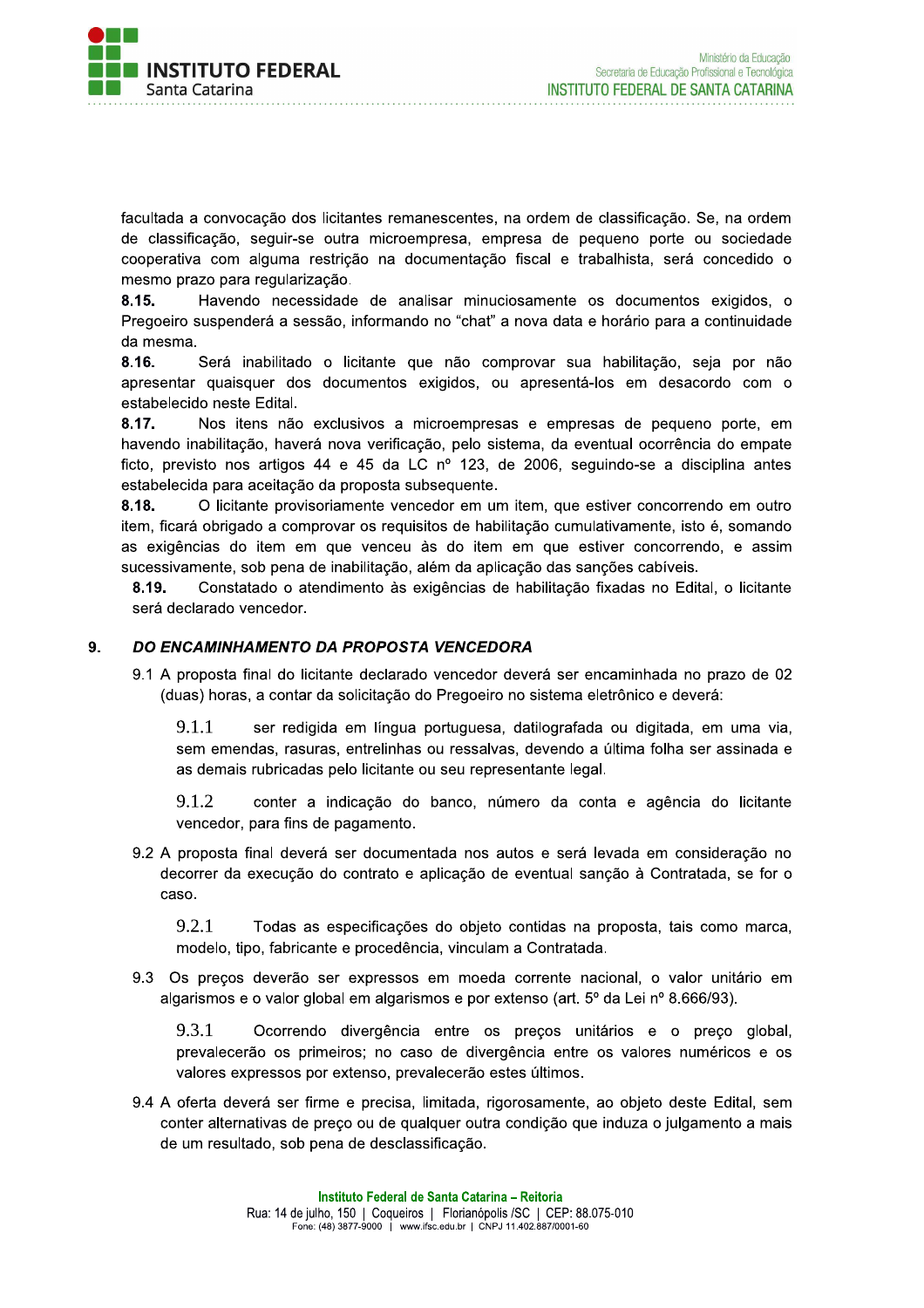

9.5 A proposta deverá obedecer aos termos deste Edital e seus Anexos, não sendo considerada aquela que não corresponda às especificações ali contidas ou que estabeleça vínculo à proposta de outro licitante.

#### 10 **DOS RECURSOS**

 $10.1$ Declarado o vencedor e decorrida a fase de regularização fiscal e trabalhista da licitante qualificada como microempresa ou empresa de pequeno porte, se for o caso, será concedido o prazo de no mínimo trinta minutos, para que qualquer licitante manifeste a intenção de recorrer, de forma motivada, isto é, indicando contra qual(is) decisão(ões) pretende recorrer e por quais motivos, em campo próprio do sistema.

 $10.2$ Havendo quem se manifeste, caberá ao Pregoeiro verificar a tempestividade e a existência de motivação da intenção de recorrer, para decidir se admite ou não o recurso, fundamentadamente.

10.2.1 Nesse momento o Pregoeiro não adentrará no mérito recursal, mas apenas verificará as condições de admissibilidade do recurso.

10.2.2 A falta de manifestação motivada do licitante quanto à intenção de recorrer importará a decadência desse direito.

10.2.3 Uma vez admitido o recurso, o recorrente terá, a partir de então, o prazo de três dias para apresentar as razões, pelo sistema eletrônico, ficando os demais licitantes, desde logo, intimados para, querendo, apresentarem contrarrazões também pelo sistema eletrônico, em outros três dias, que começarão a contar do término do prazo do recorrente, sendo-lhes assegurada vista imediata dos elementos indispensáveis à defesa de seus interesses.

O acolhimento do recurso invalida tão somente os atos insuscetíveis de  $10.3$ aproveitamento.

 $10.4$ Os autos do processo permanecerão com vista frangueada aos interessados, no endereço constante neste Edital.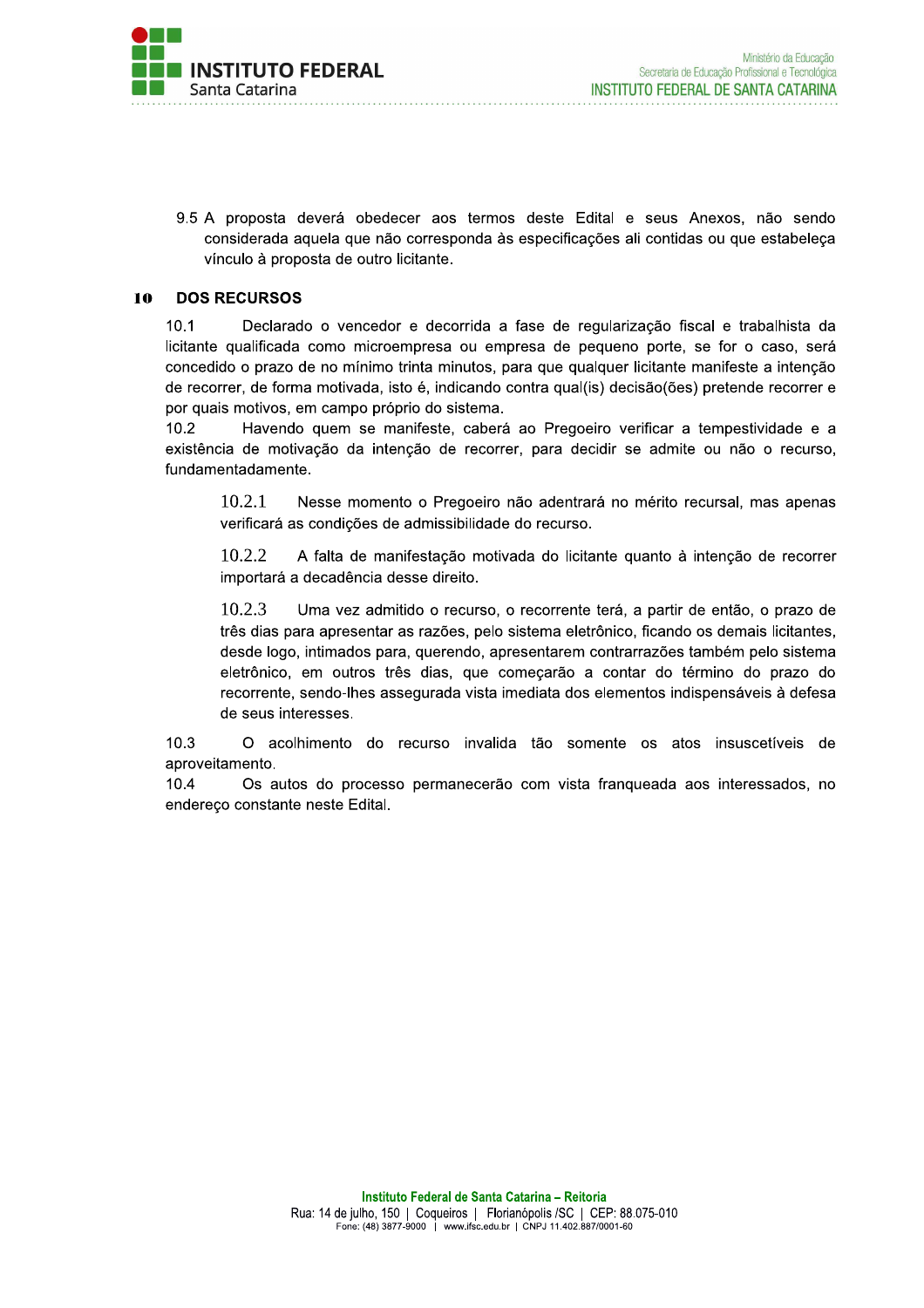

#### DA REABERTURA DA SESSÃO PÚBLICA  $11$

 $11.1$ A sessão pública poderá ser reaberta:

> $11.1.1$ Nas hipóteses de provimento de recurso que leve à anulação de atos anteriores à realização da sessão pública precedente ou em que seja anulada a própria sessão pública, situação em que serão repetidos os atos anulados e os que dele dependam.

> $11.1.2$ Quando houver erro na aceitação do preço melhor classificado ou quando o licitante declarado vencedor não assinar o contrato, não retirar o instrumento equivalente ou não comprovar a regularização fiscal e trabalhista, nos termos do art. 43, §1º da LC nº 123/2006. Nessas hipóteses, serão adotados os procedimentos imediatamente posteriores ao encerramento da etapa de lances.

 $11.2$ Todos os licitantes remanescentes deverão ser convocados para acompanhar a sessão reaberta.

A convocação se dará por meio do sistema eletrônico ("chat") de acordo com  $11.2.1$ a fase do procedimento licitatório.

#### DA ADJUDICAÇÃO E HOMOLOGAÇÃO  $12$

 $12.1$ O objeto da licitação será adjudicado ao licitante declarado vencedor, por ato do Pregoeiro, caso não haja interposição de recurso, ou pela autoridade competente, após a regular decisão dos recursos apresentados.

 $12.2$ Após a fase recursal, constatada a regularidade dos atos praticados, a autoridade competente homologará o procedimento licitatório.

#### DA GARANTIA DE EXECUÇÃO 13

13.1 Não haverá exigência de garantia de execução para a presente contratação.

#### DA ATA DE REGISTRO DE PREÇOS 14

- $14.1$ Homologado o resultado da licitação, terá o adjudicatário o prazo de 05 (cinco) dias, contados a partir da data de sua convocação, para assinar a Ata de Registro de Preços, ou enviar a Declaração de Concordância à Ata de Registro de Preços, Anexo II-B deste edital, cujo prazo de validade encontra-se nela fixado, sob pena de decair do direito à contratação, sem prejuízo das sanções previstas neste Edital.
- $14.2$ Alternativamente à convocação para comparecer perante o órgão ou entidade para a assinatura da Ata de Registro de Preços, a Administração poderá encaminhá-la para assinatura, mediante correspondência postal com aviso de recebimento (AR) ou meio eletrônico, para que seja assinada e devolvida no prazo de 05 (cinco) dias, a contar da data de seu recebimento.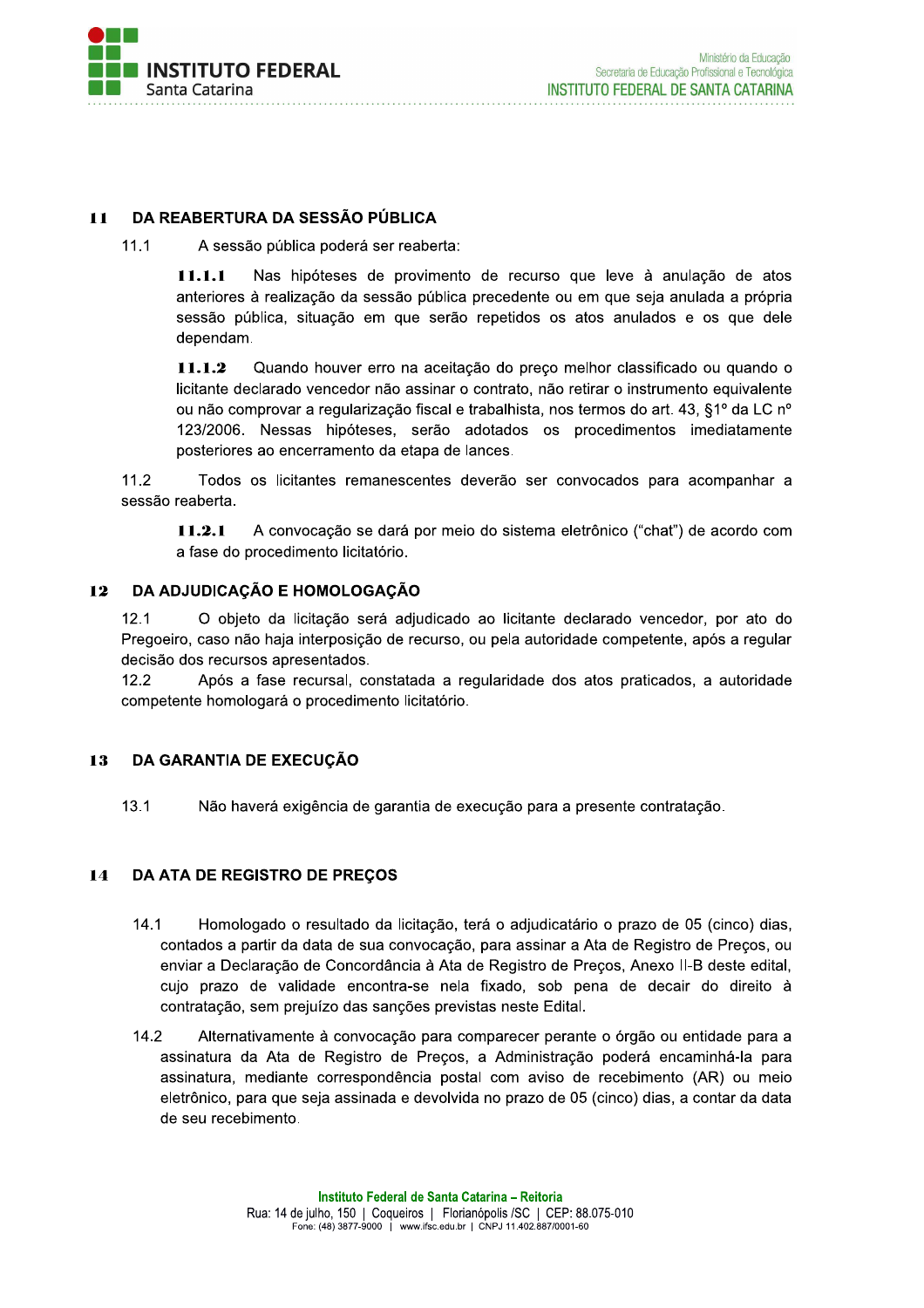

- $14.3$ O prazo estabelecido no subitem anterior para assinatura da Ata de Registro de Preços poderá ser prorrogado uma única vez, por igual período, quando solicitado pelo(s) licitante(s) vencedor(s), durante o seu transcurso, e desde que devidamente aceito.
- $14.4$ Serão formalizadas tantas Atas de Registro de Preços quanto necessárias para o registro de todos os itens constantes no Termo de Referência, com a indicação do licitante vencedor, a descrição do(s) item(ns), as respectivas quantidades, preços registrados e demais condicões.
- 14.4.1 Será incluído na ata, sob a forma de anexo, o registro dos licitantes que aceitarem cotar os bens ou serviços com preços iguais aos do licitante vencedor na sequência da classificação do certame, excluído o percentual referente à margem de preferência, quando o objeto não atender aos requisitos previstos no art. 3º da Lei nº 8.666, de 1993.

#### **DO REAJUSTE**  $1.5$

15.1 As regras acerca do reajuste do valor contratual são as estabelecidas no Termo de Referência, anexo a este Edital.

#### DO RECEBIMENTO DO OBJETO E DA FISCALIZAÇÃO 16

16.1 Os critérios de recebimento e aceitação do objeto e de fiscalização estão previstos no Termo de Referência.

### 17 DAS OBRIGAÇÕES DA CONTRATANTE E DA CONTRATADA

 $17.1.$ As obrigações da Contratante e da Contratada são as estabelecidas no Termo de Referência.

#### 18. **DO PAGAMENTO**

 $18.1.$ As regras acerca do pagamento são as estabelecidas no Termo de Referência, anexo a este Edital.

#### DAS SANCÕES ADMINISTRATIVAS. 19.

- $19.1.$ Comete infração administrativa, nos termos da Lei nº 10.520, de 2002, o licitante/adiudicatário que:
	- $19.1.1.$ não assinar o termo de contrato ou aceitar/retirar o instrumento equivalente, quando convocado dentro do prazo de validade da proposta;
	- $19.1.2.$ apresentar documentação falsa;
	- $19.1.3.$ deixar de entregar os documentos exigidos no certame;
	- $19.1.4.$ ensejar o retardamento da execução do objeto;
	- $19.1.5.$ não mantiver a proposta;
	- $19.1.6.$ cometer fraude fiscal;
	- $19.1.7.$ comportar-se de modo inidôneo;

Instituto Federal de Santa Catarina - Reitoria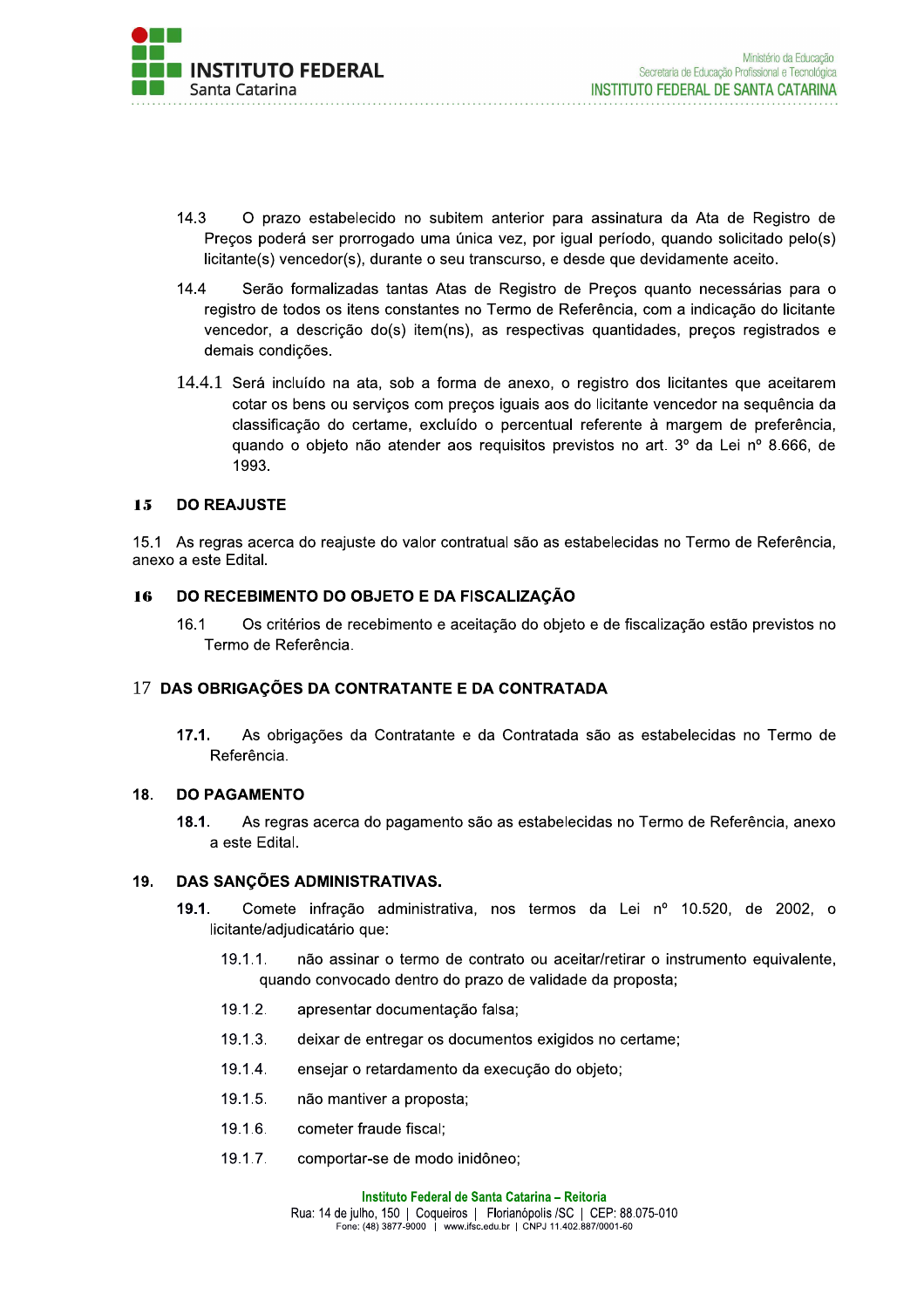

- $19.2.$ Considera-se comportamento inidôneo, entre outros, a declaração falsa quanto às condições de participação, quanto ao enquadramento como ME/EPP ou o conluio entre os licitantes, em qualquer momento da licitação, mesmo após o encerramento da fase de lances.
- $19.3.$ O licitante/adjudicatário que cometer qualquer das infrações discriminadas nos subitens anteriores ficará sujeito, sem prejuízo da responsabilidade civil e criminal, às sequintes sancões:
	- $19.3.1.$ Advertência por faltas leves, assim entendidas como aquelas que não acarretarem prejuízos significativos ao objeto da contratação;
	- 19.3.2. Multa de 10,00% (dez por cento) sobre o valor estimado do(s) item(s) prejudicado(s) pela conduta do licitante:
	- $19.3.3.$ Suspensão de licitar e impedimento de contratar com o órgão, entidade ou unidade administrativa pela qual a Administração Pública opera e atua concretamente, pelo prazo de até dois anos;
	- Impedimento de licitar e de contratar com a União e descredenciamento no 19.3.4. SICAF, pelo prazo de até cinco anos;
- 19.4. Declaração de inidoneidade para licitar ou contratar com a Administração Pública, enguanto perdurarem os motivos determinantes da punição ou até que seja promovida a reabilitação perante a própria autoridade que aplicou a penalidade, que será concedida sempre que a Contratada ressarcir a Contratante pelos prejuízos causados;
- 19.5. A penalidade de multa pode ser aplicada cumulativamente com as demais sanções.
- 19.6. Se, durante o processo de aplicação de penalidade, se houver indícios de prática de infração administrativa tipificada pela Lei nº 12.846, de 1º de agosto de 2013, como ato lesivo à administração pública nacional ou estrangeira, cópias do processo administrativo necessárias à apuração da responsabilidade da empresa deverão ser remetidas à autoridade competente, com despacho fundamentado, para ciência e decisão sobre a eventual instauração de investigação preliminar ou Processo Administrativo de Responsabilização - PAR.
- $19.7.$ A apuração e o julgamento das demais infrações administrativas não consideradas como ato lesivo à Administração Pública nacional ou estrangeira nos termos da Lei nº 12.846, de 1º de agosto de 2013, seguirão seu rito normal na unidade administrativa.
- O processamento do PAR não interfere no seguimento regular dos processos 19.8. administrativos específicos para apuração da ocorrência de danos e prejuízos à Administração Pública Federal resultantes de ato lesivo cometido por pessoa jurídica, com ou sem a participação de agente público.
- 19.9. Caso o valor da multa não seja suficiente para cobrir os prejuízos causados pela conduta do licitante, a União ou Entidade poderá cobrar o valor remanescente judicialmente, conforme artigo 419 do Código Civil.
- $19.10.$ A aplicação de qualquer das penalidades previstas realizar-se-á em processo administrativo que assegurará o contraditório e a ampla defesa ao licitante/adjudicatário, observando-se o procedimento previsto na Lei nº 8.666, de 1993, e subsidiariamente na Lei nº 9.784, de 1999.
- 19.11. A autoridade competente, na aplicação das sanções, levará em consideração a gravidade da conduta do infrator, o caráter educativo da pena, bem como o dano causado à Administração, observado o princípio da proporcionalidade.
- 19.12. As penalidades serão obrigatoriamente registradas no SICAF.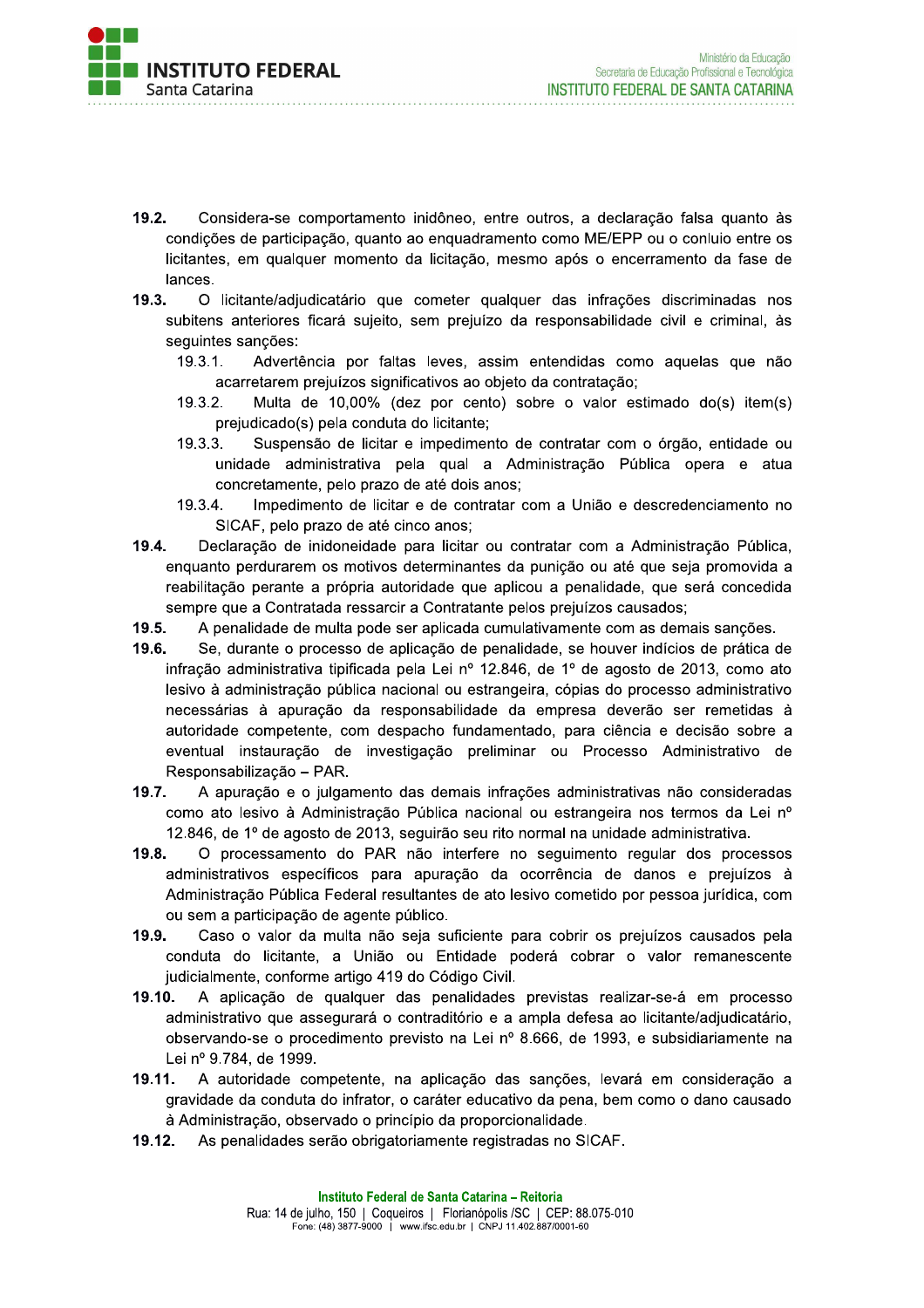

19.13. As sancões por atos praticados no decorrer da contratação estão previstas no Termo de Referência.

#### DA FORMAÇÃO DO CADASTRO DE RESERVA 20.

 $20.1.$ Após o encerramento da etapa competitiva, os licitantes poderão reduzir seus preços ao valor da proposta do licitante mais bem classificado.

 $20.2.$ A apresentação de novas propostas na forma deste item não prejudicará o resultado do certame em relação ao licitante melhor classificado.

 $20.3.$ Havendo um ou mais licitantes que aceitem cotar suas propostas em valor igual ao do licitante vencedor, estes serão classificados segundo a ordem da última proposta individual apresentada durante a fase competitiva.

 $20.4.$ Esta ordem de classificação dos licitantes registrados deverá ser respeitada nas contratações e somente será utilizada acaso o melhor colocado no certame não assine a ata ou tenha seu registro cancelado nas hipóteses previstas nos artigos 20 e 21 do Decreto n° 7.892/213.

#### $21.$ DA IMPUGNAÇÃO AO EDITAL E DO PEDIDO DE ESCLARECIMENTO

 $21.1.$ Até 02 (dois) dias úteis antes da data designada para a abertura da sessão pública, qualquer pessoa poderá impugnar este Edital.

 $21.2.$ A impugnacão poderá ser realizada por forma eletrônica. pelo e-mail pregao.florianopolis@ifsc.edu.br, ou por petição dirigida ou protocolada no endereço - Setor de Compras do Câmpus Florianópolis - Av. Mauro Ramos, nº 950 Centro/Florianopolis - SC CEP: 88020-300.

 $21.3.$ Caberá ao Pregoeiro decidir sobre a impugnação no prazo de até vinte e quatro horas.

 $21.4.$ Acolhida a impugnação, será definida e publicada nova data para a realização do certame.

 $21.5.$ Os pedidos de esclarecimentos referentes a este processo licitatório deverão ser enviados ao Pregoeiro, até 03 (três) dias úteis anteriores à data designada para abertura da sessão pública, exclusivamente por meio eletrônico via internet, no endereco indicado no Edital.

21.6. As impugnações e pedidos de esclarecimentos não suspendem os prazos previstos no certame.

As respostas às impugnações e os esclarecimentos prestados pelo Pregoeiro serão  $21.7.$ entranhados nos autos do processo licitatório e estarão disponíveis para consulta por qualquer interessado.

#### 22. **DAS DISPOSIÇÕES GERAIS**

- $22.1.$ Da sessão pública do Pregão divulgar-se-á Ata no sistema eletrônico.
- $22.2.$ Não havendo expediente ou ocorrendo qualquer fato superveniente que impeça a realização do certame na data marcada, a sessão será automaticamente transferida para o primeiro dia útil subsequente, no mesmo horário anteriormente estabelecido, desde que não haja comunicação em contrário, pelo Pregoeiro.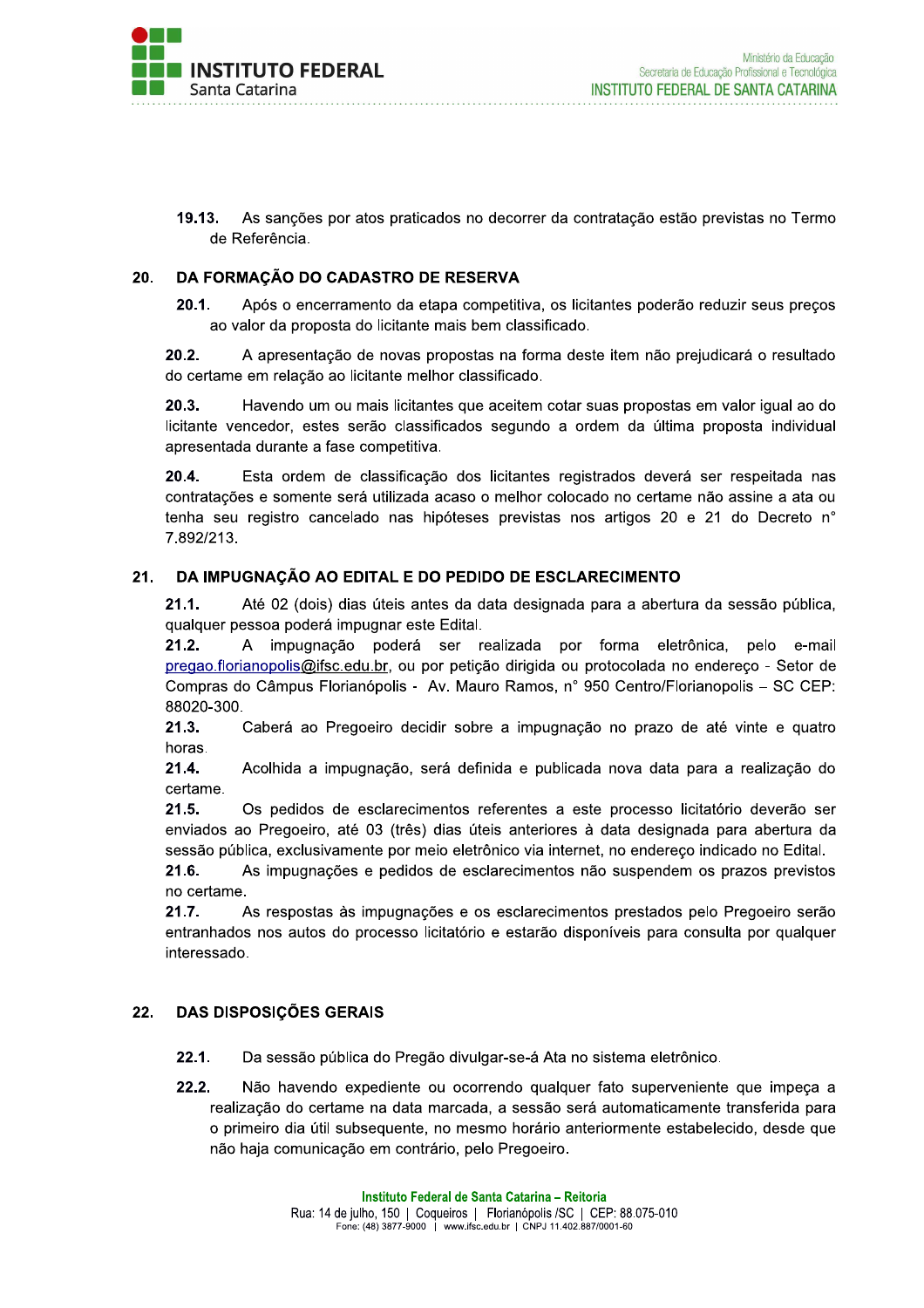

- 22.3. Todas as referências de tempo no Edital, no aviso e durante a sessão pública observarão o horário de Brasília - DF.
- $22.4.$ O licitante será responsável por todas as transações que forem efetuadas em seu nome no sistema eletrônico, assumindo como firmes e verdadeiras suas propostas e lances.
- $22.5.$ Incumbirá ao licitante acompanhar as operações no sistema eletrônico durante a sessão pública do Pregão, ficando responsável pelo ônus decorrente da perda de negócios, diante da inobservância de quaisquer mensagens emitidas pelo sistema ou de sua desconexão.
- 22.6. No julgamento das propostas e da habilitação, o Pregoeiro poderá sanar erros ou falhas que não alterem a substância das propostas, dos documentos e sua validade jurídica, mediante despacho fundamentado, registrado em ata e acessível a todos, atribuindo-lhes validade e eficácia para fins de habilitação e classificação.
- $22.7.$ A homologação do resultado desta licitação não implicará direito à contratação.
- 22.8. A eventual contratada deverá estar ciente que as comunicações e intimações serão feitas exclusivamente por endereço eletrônico. Para tanto, no momento da licitação e em todo o período de contratação, deverá a Contratada manter endereço eletrônico válido e atualização constante de seus dados cadastrais.
- 22.9. As normas disciplinadoras da licitação serão sempre interpretadas em favor da ampliação da disputa entre os interessados, desde que não comprometam o interesse da Administração, o princípio da isonomia, a finalidade e a segurança da contratação.
- 22.10. Os licitantes assumem todos os custos de preparação e apresentação de suas propostas e a Administração não será, em nenhum caso, responsável por esses custos, independentemente da condução ou do resultado do processo licitatório.
- 22.11. Na contagem dos prazos estabelecidos neste Edital e seus Anexos, excluir-se-á o dia do início e incluir-se-á o do vencimento. Só se iniciam e vencem os prazos em dias de expediente na Administração.
- 22.12. O desatendimento de exigências formais não essenciais não importará o afastamento do licitante, desde que seja possível o aproveitamento do ato, observados os princípios da isonomia e do interesse público.
- 22.13. Em caso de divergência entre disposições deste Edital e de seus anexos ou demais peças que compõem o processo, prevalecerá as deste Edital.
- 22.14. O Edital está disponibilizado, na íntegra, no endereço eletrônico www.ifsc.edu.br, e também poderão ser lidos e/ou obtidos no endereço - Setor de Compras do Câmpus Florianópolis - Av. Mauro Ramos, nº 950 Centro/Florianopolis - SC CEP: 88020-300, nos dias úteis, no horário das 08:00 horas às 17:00 horas, mesmo endereço e período no qual os autos do processo administrativo permanecerão com vista franqueada aos interessados.
- Integram este Edital, para todos os fins e efeitos, os seguintes anexos:  $22.15.$ 
	- ANEXO I Termo de Referência  $22.15.1$ .
	- 22.15.2. ANEXO II - Minuta de Ata de Registro de Preços.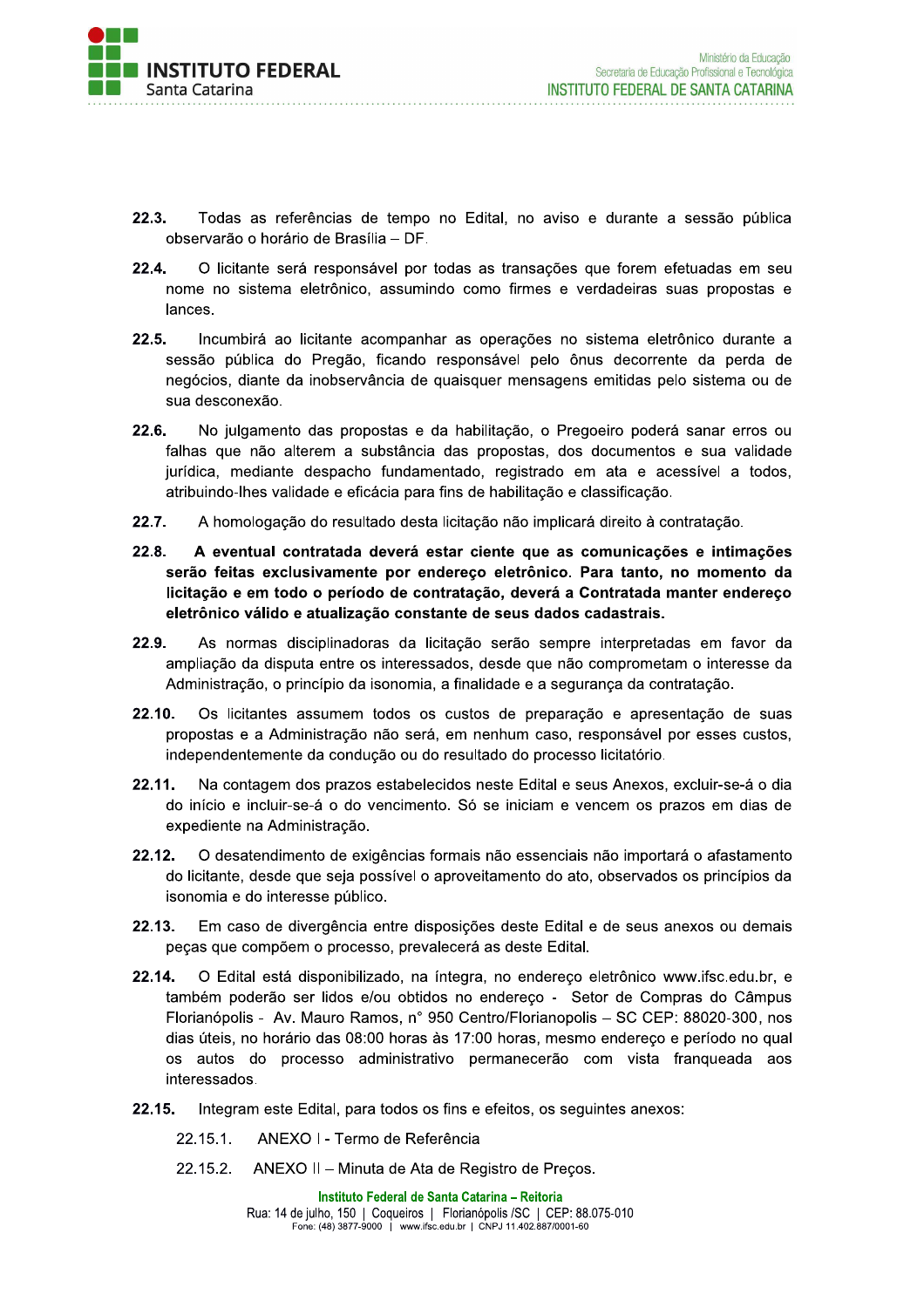

- 22.15.3. Anexo III - Modelo da Autorização de Fornecimento
- 22.15.4. Anexo IV - Declaração do Simples Nacional (conforme IN RFB 1.234, de 11 de janeiro de 2012.)
- 22.15.5. Anexo V Dados para Cadastramento da Empresa

Florianópolis, 03 de julho de 2019.

# Maria Clara Kaschny Schneider **REITORA DO IFSC**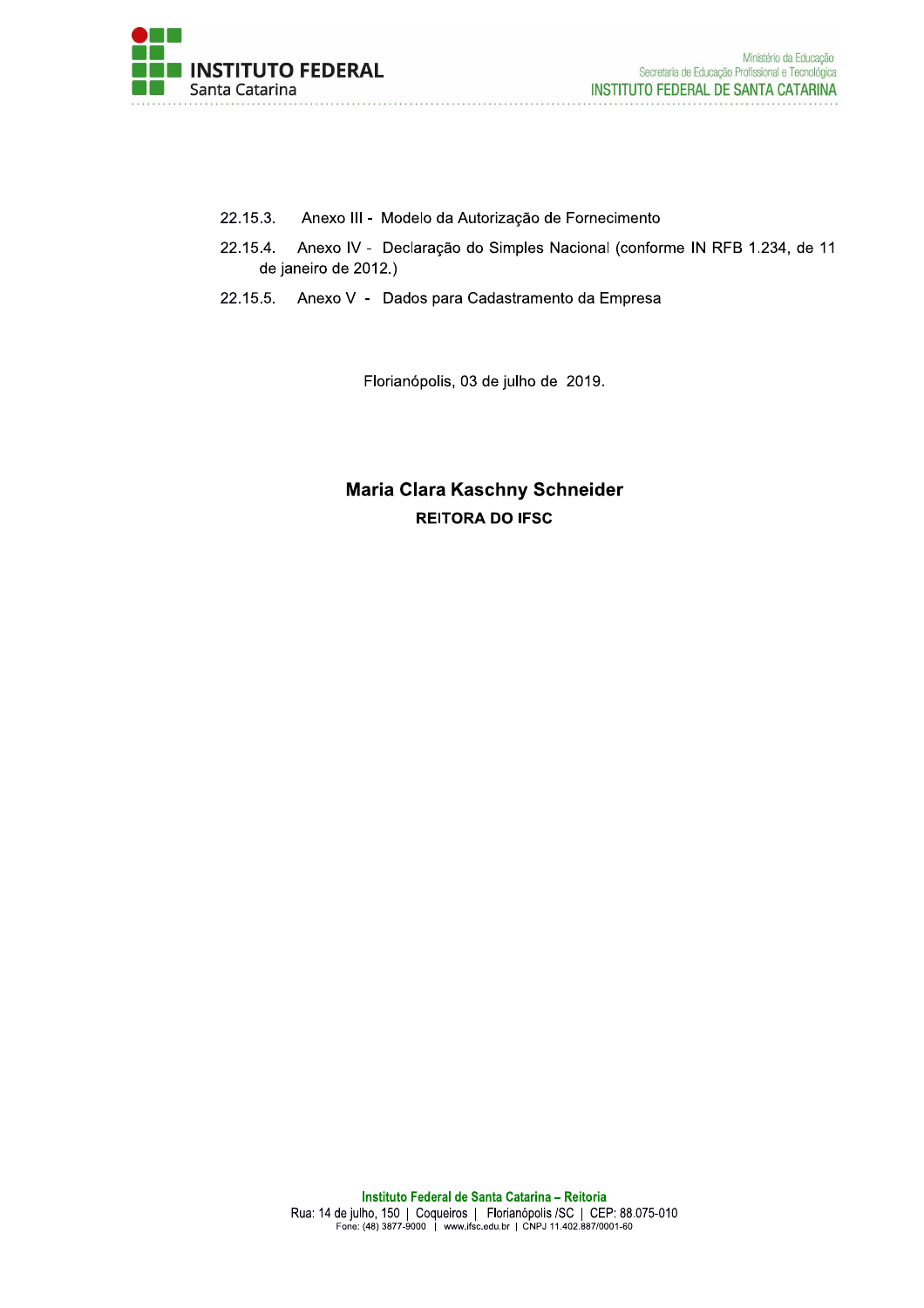

## **ANEXO I**

# **TERMO DE REFERÊNCIA**

### Processo n.º 23292.018564/2019-08

### 1. DO OBJETO

1.1. Aquisicão de .Material Consumo Construção Civil I, conforme condições, quantidades e exigências estabelecidas neste instrumento:

As descrições, quantidades e valores dos itens deste processo encontram-se no anexo intitulado Quadro de especificações mínimas.

AS QUANTIDADES QUE, POR VENTURA, FOREM ENTREGUES INCORRETAMENTE NO CAMPUS OU FALTANDO PARTE DA AF SERÃO DEVOLVIDAS E OS CUSTOS COBERTOS PELA LICITANTE VENCEDORA.

### 2. JUSTIFICATIVA E OBJETIVO DA CONTRATAÇÃO

O Instituto Federal de Santa Catarina, visando suprir possíveis demandas no exercício de suas atividades, realiza licitações através do Sistema de Registro de Preços. Essas licitações são feitas de forma compartilhada, ou seja, atendendo todos os Câmpus no Estado de Santa Catarina. Atualmente participam das licitações os Campus Araranguá, Caçador, Canoinhas, Cerfead, Chapecó, Criciúma, Florianópolis, Florianópolis - Continente, Garopaba, Gaspar, Itajaí, Jaraguá do Sul - Centro, Jaraguá do Sul - Rau, Joinville, Lages, Palhoça, Reitoria, São Carlos, São José, São Lourenço do Oeste, São Miguel do Oeste, Tubarão, Urupema e Xanxerê.

A finalidade do IFSC é formar e qualificar profissionais no âmbito da educação profissional e tecnológica, nos diferentes níveis e modalidades de ensino, para os diversos setores da economia, bem como realizar pesquisa aplicada e promover o desenvolvimento tecnológico de novos processos, produtos e servicos, em estreita articulação com os setores produtivos e a sociedade, especialmente de abrangência local e regional, oferecendo mecanismos para a educação continuada. Neste sentido, a presente licitação tem como objetivo garantir celeridade e eficiência no momento da aquisição, garantindo a qualidade nos serviços prestados ao cidadão.

A modalidade de licitação definida neste processo cumpre o disposto nos Decretos nº 5.450/2005 e 7.892/2013, permitindo assim a aquisição de forma parcelada, nas quantidades e no momento adequado às necessidades do IFSC.

### 3. CLASSIFICAÇÃO DOS BENS COMUNS

 $3.1.$ Os objetos em aquisição nesta licitação tratam-se de bens de natureza comuns tipificada na Lei nº 10.520/2002 cujos padrões de desempenho e qualidade são objetivamente definidos por este Termo de Referência, por meio de especificações usuais no mercado.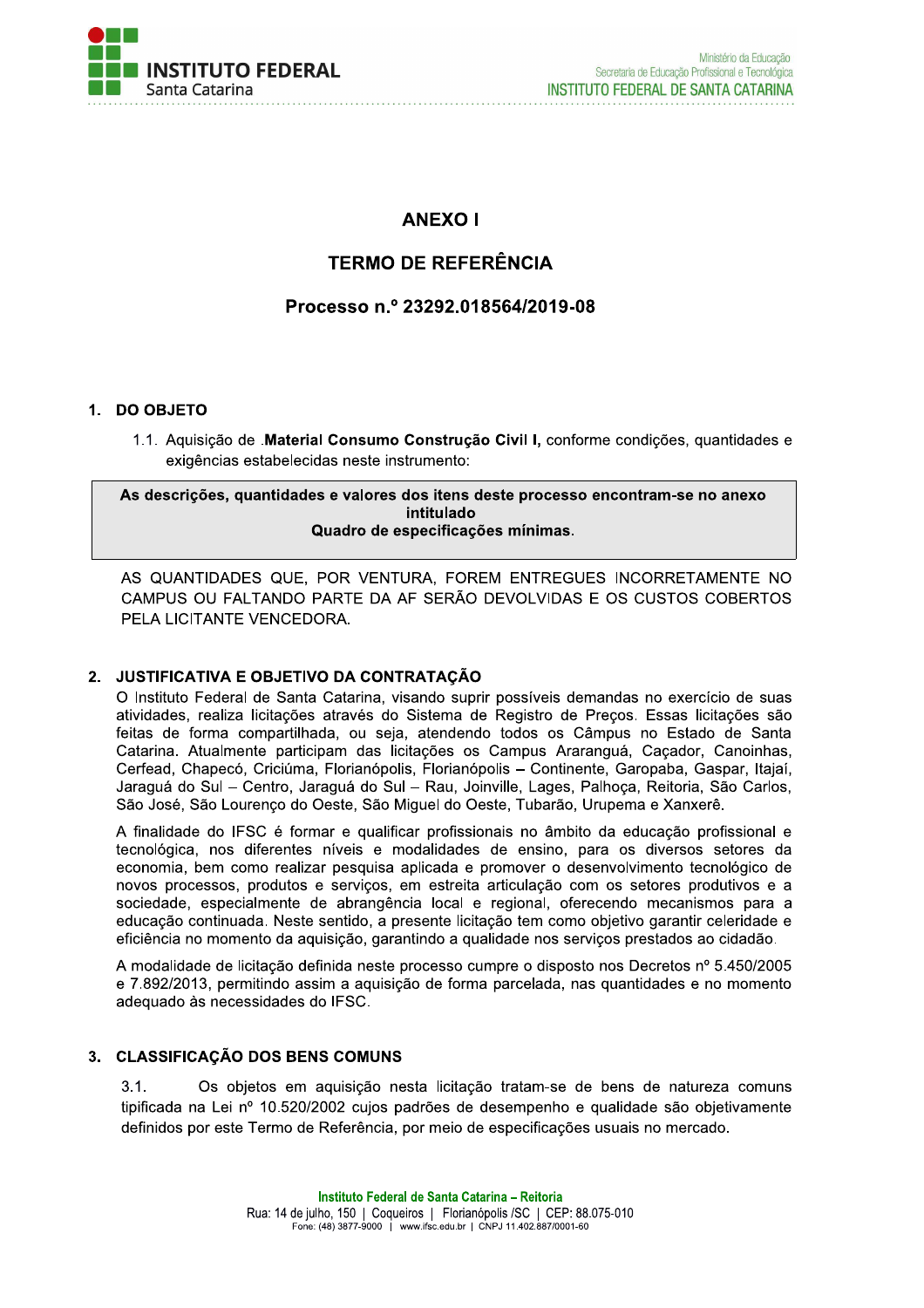

# 4. ENTREGA E CRITERIOS DE ACEITAÇÃO DO OBJET

|                                     | 4. ENTREGA E CRITÉRIOS DE ACEITAÇÃO DO OBJETO.<br>4.1. O prazo de entrega dos bens é de 30 (trinta) dias corridos (produtos nacionais), 60                                              |
|-------------------------------------|-----------------------------------------------------------------------------------------------------------------------------------------------------------------------------------------|
|                                     | (sessenta) dias corridos (produtos importados) após o envio de uma Autorização de<br>Fornecimento (AF) pela Administração, somente por e-mail, nos seguintes endereços:                 |
| <b>CÂMPUS</b>                       | <b>ENDEREÇO</b>                                                                                                                                                                         |
| Câmpus Araranguá                    | Av. XV de Novembro, s/nº - Bairro Aeroporto - CEP: 88900-000<br>- Araranguá - SC - Fone: (48) 3311-5000; e-mail:<br>compras.ararangua@ifsc.edu.br.                                      |
| Câmpus Caçador                      | Av. Fahdo Thomé, 3000, Champagnat - Caçador - SC - 89500-<br>000, Fone: (49) 3561-5700; e-mail: compras.cdr@ifsc.edu.br.                                                                |
| Câmpus Canoinhas                    | AV. Expedicionários, 2150 - Bairro Campo do Água Verde -<br>CEP 89460-000 - Canoinhas SC: Fone: (47) 3627- 4500; e-mail:<br>compras.canoinhas@ifsc.edu.br.                              |
| Cerfead                             | Rua Duarte Schutel, 99 - Centro - Florianópolis/SC - CEP<br>88015-640;e-mail: compras@ifsc.edu.br; Fone: (48) 3131-8816.                                                                |
| Câmpus Chapecó                      | Av. Nereu Ramos, 3450 D - Bairro Seminário - Chapecó/SC<br>CEP: 89813-000 - Fone: (49) 3313-1240; e-mail:<br>compras.chapeco@ifsc.edu.br.                                               |
| Câmpus Criciúma                     | SC 443, km 01, nº. 845 - Bairro Vila Rica - Criciúma - SC - CEP<br>88813-600; Esquina com Rua Antônio Daré; Fone: (48) 3462-<br>5000; e-mail: compras.criciuma@ifsc.edu.br.             |
| Câmpus Florianópolis                | Av. Mauro Ramos, 950 - Centro - Florianópolis/SC. CEP: 88020-<br>300 - Almoxarifado, Fone: (48) 3211-6000; e-mail:<br>compras.fpolis@ifsc.edu.br.                                       |
| Câmpus Florianópolis-<br>Continente | Rua 14 de Julho, 150 - Coqueiros - Florianópolis/SC - CEP:<br>88.075-010; Fone (48) 3877-8400; e-mail:<br>compras.continente@ifsc.edu.br.                                               |
| Câmpus Garopaba                     | Rua Maria Aparecida Barbosa, nº 153, Loteamento Vila de<br>Campo - Bairro Campo Duna - Garopaba - SC - CEP 88495-<br>000; Fone (48) 3254-7330; e-mail:<br>compras.garopaba@ifsc.edu.br. |
| Câmpus Gaspar                       | Rua Adriano Kormann, 510 - Bairro Bela Vista - Gaspar - SC;<br>CEP 89110-971; Fone: (47) 3318-3700; e-mail:<br>compras.gaspar@ifsc.edu.br.                                              |
| Câmpus Itajaí                       | Av. Vereador Abrahão João Francisco, 3899, Bairro Ressacada -<br>Itajaí - SC; CEP 88307-303; Fone: (47) 3390-1200; e-mail:<br>compras.itj@ifsc.edu.br.                                  |
| Câmpus Jaraguá do Sul -<br>Rau      | Rua dos Imigrantes, nº 445 - Bairro Rau - 89254-430 - Jaraguá<br>do Sul; Fone: (47) 3276-9600; e-mail: compras.gw@ifsc.edu.br                                                           |
| Câmpus Jaraguá do Sul               | Av. Getúlio Vargas, nº 830 – Centro – Jaraguá do Sul – CEP:<br>Instituto Federal de Santa Catarina - Reitoria                                                                           |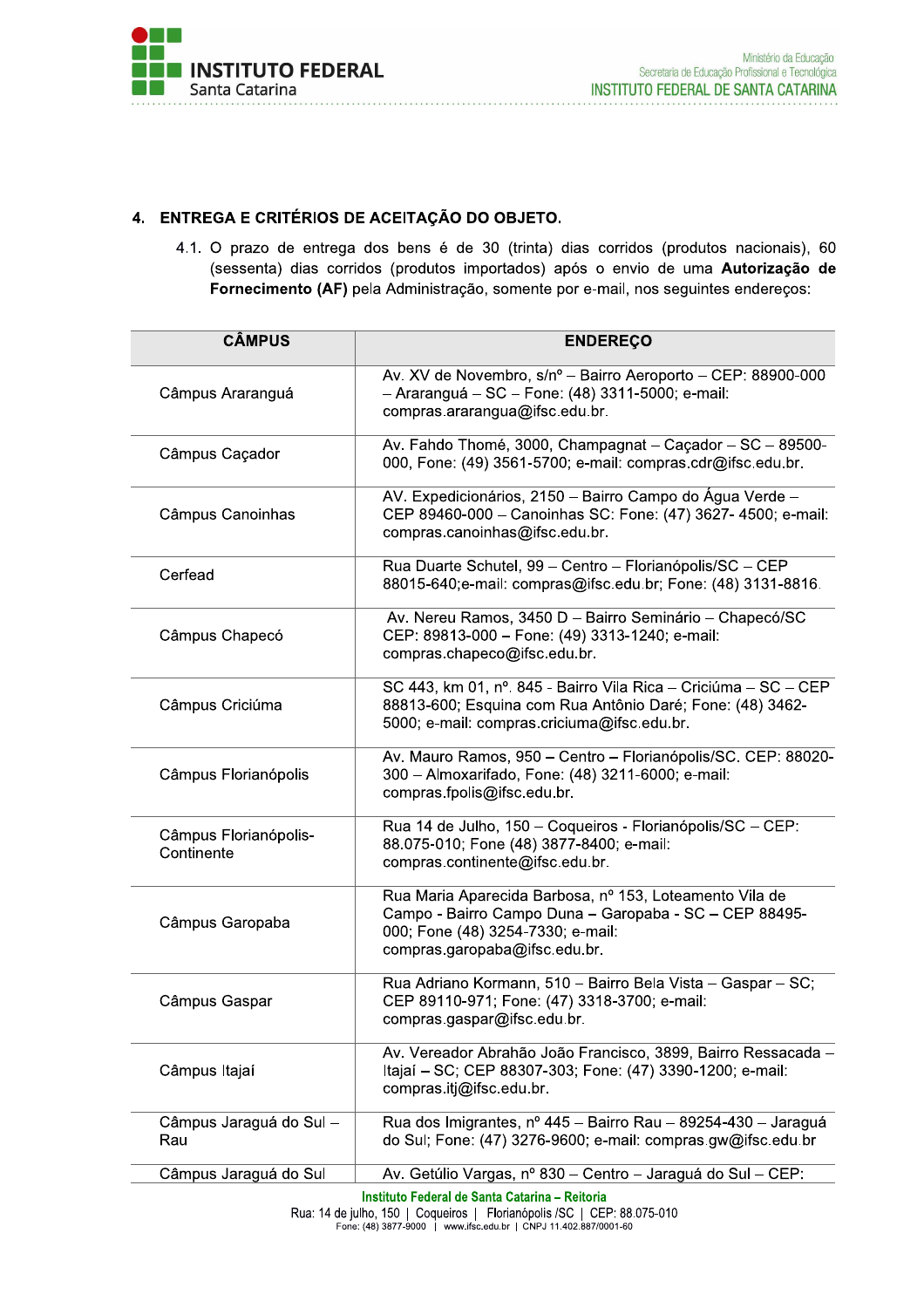

|                                 | 89251-000, Fone: (47) 3276-8700; e-mail:<br>compras.jar@ifsc.edu.br.                                                                                                    |
|---------------------------------|-------------------------------------------------------------------------------------------------------------------------------------------------------------------------|
| Câmpus Joinville                | Rua Pavão, 1337 - Loteamento Novo Horizonte - Bairro Costa e<br>Silva, Joinville/SC - CEP: 89220-618 - Fone: (47) 3431-5600; e-<br>mail: compras.joinville@ifsc.edu.br. |
| Câmpus Lages                    | Rua Heitor Vila Lobos, s/n - Bairro São Francisco - Lages - CEP<br>88506-400, Fone: (49) 3221-4200; e-mail:<br>compras.lages@ifsc.edu.br.                               |
| Câmpus Palhoça-Bilíngue         | Rua João Bernardino da Rosa - Bairro Cidade Universitária<br>Pedra Branca - Palhoça - SC - CEP 88137-010; Fone: (48)<br>3341-9700; e-mail: compras.phb@ifsc.edu.br.     |
| Câmpus São Carlos               | Rua Aloisio Stoffell, 1271 - Jardim Alvorada - São Carlos/SC -<br>CEP 89885-000; Fone: (49) 3325-4149; e-mail:<br>compras.sca@ifsc.edu.br                               |
| Câmpus São José                 | R. José Lino Kretzer, 608 - Bairro Praia Comprida - CEP:<br>88103-310 São José - SC; Fones: (48) 3381-2800 e Fax: 3381-<br>2812; e-mail: compras.sje@ifsc.edu.br        |
| Câmpus São Lourenço do<br>Oeste | SC 480, no Distrito de Frederico Wastner - São Lourenço do<br>Oeste/SC - CEP 89990 000; Fones: (049) 3344-8495; e-mail:<br>compras.slo@ifsc.edu.br.                     |
| Câmpus São Miguel do<br>Oeste   | Rua 22 de Abril, s/n - Bairro São Luiz - São Miguel do Oeste -<br>SC 89900-970, Fone: (49)3631-0400; e-mail:<br>compras.smo@ifsc.edu.br.                                |
| Câmpus Tubarão                  | BR 101 Sul, km 336 - Fone: (48) 3301-9101; E-mail:<br>compras.tub@ifsc.edu.br                                                                                           |
| Câmpus Urupema                  | Estrada do Senadinho s/n - Centro - Urupema - SC - 88625-<br>970, Fone: (49) 3236-3100; e-mail:<br>compras.urupema@ifsc.edu.br.                                         |
| Câmpus Xanxerê                  | Rua Euclides Hack, 1603 - Bairro Veneza - Xanxerê - SC -<br>89820-000; Fone: (49) 3441-7900; e-mail:<br>compras.xxe@ifsc.edu.br.                                        |
| Reitoria                        | Av. 14 de julho 150 - Coqueiros - Florianópolis - SC -<br>CEP:88075-010 - Fones: (48) 3877-9000; e-mail:<br>compras@ifsc.edu.br.                                        |

Os bens serão recebidos provisoriamente no momento de sua entrega, por  $4.2.$ servidor(a) do IFSC devidamente identificado, para efeito de posterior verificação de sua conformidade com as especificações constantes neste Termo de Referência e na proposta.

 $4.3.$ Os bens poderão ser rejeitados, no todo ou em parte, quando em desacordo com as especificações constantes neste Termo de Referência e na proposta, devendo ser substituídos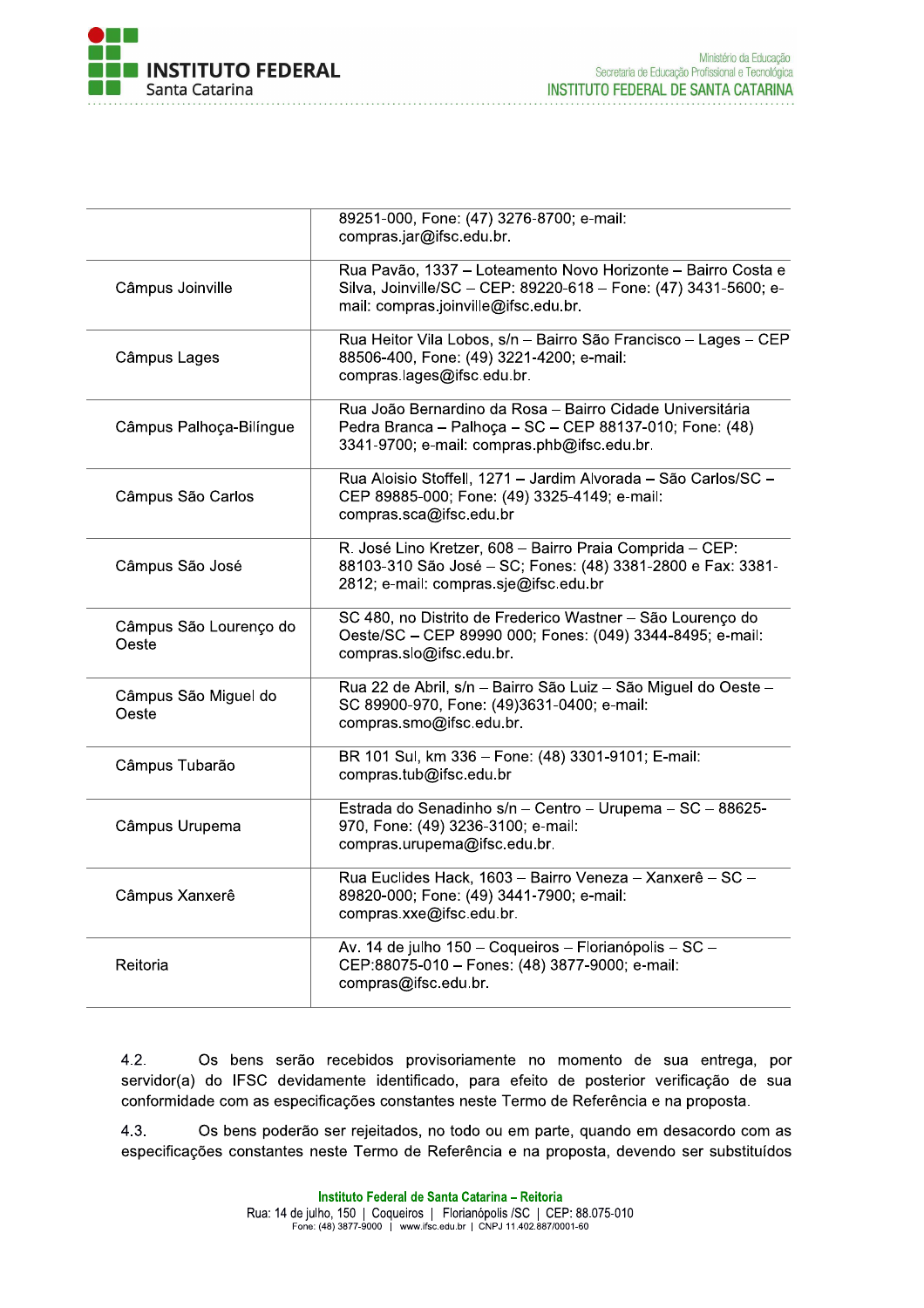no prazo de 15 (quinze) dias, a contar da notificação da contratada, às suas custas, sem prejuízo da aplicação das penalidades.

 $4.4.$ Os bens serão recebidos definitivamente no prazo de 10 (dez) dias, contados do recebimento provisório, após a verificação da qualidade e quantidade do material e consequente aceitação mediante termo circunstanciado.

Na hipótese de a verificação a que se refere o subitem anterior não ser  $4.4.1.$ procedida dentro do prazo fixado, reputar-se-á como realizada, consumando-se o recebimento definitivo no dia do esgotamento do prazo.

 $4.5.$ O recebimento provisório ou definitivo do objeto não exclui a responsabilidade da contratada pelos prejuízos resultantes da incorreta execução do contrato.

 $4.6.$ A contratada se obriga a entregar todo o material, no mesmo momento, na quantidade informada na Autorização de Fornecimento (AF). Somente poderá ser aceita a entrega parcial, nas hipóteses abaixo, sob pena de devolução de todo material, no caso do empenho/AF não estar completa:

 $4.6.1.$ O material só poderá ser entregue parcialmente, se a licitante encaminhar justificativa, solicitando o cancelamento dos itens pendentes juntamente ao material, para ser avaliada pela Administração e posterior aplicação de penalidades:

4.6.2. A Administração poderá solicitar a antecipação da entrega de parte dos materiais constantes da Autorização de Fornecimento, somente se a licitante conseguir atender ao pedido.

### 5. OBRIGAÇÕES DA CONTRATANTE

 $5.1.$ São obrigações da Contratante:

> $5.1.1.$ receber o objeto no prazo e condições estabelecidas no Edital e seus anexos;

> $5.1.2.$ verificar minuciosamente, no prazo fixado, a conformidade dos bens recebidos provisoriamente com as especificações constantes do Edital e da proposta. para fins de aceitação e recebimento definitivo;

> $5.1.3.$ comunicar à Contratada, por escrito, sobre imperfeições, falhas ou irregularidades verificadas no objeto fornecido, para que seja substituído, reparado ou corrigido;

> $5.1.4.$ acompanhar e fiscalizar o cumprimento das obrigações da Contratada, através de comissão/servidor especialmente designado;

> $5.1.5.$ efetuar o pagamento à Contratada no valor correspondente ao fornecimento do objeto, no prazo e forma estabelecidos no Edital e seus anexos;

 $5.2.$ A Administração não responderá por quaisquer compromissos assumidos pela Contratada com terceiros, ainda que vinculados à execução do presente Contrato, bem como por qualquer dano causado a terceiros em decorrência de ato da Contratada, de seus empregados, prepostos ou subordinados.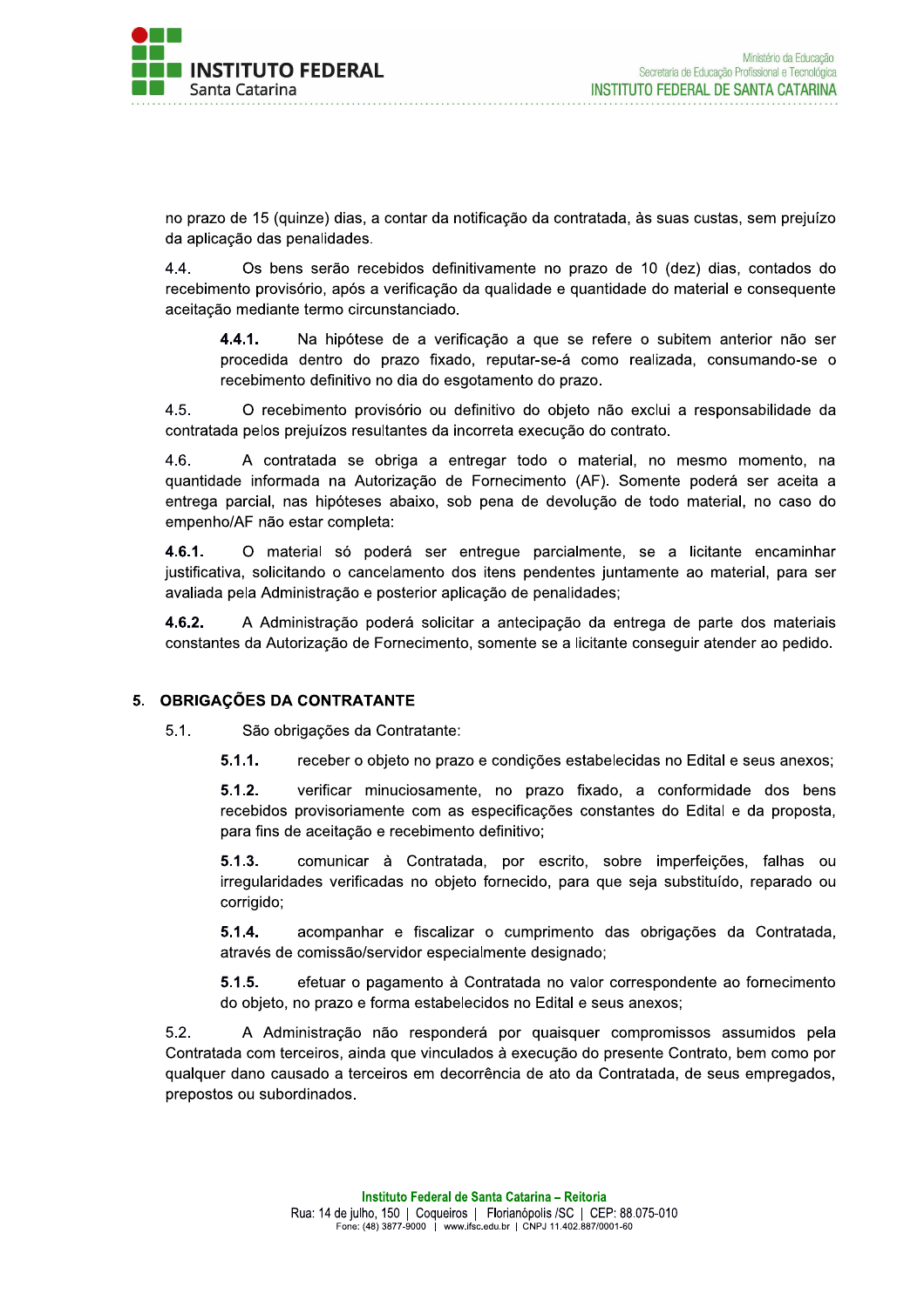

### 6. OBRIGAÇÕES DA CONTRATADA

 $6.1.$ A Contratada deve cumprir todas as obrigações constantes no Edital, seus anexos e sua proposta, assumindo como exclusivamente seus os riscos e as despesas decorrentes da boa e perfeita execução do objeto e, ainda:

 $6.1.1.$ efetuar a entrega do objeto em perfeitas condições, conforme especificações, prazo e local constantes no Subitem 4.1 deste Termo de Referência e seus anexos, acompanhado da respectiva nota fiscal, na qual constarão as indicações referentes a: marca, fabricante, modelo, procedência e prazo de garantia ou validade;

 $6.1.1.1.$ O objeto deve estar acompanhado do manual do usuário, com uma versão em português e da relação da rede de assistência técnica autorizada;

 $6.1.2.$ responsabilizar-se pelos vícios e danos decorrentes do objeto, de acordo com os artigos 12, 13 e 17 a 27, do Código de Defesa do Consumidor (Lei nº 8.078, de 1990);

 $6.1.3.$ substituir, reparar ou corrigir, às suas expensas, no prazo de 05 (cinco) dias úteis, o objeto com avarias ou defeitos;

 $6.1.4.$ Materiais entregues em desacordo com o Edital e não retirados em até 05 (cinco) dias úteis após comunicação formal do IFSC, serão descartadas. Este prazo poderá ser prorrogado, desde que formalizado, justificado e aceito pelo IFSC. Esta prorrogação somente será aceita caso seja feita dentro do prazo da notificação.

comunicar à Contratante, no prazo máximo de 24 (vinte e quatro) horas que  $6.1.5.$ antecede a data da entrega, os motivos que impossibilitem o cumprimento do prazo previsto, com a devida comprovação;

 $6.1.6.$ manter, durante toda a execução do contrato, em compatibilidade com as obrigações assumidas, todas as condições de habilitação e qualificação exigidas na licitação;

 $6.1.7.$ Responder pelas perdas e danos causados por seus empregados, durante o fornecimento do material, ainda que involuntariamente, às instalações do prédio, máquinas, equipamentos e demais bens do IFSC, substituindo os referidos bens por outros semelhantes em prazo que lhe será expressamente combinado pela Contratante.

 $6.1.8.$ Todos os itens constantes da nota de empenho devem ser entregues no mesmo momento, nas condições e locais conforme consta deste Anexo (não será aceita a entrega parcelada dos itens).

 $6.1.9.$ Retirar a nota de empenho em até 03 (três) dias úteis, após a convocação.

 $6.1.10.$ Cumprir o prazo de garantia de acordo com o especificado em cada item neste Termo de Referência ou conforme o prazo estabelecido na proposta de preços, caso este seja maior que o mínimo estabelecido.

 $6.1.11$ . Os problemas apresentados durante o prazo de garantia devem ser solucionados em até 30 (trinta) dias corridos.

 $6.1.12.$ Arcar com todos os custos para cumprimento da garantia, inclusive no caso de necessidade de transporte (técnicos ou equipamentos).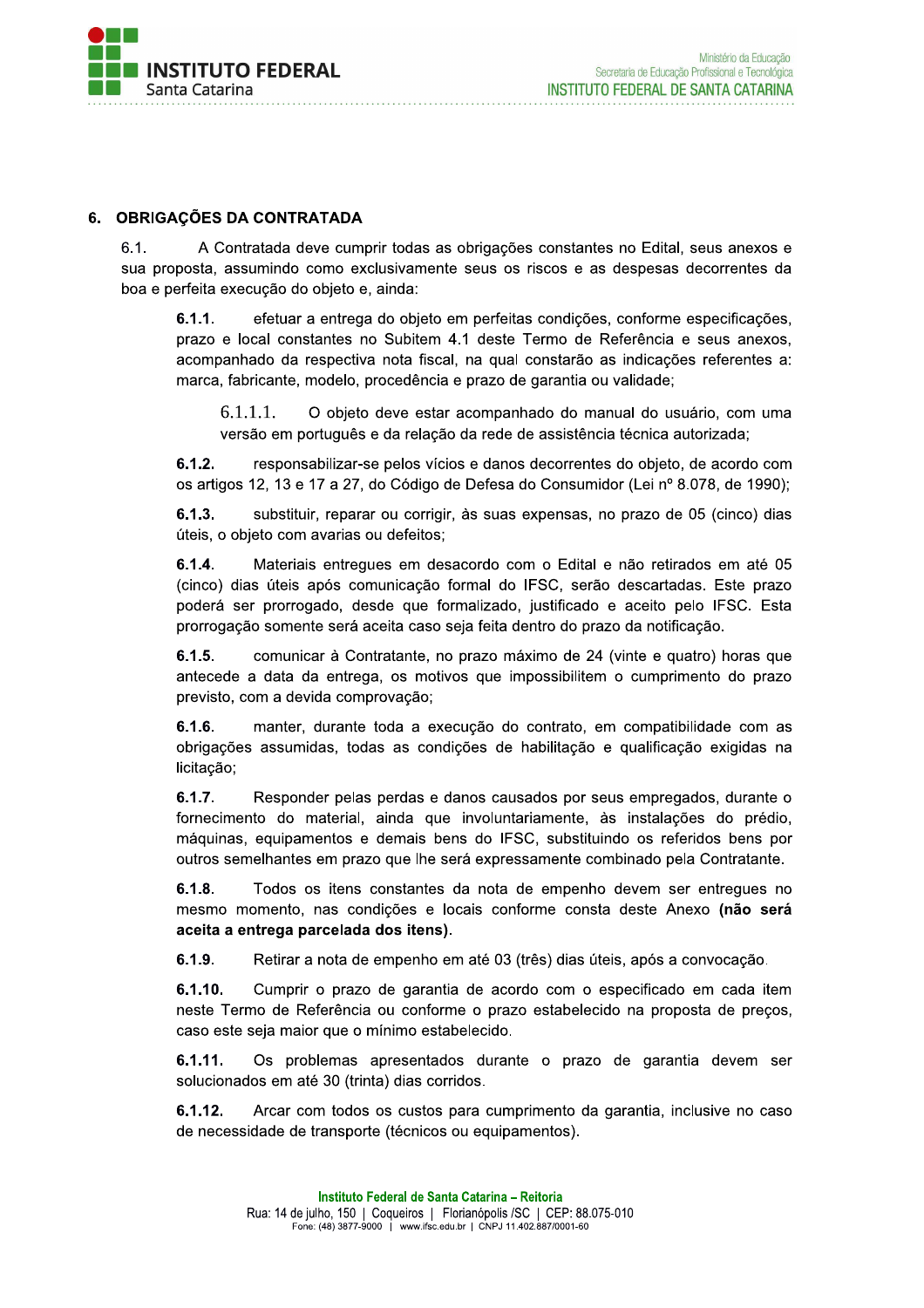

 $6.1.13.$ A Contratada assume o compromisso de receber as Autorizações de Fornecimento (AF's) e Empenhos pelo e-mail institucional informado na DECLARAÇÃO DE CONCORDÂNCIA À ATA DE REGISTRO DE PRECOS concordando que não sendo confirmado o recebimento do e-mail, o IFSC considerará como recebido, iniciando a contagem do prazo de entrega. Assumindo o compromisso de avisar o IFSC quando houver mudança do e-mail.

6.1.14. Manter atualizado seu cadastro no órgão através do envio do documento preenchido referente ao Anexo V deste edital sempre que houver mudanças em seus dados cadastrais.

### 7. DA SUBCONTRATAÇÃO

7.1 Não será admitida a subcontratação do objeto licitatório.

### 8. DA ALTERAÇÃO SUBJETIVA

 $8.1.$ É admissível a fusão, cisão ou incorporação da contratada com/em outra pessoa jurídica, desde que sejam observados pela nova pessoa jurídica todos os requisitos de habilitação exigidos na licitação original; sejam mantidas as demais cláusulas e condições do contrato; não haja prejuízo à execução do objeto pactuado e haja a anuência expressa da Administração à continuidade do contrato.

### 9. DO PAGAMENTO

- 9.1. O pagamento deverá ser efetuado integral até o 15<sup>°</sup> (décimo quinto) dia útil após o aceite definitivo do material, em sua totalidade, e atesto da Nota Fiscal ou Documento de Cobrança, através de ordem bancária, para crédito em banco, agência e conta corrente indicados pelo contratado.
	- 9.1.1. Os pagamentos decorrentes de despesas cujos valores não ultrapassem o limite de que trata o inciso II do art. 24 da Lei 8.666, de 1993, deverão ser efetuados no prazo de até 5 (cinco) dias úteis, contados da data da apresentação da Nota Fiscal. nos termos do art. 5°, § 3°, da Lei nº 8.666, de 1993.
- 9.2. Considera-se ocorrido o recebimento da nota fiscal ou fatura no momento em que o órgão contratante atestar a execução do objeto do contrato.
- 9.3. A Nota Fiscal ou Fatura deverá ser obrigatoriamente acompanhada da comprovação da regularidade fiscal, constatada por meio de consulta on-line ao SICAF ou, na impossibilidade de acesso ao referido Sistema, mediante consulta aos sítios eletrônicos oficiais ou à documentação mencionada no art. 29 da Lei nº 8.666, de 1993.
	- 9.3.1. Constatando-se, junto ao SICAF, a situação de irregularidade do fornecedor contratado, deverão ser tomadas as providências previstas no do art. 31 da Instrução Normativa nº 3, de 26 de abril de 2018.

9.4. Havendo erro na apresentação da Nota Fiscal ou dos documentos pertinentes à contratação, ou, ainda, circunstância que impeça a liquidação da despesa, como, por exemplo, obrigação financeira pendente, decorrente de penalidade imposta ou inadimplência, o pagamento ficará sobrestado até que a Contratada providencie as medidas saneadoras. Nesta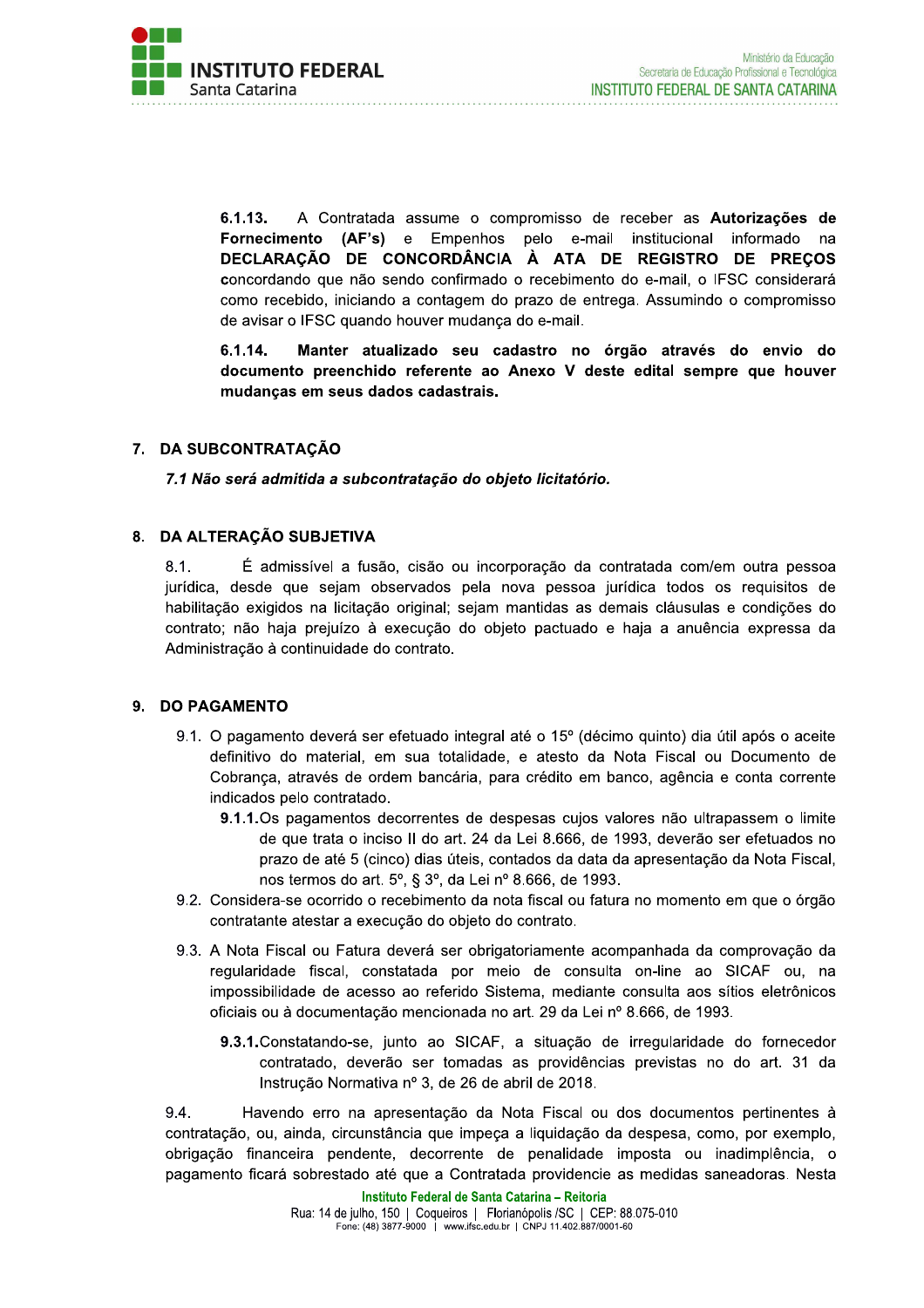

hipótese, o prazo para pagamento iniciar-se-á após a comprovação da regularização da situação, não acarretando qualquer ônus para a Contratante.

- 9.5. Será considerada data do pagamento o dia em que constar como emitida a ordem bancária para pagamento.
- 9.6. Antes de cada pagamento à contratada, será realizada consulta ao SICAF para verificar a manutenção das condições de habilitação exigidas no edital.
- 9.7. Constatando-se, junto ao SICAF, a situação de irregularidade da contratada, será providenciada sua notificação, por escrito, para que, no prazo de 5 (cinco) dias úteis, regularize sua situação ou, no mesmo prazo, apresente sua defesa. O prazo poderá ser prorrogado uma vez, por igual período, a critério da contratante.
- 9.8. Previamente à emissão de nota de empenho e a cada pagamento, a Administração deverá realizar consulta ao SICAF para identificar possível suspensão temporária de participação em licitação, no âmbito do órgão ou entidade, proibição de contratar com o Poder Público, bem como ocorrências impeditivas indiretas, observado o disposto no art. 29, da Instrução Normativa nº 3, de 26 de abril de 2018.
- 9.9. Não havendo regularização ou sendo a defesa considerada improcedente, a contratante deverá comunicar aos órgãos responsáveis pela fiscalização da regularidade fiscal quanto à inadimplência da contratada, bem como quanto à existência de pagamento a ser efetuado, para que sejam acionados os meios pertinentes e necessários para garantir o recebimento de seus créditos.
- $9.10.$ Persistindo a irregularidade, a contratante deverá adotar as medidas necessárias à rescisão contratual nos autos do processo administrativo correspondente, assegurada à contratada a ampla defesa.
- $9.11.$ Havendo a efetiva execução do objeto, os pagamentos serão realizados normalmente, até que se decida pela rescisão do contrato, caso a contratada não regularize sua situação junto ao SICAF.
- $9.12.$ Será rescindido o contrato em execução com a contratada inadimplente no SICAF, salvo por motivo de economicidade, seguranca nacional ou outro de interesse público de alta relevância, devidamente justificado, em qualquer caso, pela máxima autoridade da contratante.
- $9.13.$ Quando do pagamento, será efetuada a retenção tributária prevista na legislação aplicável.

 $9.13.1.$ A Contratada regularmente optante pelo Simples Nacional, nos termos da Lei Complementar nº 123, de 2006, não sofrerá a retenção tributária quanto aos impostos e contribuições abrangidos por aquele regime. No entanto, o pagamento ficará condicionado à apresentação de comprovação, por meio de documento oficial, de que faz jus ao tratamento tributário favorecido previsto na referida Lei Complementar.

9.14. Nos casos de eventuais atrasos de pagamento, desde que a Contratada não tenha concorrido, de alguma forma, para tanto, fica convencionado que a taxa de compensação financeira devida pela Contratante, entre a data do vencimento e o efetivo adimplemento da parcela, é calculada mediante a aplicação da seguinte fórmula: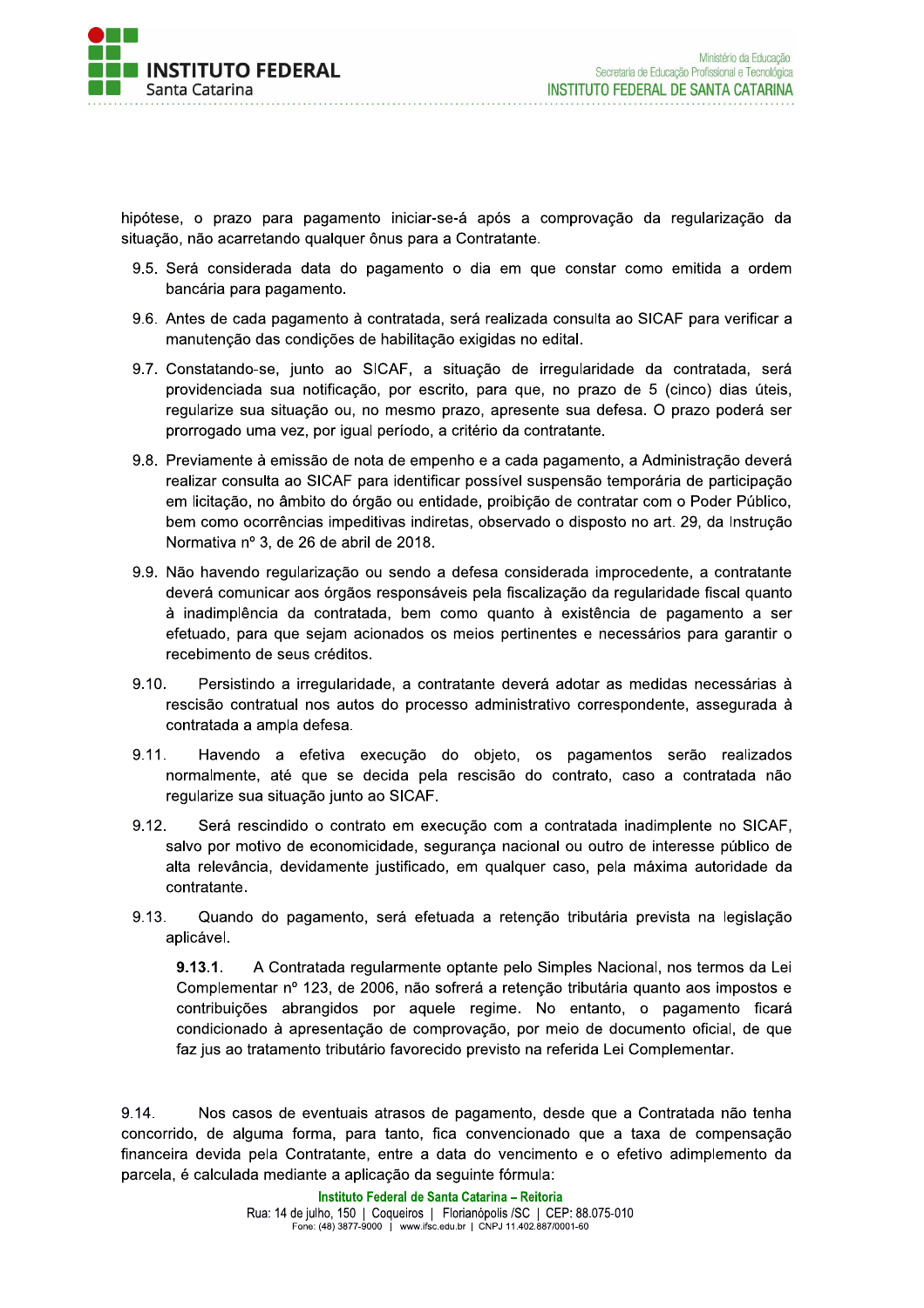

Ministério da Educação Secretaria de Educação Profissional e Tecnológica INSTITUTO FEDERAL DE SANTA CATARINA

 $EM = I \times N \times VP$ , sendo:

EM = Encargos moratórios;

N = Número de dias entre a data prevista para o pagamento e a do efetivo pagamento;

VP = Valor da parcela a ser paga.

I = Índice de compensação financeira = 0,00016438, assim apurado:

 $(6/100)$  $I = 0.00016438$  $I =$  $I = (TX)$  $TX = Percentual da taxa anual = 6%$  $365$ 

A Nota fiscal/fatura ou documento de cobrança deverá ser sempre emitida com o 9.15. CNPJ do Câmpus requisitante, conforme descrição abaixo:

| <b>CÂMPUS</b>       | <b>CNPJ</b>                                                          |
|---------------------|----------------------------------------------------------------------|
| Araranguá           | 11.402.887/0008-37                                                   |
| Caçador             | 11.402.887/0018-09                                                   |
| Canoinhas           | 11.402.887/0012-13                                                   |
| Chapecó             | 11.402.887/0007-56                                                   |
| Continente          | 11.402.887/0004-03                                                   |
| Criciúma            | 11.402.887/0009-18                                                   |
| Florianópolis       | 11.402.887/0002-41                                                   |
| Garopaba            | 11.402.887/0021-04                                                   |
| Gaspar              | 11.402.887/0010-51                                                   |
| Geraldo Werninghaus | 11.402.887/0019-90                                                   |
| Itajaí              | 11.402.887/0013-02                                                   |
| Jaraguá do Sul      | 11.402.887/0005-94                                                   |
| Joinville           | 11.402.887/0006-75                                                   |
| Lages               | 11.402.887/0011-32                                                   |
| Palhoça Bilíngue    | 11.402.887/0015-66                                                   |
| Reitoria            | 11.402.887/0001-60                                                   |
| São José            | 11.402.887/0003-22                                                   |
| São Miguel do Oeste | 11.402.887/0014-85                                                   |
| Tubarão             | 11.402.887/0020-23                                                   |
| Urupema             | 11.402.887/0016-47<br>Institute Federal de Cente Ceterina - Deiterin |

Instituto Federal de Santa Catarina - Reitoria

Rua: 14 de julho, 150 | Coqueiros | Florianópolis / SC | CEP: 88.075-010<br>Fone: (48) 3877-9000 | www.ifsc.edu.br | CNPJ 11.402.887/0001-60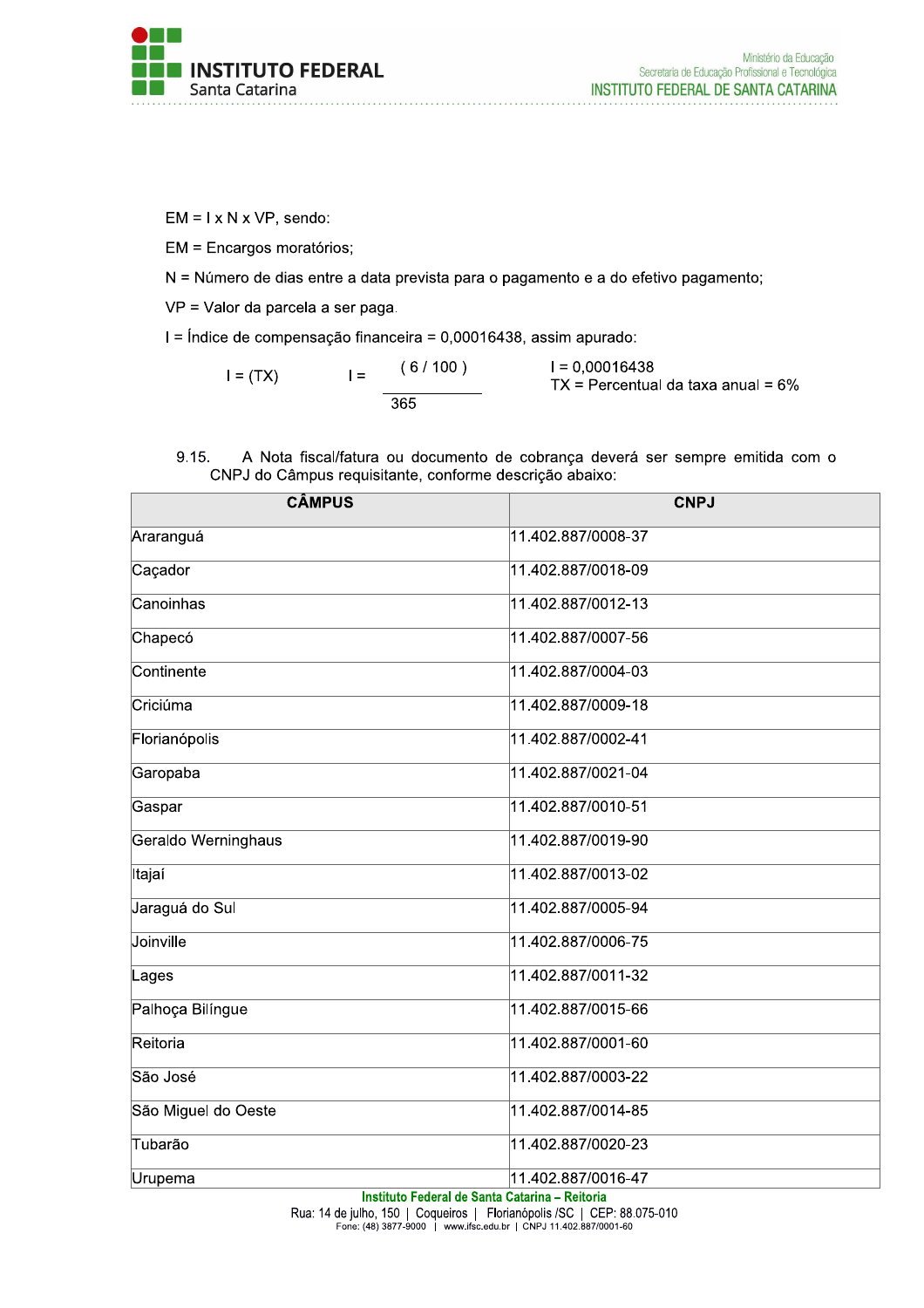

| Xanxerê | .402.887/0017-28<br>11 |
|---------|------------------------|

Para o Câmpus Avancado de São Lourenco do Oeste, a Nota Fiscal deverá ser emitida no CNPJ da Reitoria, sendo os materiais entregues no respectivo Câmpus.

a) Poderá haver a emissão de mais de uma Nota fiscal/fatura ou documento de cobrança para cada Nota de Empenho ou apenas uma Nota fiscal/fatura ou documento de cobrança e, para acompanhar as mercadorias para os Campi, notas de remessa de materiais, aceitas pela fiscalização estadual.

#### 10. DO REAJUSTE

 $10.1.$ Os precos são fixos e irreajustáveis no prazo de um ano contado da data limite para a apresentação das propostas.

 $10.1.1.$ Fica ressalvada a possibilidade de Alteração das condições para a concessão de reajuste em face da superveniência de normas federais aplicáveis à espécie.

#### 11. DA GARANTIA DE EXECUÇÃO

 $11.1.$ Não haverá exigência de garantia contratual da execução.

#### **12. DAS SANÇÕES ADMINISTRATIVAS**

 $12.1.$ Comete infração administrativa nos termos da Lei nº 10.520, de 2002, a Contratada que:

 $12.1.1.$ inexecutar total ou parcialmente qualquer das obrigações assumidas em decorrência da contratação;

- $12.1.2.$ ensejar o retardamento da execução do objeto;
- $12.1.3.$ falhar ou fraudar na execução do contrato:
- $12.1.4.$ comportar-se de modo inidôneo;
- $12.1.5.$ cometer fraude fiscal;
- $12.2.$ Pela inexecução total ou parcial do objeto deste contrato, a Administração pode aplicar à CONTRATADA as seguintes sanções:

 $12.2.1.$ Advertência, por faltas leves, assim entendidas aquelas que não acarretem prejuízos significativos para a Contratante;

- multas (que deverão ser recolhidas em favor do Instituto Federal de  $12.2.2.$ Educação, Ciências e Tecnologia de Santa Catarina, a ser preenchido de acordo com instruções fornecidas pela Contratante):
	- 12.2.2.1. de 1% (um por cento) sobre o valor total do somatório dos itens entregues com atraso (AF), por dia de atraso na entrega do material. limitados a 10% (dez por cento) do mesmo valor.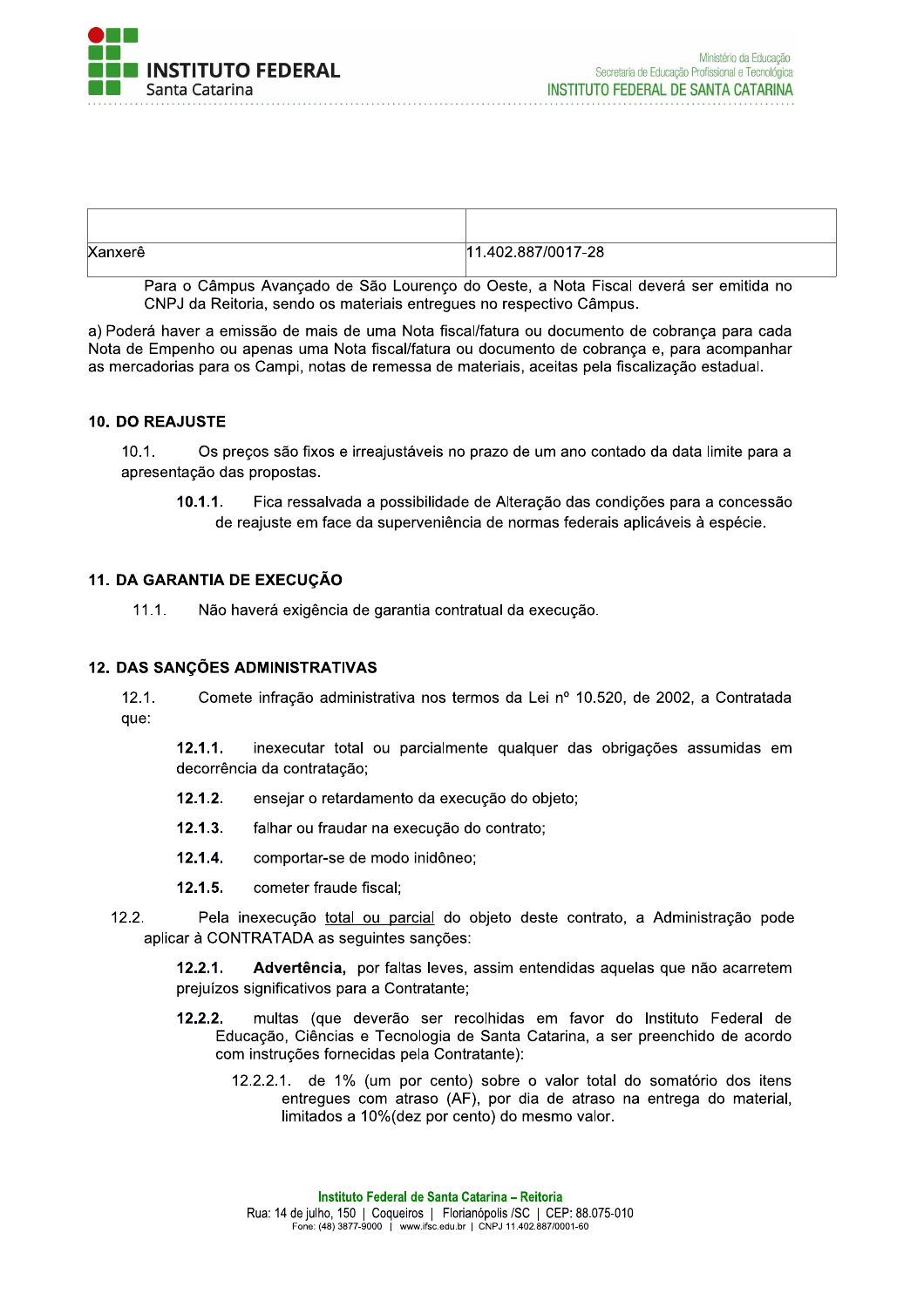

- 12.2.2.2. de 10% (dez por cento) sobre o valor total da Autorização de Fornecimento (AF), por infração a qualquer cláusula ou condição do Edital, não especificada na alínea "a" deste inciso, aplicada em dobro na reincidência.
- 12.2.2.3. de 10% (dez por cento) sobre o valor total da Proposta de preços vencedora, no caso de recusa injustificada da licitante adjudicatária em assinar a Ata de Registro de Preço ou deixar de apresentar os documentos exigidos, nos prazos e condições estabelecidas neste Edital.
- 12.2.2.4. de 10% (dez por cento) sobre o valor total da Proposta de preço, no caso de rescisão do contrato por ato unilateral da administração, motivado por culpa da Contratada, garantida prévia defesa, independente das demais sancões cabíveis:
- 12.2.2.5. de 10% (dez por cento) sobre o valor total do somatório dos itens entregues em desacordo, por apresentação de marca e/ou modelo que não estão de acordo com a especificação do edital e apresentada na proposta de preço da licitante;
- 12.2.2.6. de 10% (dez por cento) do valor total do somatório dos itens entregues em desacordo com o Edital e a proposta de preços aceita na sessão do pregão;
- $12.2.2.7$ . de 0,5% (cinco décimos por cento) ao dia sobre o valor adjudicado, no caso de não-substituição do material no prazo determinado no Termo de Referência, caso não estaria de acordo com a especificação exigida em Edital, limitada a incidência a 10 (dez) dias úteis. Após o décimo dia e a critério da Administração, poderá ocorrer a não-aceitação do material e/ ou a sua substituição, de forma a configurar, nessa hipótese inexecução parcial da obrigação assumida;
- 12.2.2.8. de 10% (dez por cento) sobre o valor total da Ata de Registro de Preços, no caso de cancelamento integral da ata por ato unilateral da administração, motivada por culpa da Contratada ou a pedido da mesma;

 $12.2.3.$ suspensão de licitar e impedimento de contratar com o órgão, entidade ou unidade administrativa pela qual a Administração Pública opera e atua concretamente, pelo prazo de até dois anos;

 $12.2.4.$ impedimento de licitar e contratar com órgãos e entidades da União com o consequente descredenciamento no SICAF pelo prazo de até cinco anos;

12.2.4.1. A Sancão de impedimento de licitar e contratar prevista neste subitem também é aplicável em quaisquer das hipóteses previstas como infração administrativa no subitem 19.1 deste Termo de Referência.

 $12.2.5.$ declaração de inidoneidade para licitar ou contratar com a Administração Pública, enquanto perdurarem os motivos determinantes da punição ou até que seja promovida a reabilitação perante a própria autoridade que aplicou a penalidade, que será concedida sempre que a Contratada ressarcir a Contratante pelos prejuízos causados:

 $12.3.$ As sanções previstas nos subitens acima poderão ser aplicadas à CONTRATADA juntamente com as de multa, descontando-a dos pagamentos a serem efetuados.

 $12.4.$ Também ficam sujeitas às penalidades do art. 87, III e IV da Lei nº 8.666, de 1993, as empresas ou profissionais que: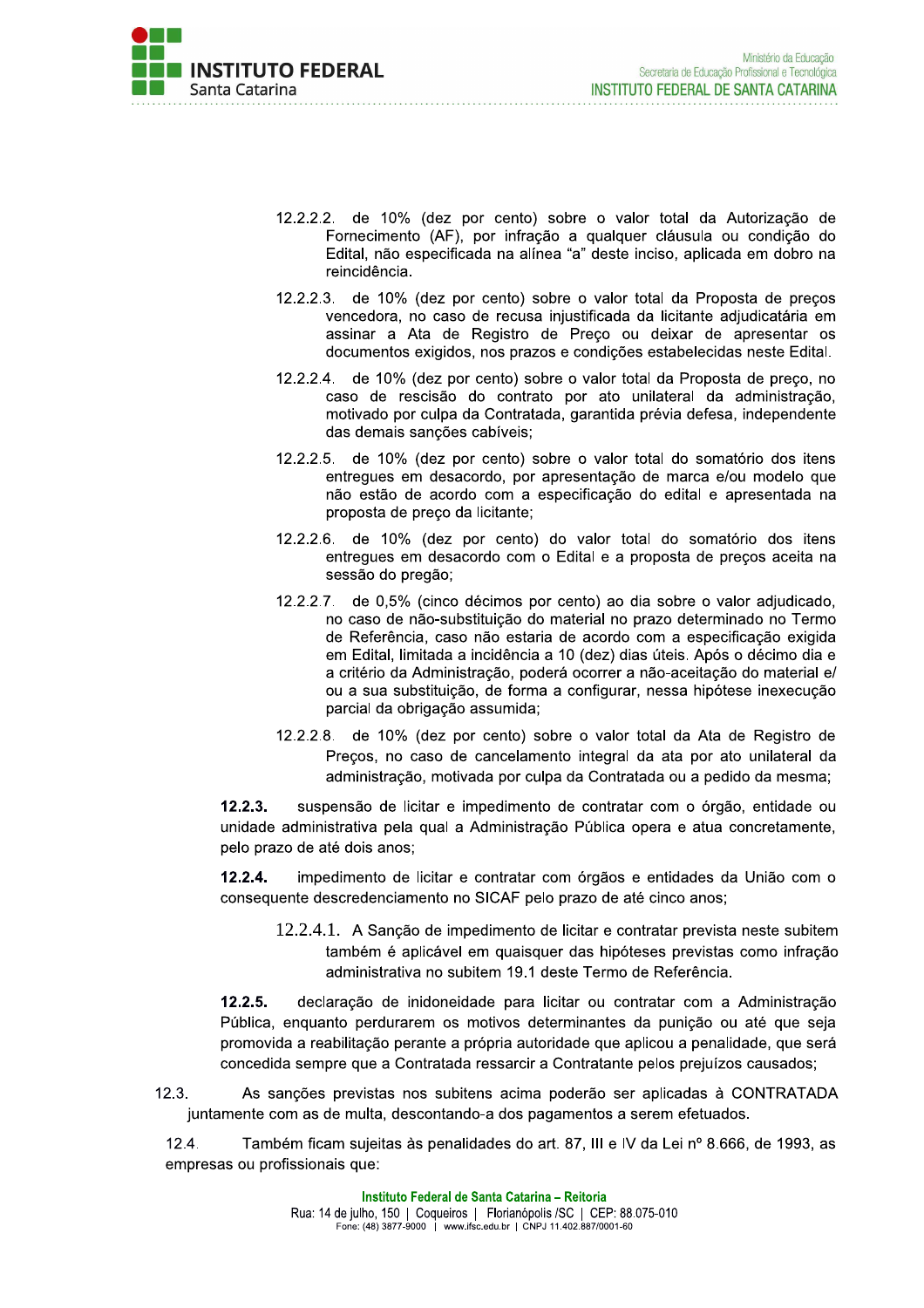

 $12.4.1.$ tenham sofrido condenação definitiva por praticar, por meio dolosos, fraude fiscal no recolhimento de quaisquer tributos;

 $12.4.2.$ tenham praticado atos ilícitos visando a frustrar os objetivos da licitação;

 $12.4.3.$ demonstrem não possuir idoneidade para contratar com a Administração em virtude de atos ilícitos praticados.

A aplicação de qualquer das penalidades previstas realizar-se-á em processo  $12.5.$ administrativo que assegurará o contraditório e a ampla defesa à Contratada, observando-se o procedimento previsto na Lei nº 8.666, de 1993, e subsidiariamente a Lei nº 9.784, de 1999.

 $12.6.$ A autoridade competente, na aplicação das sanções, levará em consideração a gravidade da conduta do infrator, o caráter educativo da pena, bem como o dano causado à Administração, observado o princípio da proporcionalidade.

 $12.7.$ As penalidades serão obrigatoriamente registradas no SICAF.

Florianópolis, 03 de julho de 2019.

# **Maria Clara Kaschny Schneider REITORA DO IFSC**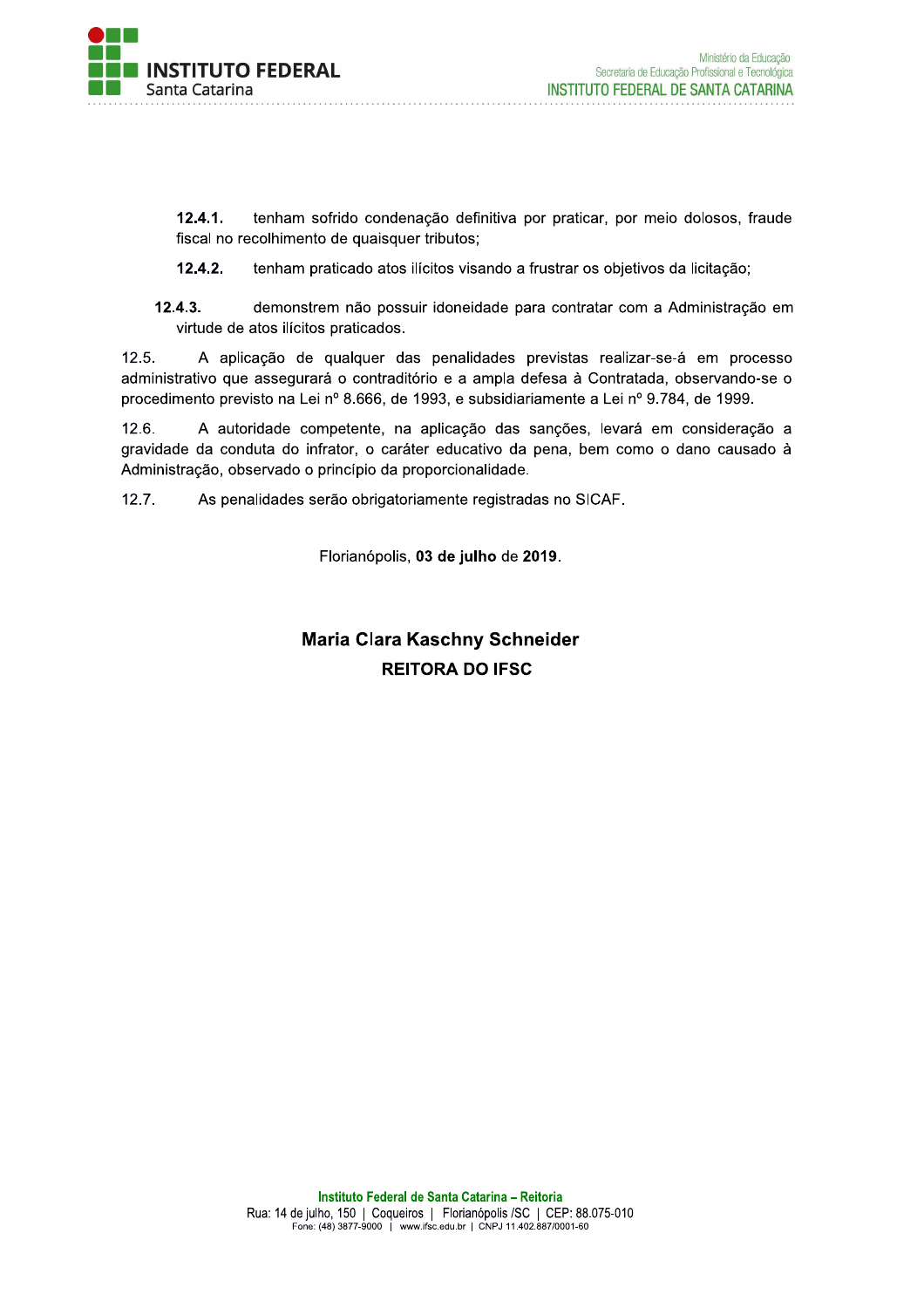

### **ANEXO II** ATA DE REGISTRO DE PREÇOS INSTITUTO FEDERAL DE SANTA CATARINA - IFSC ATA DE REGISTRO DE PRECOS N.º 64/2019

O INSTITUTO FEDERAL DE EDUCAÇÃO, CIÊNCIA E TECNOLOGIA DE SANTA CATARINA, CNPJ nº 11.402.887/0001-60, Rua 14 de Julho, 150 - Enseada dos Marinheiros - Coqueiros, Florianópolis/ SC - CEP: 88.075-010, doravante denominado apenas CONTRATANTE, neste ato representado pela sua Reitora, Sra MARIA CLARA KASCHNY SCHNEIDER, RG nº 3945665-0 - SSP/SC, CPF 591.649.809-87, considerando o julgamento da licitação na modalidade de pregão, na forma eletrônica, para REGISTRO DE PREÇOS nº64/2019, processo administrativo n.º 23292.018564/2019-08, RESOLVE registrar os preços da(s) empresa(s) indicada(s) e qualificada(s) nesta ATA, de acordo com a classificação por ela(s) alcançada(s) e na(s) quantidade(s) cotada(s), atendendo as condições previstas no edital, sujeitando-se as partes às normas constantes na Lei nº 8.666, de 21 de junho de 1993 e suas alterações, no Decreto n.º 7.892, de 23 de janeiro de 2013, e em conformidade com as disposicões a sequir:

#### $1.$ **DO OBJETO**

1.1. A presente Ata tem por objeto o registro de preços para a eventual aquisição de Material Consumo Construção Civil I, especificado no Termo de Referência, Anexo I do edital de Pregão nº 64/2019, que é parte integrante desta Ata, assim como a proposta vencedora, independentemente de transcrição.

#### DOS PRECOS. ESPECIFICAÇÕES E QUANTITATIVOS  $2.$

 $2.1.$ O preço registrado, as especificações do objeto, a quantidade, fornecedor e as demais condições ofertadas na proposta integram esta Ata em seu Anexo I.

### 3. DA ADESÃO À ATA DE REGISTRO DE PRECOS

- 3.1. A ata de registro de preços, durante sua validade, poderá ser utilizada por qualquer órgão ou entidade da administração pública que não tenha participado do certame licitatório, mediante anuência do órgão gerenciador, desde que devidamente justificada a vantagem e respeitadas, no que couber, as condições e as regras estabelecidas na Lei nº 8.666, de 1993 e no Decreto nº 7.892, de 2013.
	- 3.1.1.A manifestação do órgão gerenciador de que trata o subitem anterior, salvo para adesões feitas por órgãos ou entidades de outras esferas federativas, fica condicionada à realização de estudo, pelos órgãos e pelas entidades que não participaram do registro de preços, que demonstre o ganho de eficiência, a viabilidade e a economicidade para a administração pública federal da utilização da ata de registro de precos, conforme estabelecido em ato do Secretário de Gestão do Ministério do Planejamento, Desenvolvimento e Gestão
- 3.2. Caberá ao fornecedor beneficiário da Ata de Registro de Preços, observadas as condições nela estabelecidas, optar pela aceitação ou não do fornecimento, desde que este fornecimento não prejudique as obrigações anteriormente assumidas com o órgão gerenciador e órgãos participantes.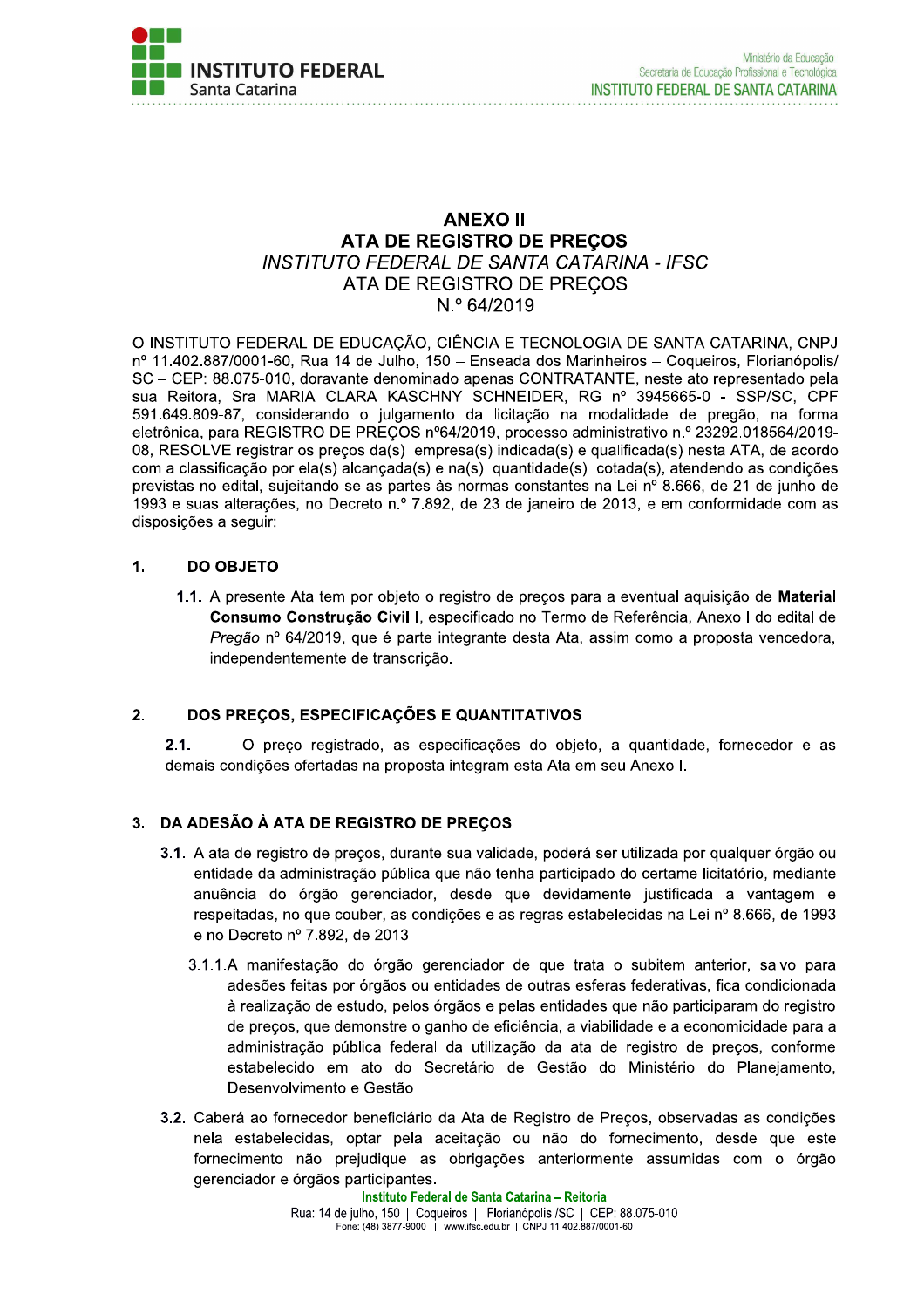

- 3.3. As aquisições ou contratações adicionais a que se refere este item não poderão exceder, por órgão ou entidade, a cinquenta por cento dos quantitativos dos itens do instrumento convocatório e registrados na ata de registro de preços para o órgão gerenciador e órgãos participantes.
- 3.4. As adesões à ata de registro de precos são limitadas, na totalidade, ao dobro do quantitativo de cada item registrado na ata de registro de preços para o órgão gerenciador e órgãos participantes, independente do número de órgãos não participantes que eventualmente aderirem.
	- 3.4.1. Tratando-se de item exclusivo para microempresas e empresas de pequeno porte e cooperativas enquadradas no artigo 34 da Lei nº 11.488, de 2007, o órgão gerenciador somente autorizará a adesão caso o valor da contratação pretendida pelo aderente, somado aos valores das contratações já previstas para o órgão gerenciador e participantes ou já destinadas à aderentes anteriores, não ultrapasse o limite de R\$ 80.000,00 (oitenta mil reais) (Acórdão TCU nº 2957/2011 - P).
- 3.5. Ao órgão não participante que aderir à ata competem os atos relativos à cobrança do cumprimento pelo fornecedor das obrigações contratualmente assumidas e a aplicação, observada a ampla defesa e o contraditório, de eventuais penalidades decorrentes do descumprimento de cláusulas contratuais, em relação as suas próprias contratações, informando as ocorrências ao órgão gerenciador.
- 3.6. Após a autorização do órgão gerenciador, o órgão não participante deverá efetivar a contratação solicitada em até noventa dias, observado o prazo de validade da Ata de Registro de Preços.
	- 3.6.1. Caberá ao órgão gerenciador autorizar, excepcional e justificadamente, a prorrogação do prazo para efetivação da contratação, respeitado o prazo de vigência da ata, desde que solicitada pelo órgão não participante.

### 4. VALIDADE DA ATA

 $4.1.$ A validade da Ata de Registro de Preços será de 12 meses, a partir de \_/\_/20\_, não podendo ser prorrogada.

### 5. REVISÃO E CANCELAMENTO

 $5.1.$ A Administração realizará pesquisa de mercado periodicamente, em intervalos não superiores a 180 (cento e oitenta) dias, a fim de verificar a vantajosidade dos preços registrados nesta Ata.

 $5.2.$ Os precos registrados poderão ser revistos em decorrência de eventual redução dos preços praticados no mercado ou de fato que eleve o custo do objeto registrado, cabendo à Administração promover as negociações junto ao(s) fornecedor(es).

5.3. Quando o preço registrado tornar-se superior ao preço praticado no mercado por motivo superveniente, a Administração convocará o(s) fornecedor(es) para negociar(em) a redução dos preços aos valores praticados pelo mercado.

 $5.4.$ O fornecedor que não aceitar reduzir seu preço ao valor praticado pelo mercado será liberado do compromisso assumido, sem aplicação de penalidade.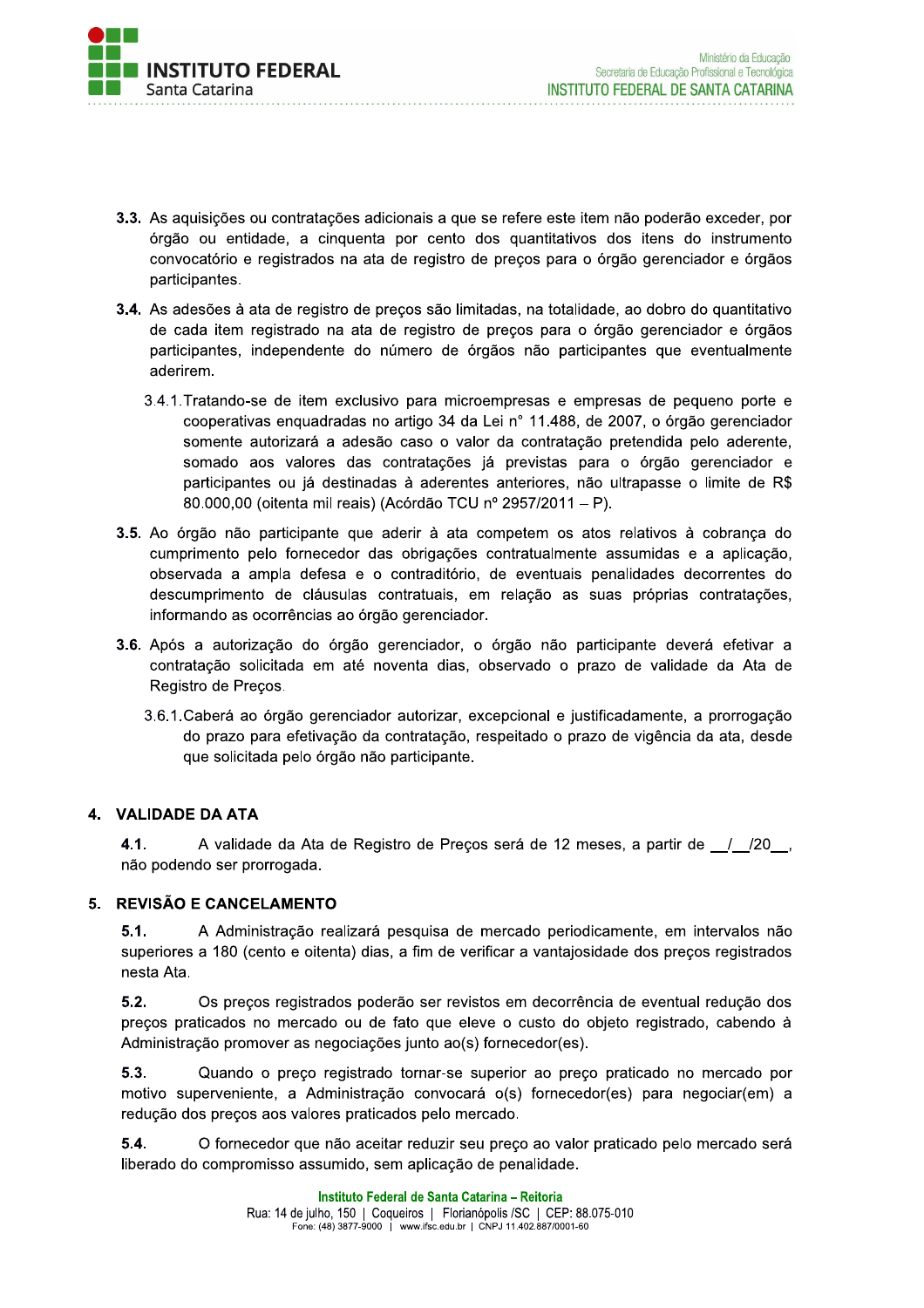

 $5.4.1$ A ordem de classificação dos fornecedores que aceitarem reduzir seus preços aos valores de mercado observará a classificação original.

 $5.5.$ Quando o preco de mercado tornar-se superior aos precos registrados e o fornecedor não puder cumprir o compromisso, o órgão gerenciador poderá:

 $5.5.1.$ liberar o fornecedor do compromisso assumido, caso a comunicação ocorra antes do pedido de fornecimento, e sem aplicação da penalidade se confirmada a veracidade dos motivos e comprovantes apresentados; e

 $5.5.2.$ convocar os demais fornecedores para assegurar igual oportunidade de negociação.

5.6. Não havendo êxito nas negociações, o órgão gerenciador deverá proceder à revogação desta ata de registro de preços, adotando as medidas cabíveis para obtenção da contratação mais vantajosa.

 $5.7.$ O registro do fornecedor será cancelado quando:

> $5.7.1.$ descumprir as condições da ata de registro de precos:

 $5.7.2.$ não retirar a nota de empenho ou instrumento equivalente no prazo estabelecido pela Administração, sem justificativa aceitável;

 $5.7.3.$ não aceitar reduzir o seu preço registrado, na hipótese deste se tornar superior àqueles praticados no mercado; ou

 $5.7.4.$ sofrer sanção administrativa cujo efeito torne-o proibido de celebrar contrato administrativo, alcançando o órgão gerenciador e órgão(s) participante(s).

 $5.8.$ O cancelamento de registros nas hipóteses previstas nos itens 6.7.1, 6.7.2 e 6.7.4 será formalizado por despacho do órgão gerenciador, assegurado o contraditório e a ampla defesa.

5.9. O cancelamento do registro de preços poderá ocorrer por fato superveniente, decorrente de caso fortuito ou força maior, que prejudique o cumprimento da ata, devidamente comprovados e justificados:

 $5.9.1.$ por razão de interesse público; ou

5.9.2. a pedido do fornecedor.

### 6. DAS PENALIDADES

 $6.1.$ O descumprimento da Ata de Registro de Preços ensejará aplicação das penalidades estabelecidas no Edital.

 $6.2.$ É da competência do órgão gerenciador a aplicação das penalidades decorrentes do descumprimento do pactuado nesta ata de registro de preco (art. 5°, inciso X, do Decreto n° 7.892/2013), exceto nas hipóteses em que o descumprimento disser respeito às contratações dos órgãos participantes, caso no qual caberá ao respectivo órgão participante a aplicação da penalidade (art. 6°, Parágrafo único, do Decreto nº 7.892/2013).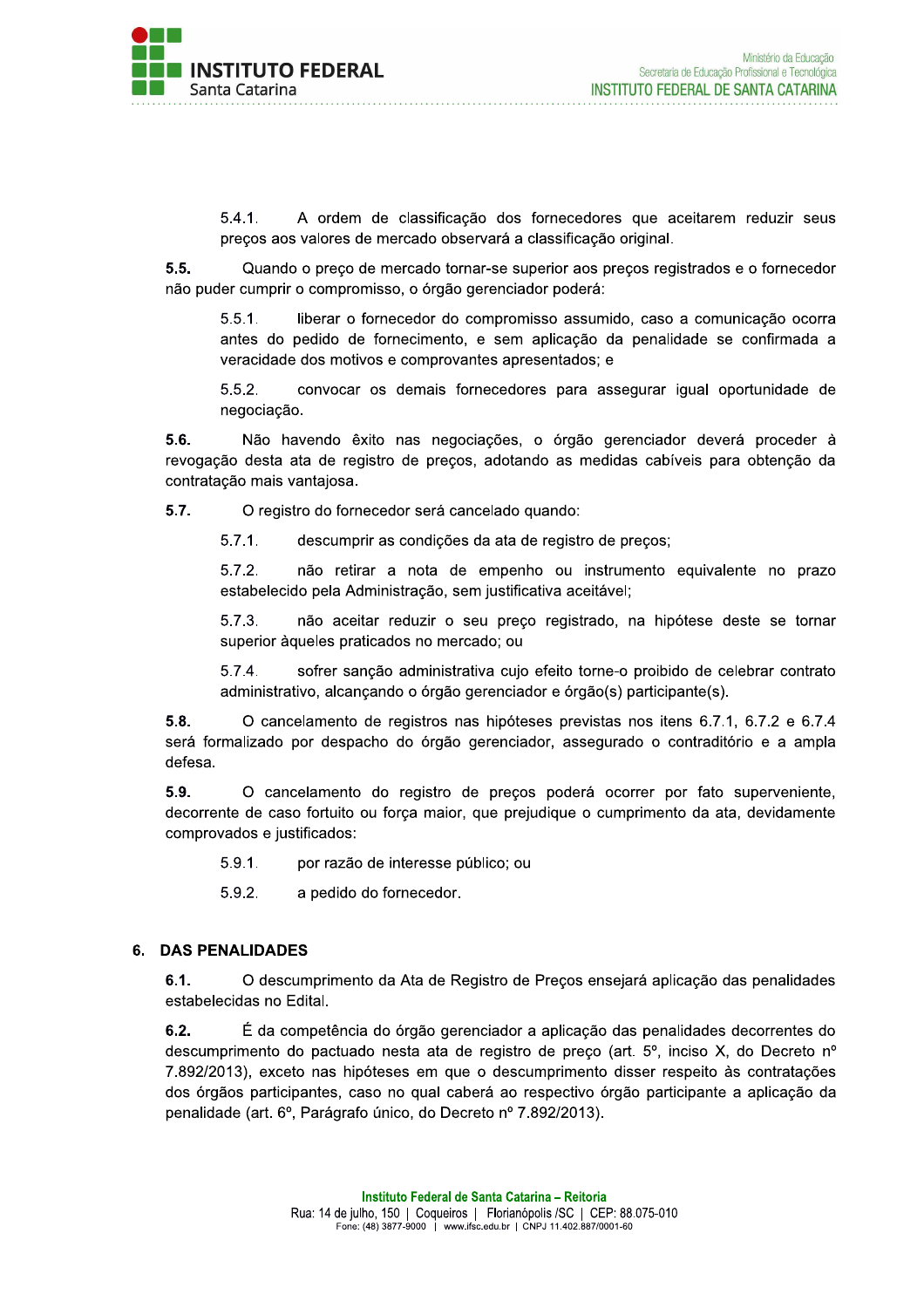

 $6.3.$ O órgão participante deverá comunicar ao órgão gerenciador qualquer das ocorrências previstas no art. 20 do Decreto nº 7.892/2013, dada a necessidade de instauração de procedimento para cancelamento do registro do fornecedor.

### 7. CONDIÇÕES GERAIS

 $7.1.$ As condições gerais do fornecimento, tais como os prazos para entrega e recebimento do objeto, as obrigações da Administração e do fornecedor registrado, penalidades e demais condições do ajuste, encontram-se definidos no Termo de Referência, ANEXO AO EDITAL.

 $7.2.$ É vedado efetuar acréscimos nos quantitativos fixados nesta ata de registro de preços, inclusive o acréscimo de que trata o § 1º do art. 65 da Lei nº 8.666/93, nos termos do art. 12, §1º do Decreto nº 7892/13.

 $7.3.$ No caso de adjudicação por preço global de grupo de itens, só será admitida a contratação dos itens nas seguintes hipóteses.

- 7.3.1. contratação da totalidade dos itens de grupo, respeitadas as proporções de quantitativos definidos no certame; ou
- 7.3.2. contratação de item isolado para o qual o preço unitário adjudicado ao vencedor seja o menor preço válido ofertado para o mesmo item na fase de lances.

 $7.4.$ A ata de realização da sessão pública do pregão, contendo a relação dos licitantes que aceitarem cotar os bens ou serviços com preços iguais ao do licitante vencedor do certame, será anexada a esta Ata de Registro de Preços, nos termos do art. 11, §4º do Decreto n. 7.892, de 2014.

7.5. Integram esta Ata, o Anexo I (preços registrados) e as declarações de concordância das empresas vencedoras.

Florianópolis, de \_\_\_\_\_\_ de \_\_\_\_\_\_ de20 .

# **MARIA CLARA KASCHNY SCHNEIDER REITORA DO IFSC**

#### OBS: A adesão das empresas vencedoras a esta Ata se dá pelas Declarações de Concordância anexas.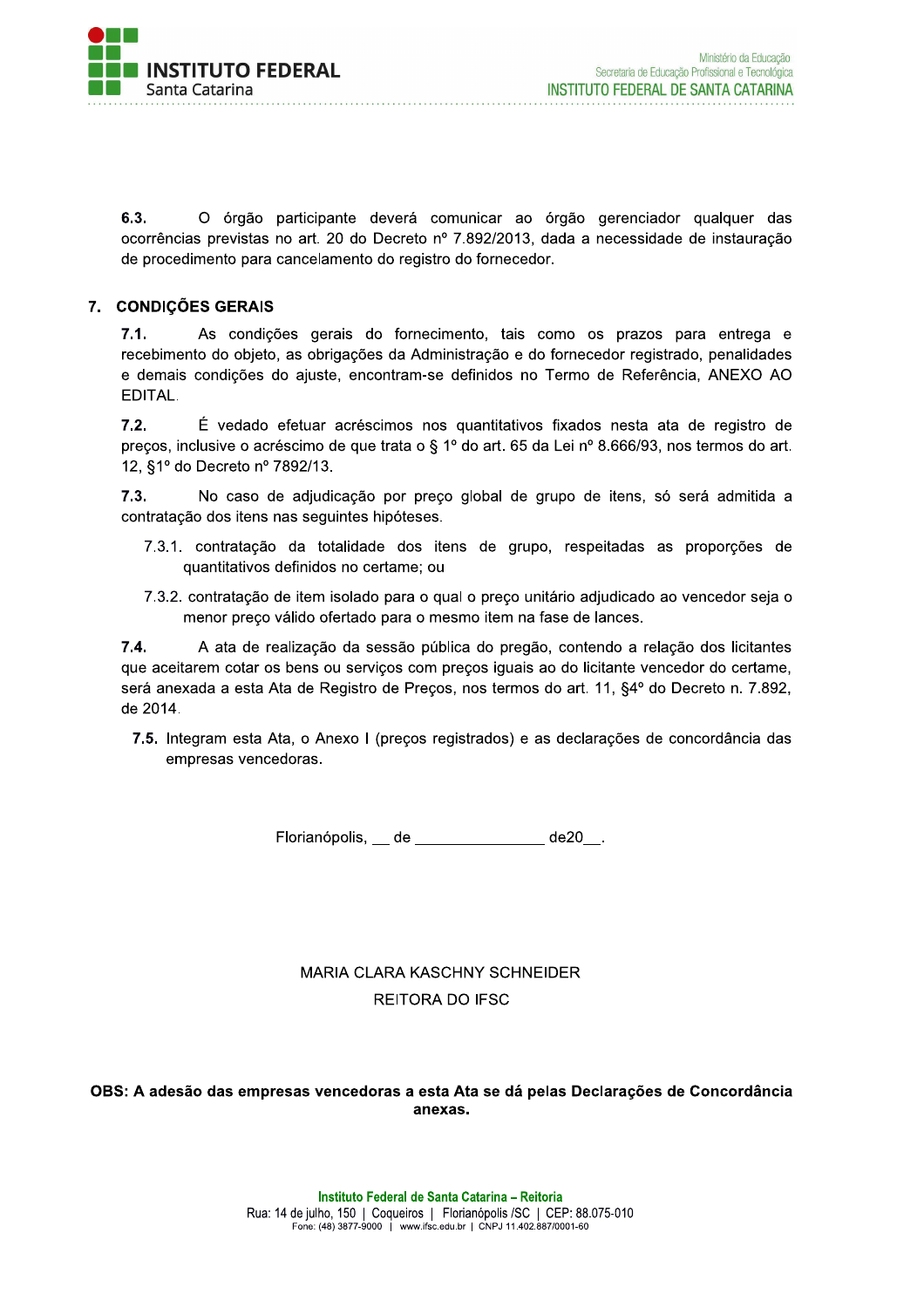

# **ANEXO II-A DO EDITAL**

# ANEXO I DA ATA DE REGISTRO DE PREÇOS

# **EMPRESAS E PREÇOS REGISTRADOS**

### Pregão nº 64/2019 - SRP

#### Processo nº 23292.018564/2019-08

Relação de empresas vencedoras, contendo a descrição dos itens e preços negociados na sessão do Pregão.

| <b>EMPRESA</b>                       |       |       |                      |                                 |                              |
|--------------------------------------|-------|-------|----------------------|---------------------------------|------------------------------|
| <b>ENDEREÇO</b>                      |       |       |                      |                                 |                              |
| <b>CNPJ</b>                          |       |       |                      |                                 |                              |
| TELEFONE/FAX                         |       |       |                      |                                 |                              |
| <b>REPRESENTANTE</b><br><b>LEGAL</b> |       |       |                      |                                 |                              |
| <b>CPF</b>                           |       |       |                      |                                 |                              |
| E-MAIL                               |       |       |                      |                                 |                              |
| <b>ITEM</b>                          | UNID. | QTDE. | <b>ESPECIFICAÇÃO</b> | <b>PREÇO</b><br><b>UNITÁRIO</b> | <b>PREÇO</b><br><b>TOTAL</b> |
|                                      |       |       |                      |                                 |                              |
|                                      |       |       |                      |                                 |                              |
| <b>TOTAL</b>                         |       |       |                      | R\$                             |                              |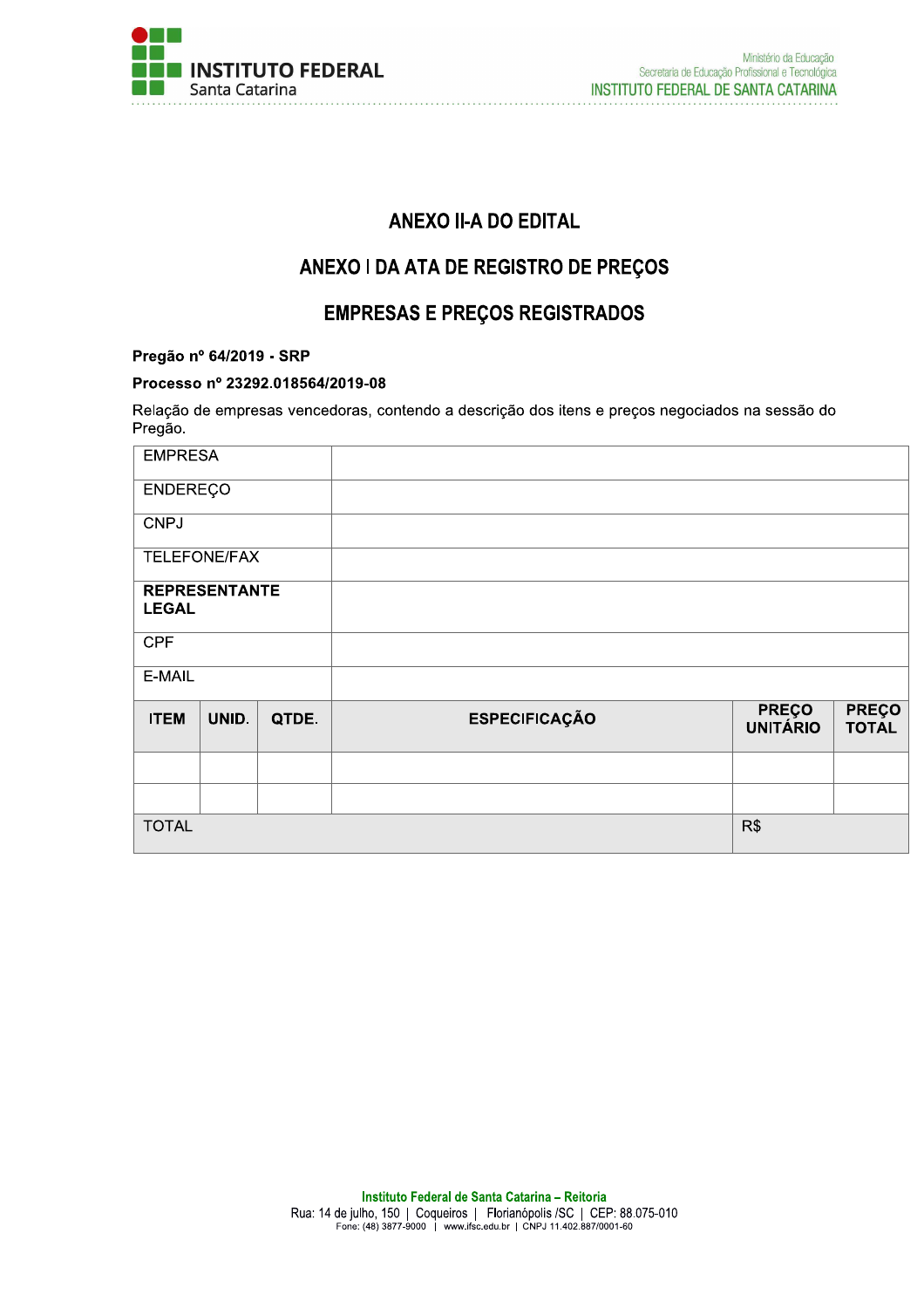

# **ANEXO II-B DO EDITAL**

# ANEXO II DA ATA DE REGISTRO DE PREÇOS

# DECLARAÇÃO DE CONCORDÂNCIA À ATA DE REGISTRO DE PREÇOS

# PREGÃO ELETRÔNICO (SRP) 64/2019 - IFSC

A empresa

Declara para os devidos fins, que:

- 1. Recebeu a Ata de Registros de Preços do Pregão Eletrônico nº 64/2019 do IFSC, contendo páginas (incluindo Ata e anexos) e;
- 2. Concorda com todos os termos da referida Ata e o Anexo I, com os precos registrados.
- 3. Assume o compromisso de receber as Autorizações de Fornecimento e Empenhos pelo e-mail institucional (e-mail da empresa @........) Concordando que não sendo confirmado o recebimento do e-mail, o IFSC considerará como recebido, iniciando a contagem do prazo de entrega. Assumindo o compromisso de avisar o IFSC quando houver mudança do e-mail

(assinatura e identificação do Representante Legal e Carimbo da Empresa)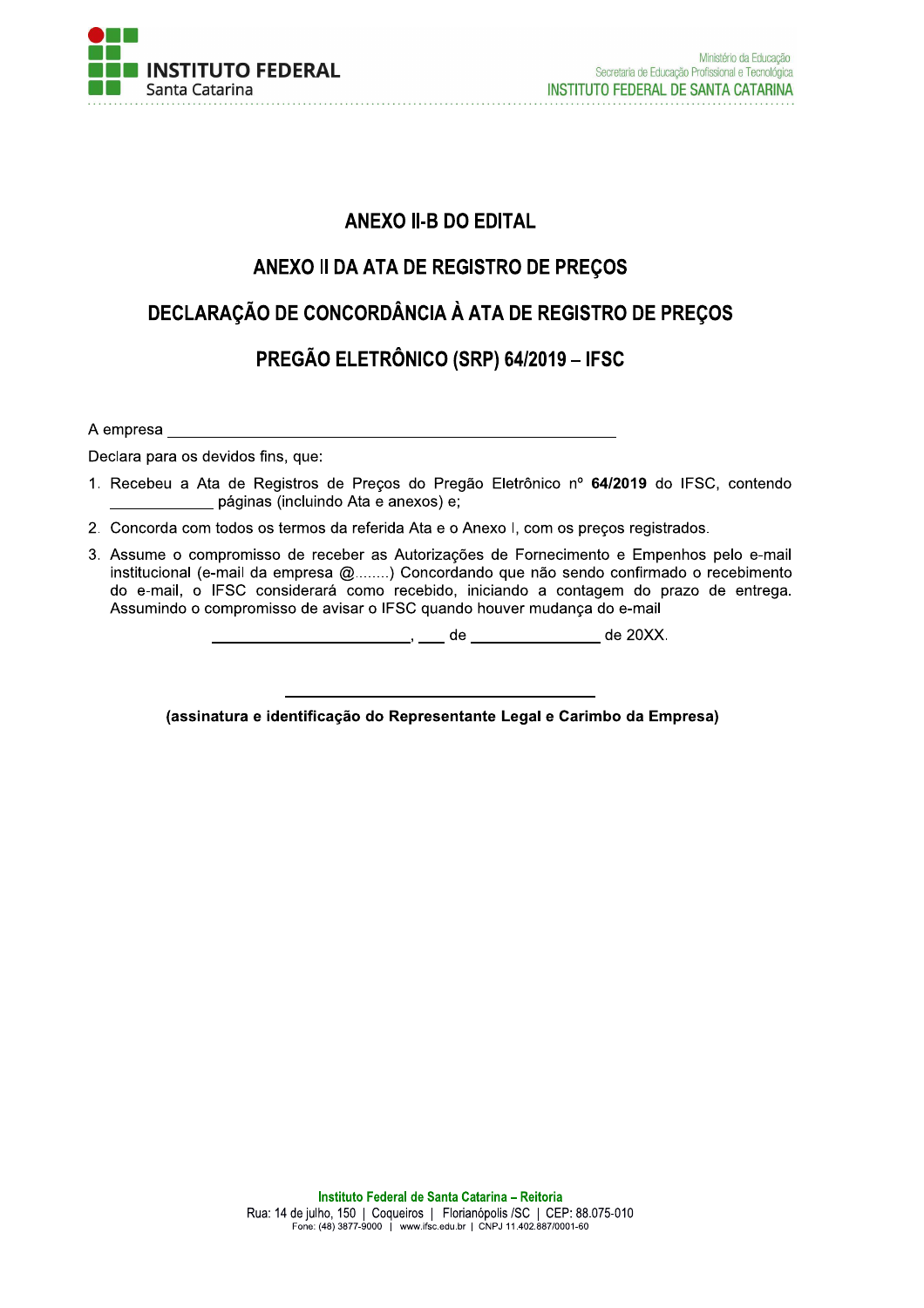

# **ANEXO III**

# PREGÃO ELETRÔNICO PARA REGISTRO DE PREÇOS Nº 64/2019 - IFSC

# MINUTA DA AUTORIZAÇÃO DE FORNECIMENTO (AF)

# INSTITUTO FEDERAL DE EDUCAÇÃO, CIÊNCIA E TECNOLOGIA DE SANTA **CATARINA**

### **LOCAL DE ENTREGA:**

| <b>CONTRATADO</b>             |                    |               |     |          |                |
|-------------------------------|--------------------|---------------|-----|----------|----------------|
| <b>CNPJ</b>                   |                    |               |     |          |                |
| <b>TELEFONE</b>               |                    |               |     |          |                |
| E-MAIL                        |                    |               |     |          |                |
| <b>ENDEREÇO</b>               |                    |               |     |          |                |
|                               | NOTA DE EMPENHO Nº |               |     |          |                |
| <b>DATA DA</b><br>SOLICITAÇÃO |                    |               |     |          |                |
| Item                          | Unid               | Especificação | Qtd | Preço    | Preço<br>total |
|                               |                    |               |     | Unitário |                |
|                               |                    |               |     |          |                |
|                               |                    |               |     |          |                |
|                               |                    |               |     |          |                |
|                               |                    |               |     |          |                |

### Nome e Assinatura

Responsável IFSC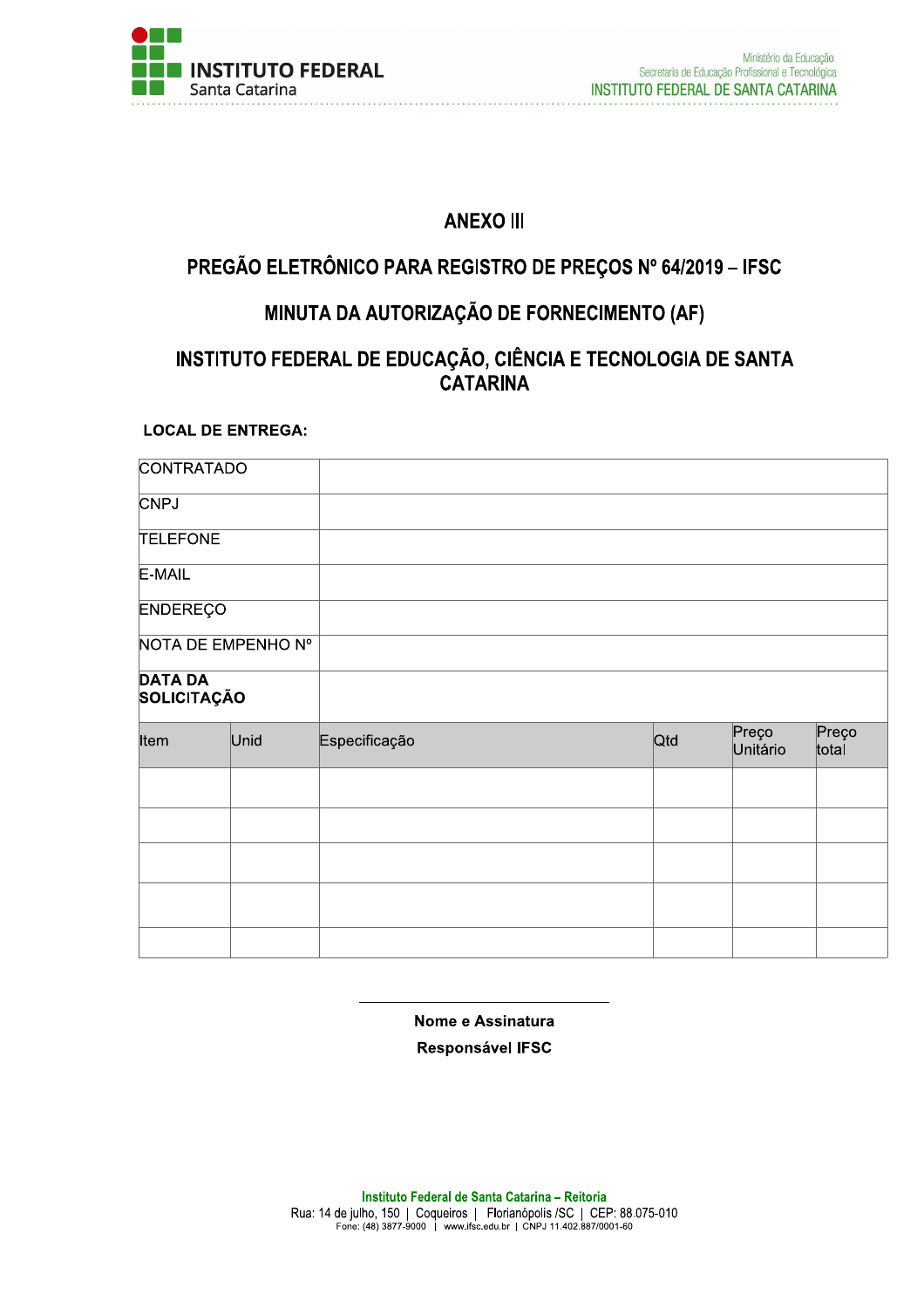

# **ANEXO IV**

#### A Empresa optante pelo SIMPLES deve apresentar esta declaração quando da assinatura da Declaração de Concordância à Ata de Registro de Preços conforme determinado na legislação e no Edital.

Da Instrução Normativa RFB 1.234, de 11 de janeiro de 2012.

DECLARAÇÃO A SER APRESENTADA PELA PESSOA JURÍDICA CONSTANTE CONFORME ART. 6° DA REFERIDA IN

Ilmo. Sr. (autoridade a quem se dirige)

(Nome da empresa), com sede (endereço completo), inscrita no CNPJ sob o nº..... DECLARA à (nome da entidade pagadora), para fins de não incidência na fonte do Imposto sobre a Renda da Pessoa Jurídica (IRPJ), da Contribuição Social sobre o Lucro Líquido (CSLL), da Contribuição para o Financiamento da Seguridade Social (Cofins), e da Contribuição para o PIS/PASEP, a que se refere o art. 64 da Lei nº 9.430, de 27 de dezembro de 1996, que é regularmente inscrita no Regime Especial Unificado de Arrecadação de Tributos e Contribuições devidos pelas Microempresas e Empresas de Pequeno Porte - Simples Nacional, de que trata o art. 12 da Lei Complementar nº 123, de 14 de dezembro de 2006.

Para esse efeito, a declarante informa que:

I. Preenche os sequintes requisitos:

Conserva em boa ordem, pelo prazo de cinco anos, contado da data da emissão, os documentos que comprovam a origem de suas receitas e a efetivação de suas despesas, bem assim a realização de guaisquer outros atos ou operações que venham a modificar sua situação patrimonial;

Cumpre as obrigações acessórias a que está sujeita, em conformidade com a legislação pertinente;

II. O signatário é representante legal desta empresa, assumindo o compromisso de informar à Secretaria da Receita Federal do Brasil e à entidade pagadora, imediatamente, eventual desenguadramento da presente situação e está ciente de que a falsidade na prestação destas informações, sem prejuízo do disposto no art. 32 da Lei nº 9.430, de 1996, o sujeitará, juntamente as demais pessoas que para ela concorrem, às penalidades previstas na legislação criminal e tributária, relativas à falsidade ideológica (art. 299 do Código Penal) e ao crime contra a ordem tributária (art. 1º da Lei nº 8.137, de 27 de dezembro de 1990).

Assinatura do Responsável e Identificação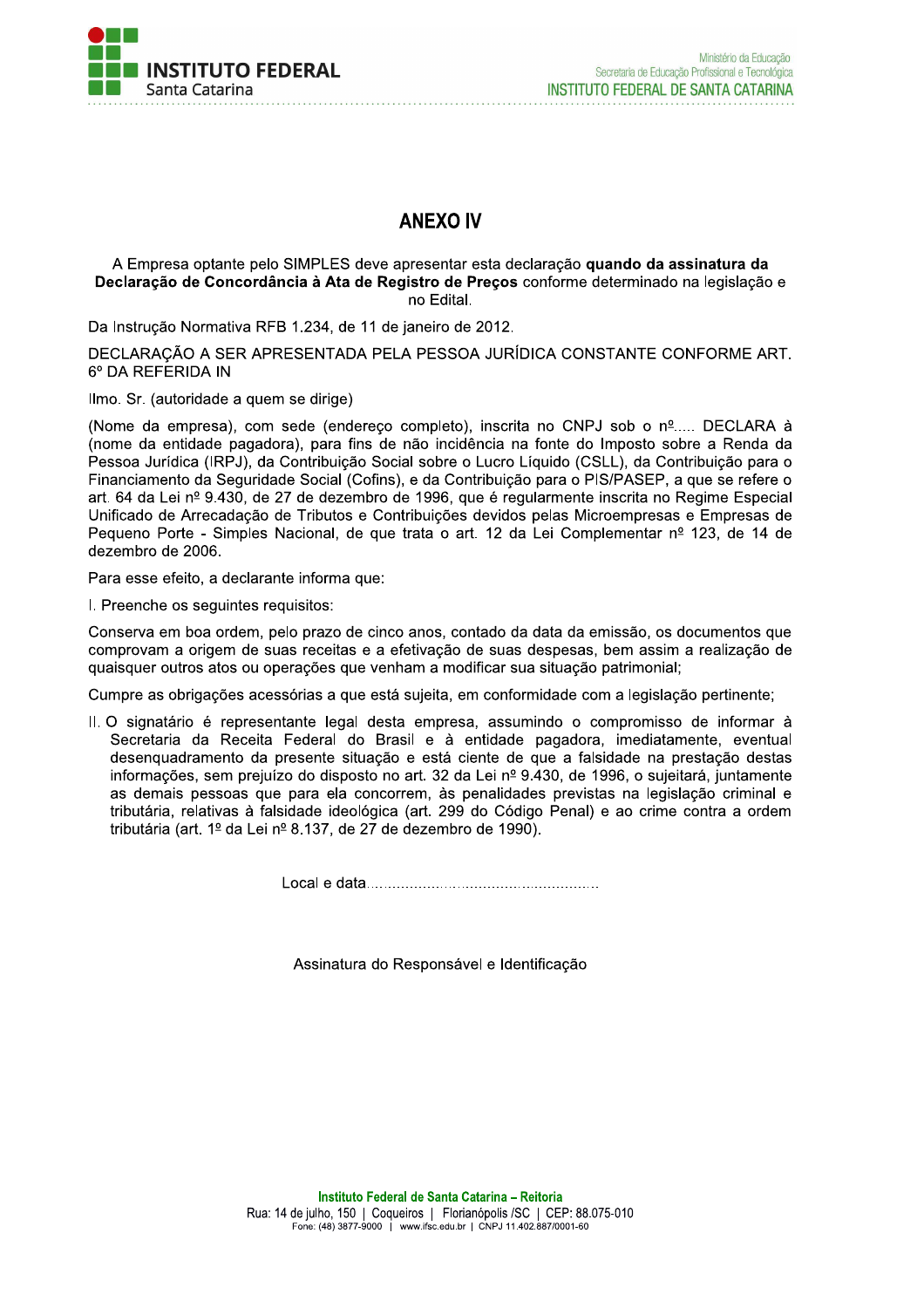

# **ANEXO V DADOS PARA CADASTRAMENTO DA EMPRESA** PROCESSO 23292.018564/2019-08 PREGÃO ELETRÔNICO - SRP 64/2019

Confirmo que os dados abaixo relacionados, referentes à empresa estão atualizados e podem ser utilizados para atendimento ao disposto em Edital de licitação.

Assumo a responsabilidade de manter estes dados atualizados, junto ao Departamento de Registro de preços do IFSC, através do e-mail srp@ifsc.edu.br, no mínimo durante a vigência da referida ATA.

| <b>EMPRESA (Razão</b><br>Social)                        |               |  |
|---------------------------------------------------------|---------------|--|
| <b>CNPJ</b>                                             |               |  |
| <b>ENDEREÇO</b>                                         |               |  |
| <b>CEP</b>                                              |               |  |
| <b>CIDADE</b>                                           | <b>ESTADO</b> |  |
| <b>TELEFONE/FAX</b>                                     |               |  |
| <b>REPRESENTANTE</b><br><b>LEGAL</b>                    |               |  |
| <b>CPF REPRESENTANTE</b>                                |               |  |
| <b>ENDEREÇO</b><br><b>ELETRÔNICO VÁLIDO</b><br>(e-mail) |               |  |

Cidade, \_\_ de \_\_\_\_\_\_\_\_\_\_ de 20\_\_.

Atenciosamente,

Representante da Empresa

Cargo Ocupado

Baixar arquivo editável

Instituto Federal de Santa Catarina - Reitoria Rua: 14 de julho, 150 | Coqueiros | Florianópolis / SC | CEP: 88.075-010<br>Fone: (48) 3877-9000 | www.ifsc.edu.br | CNPJ 11.402.887/0001-60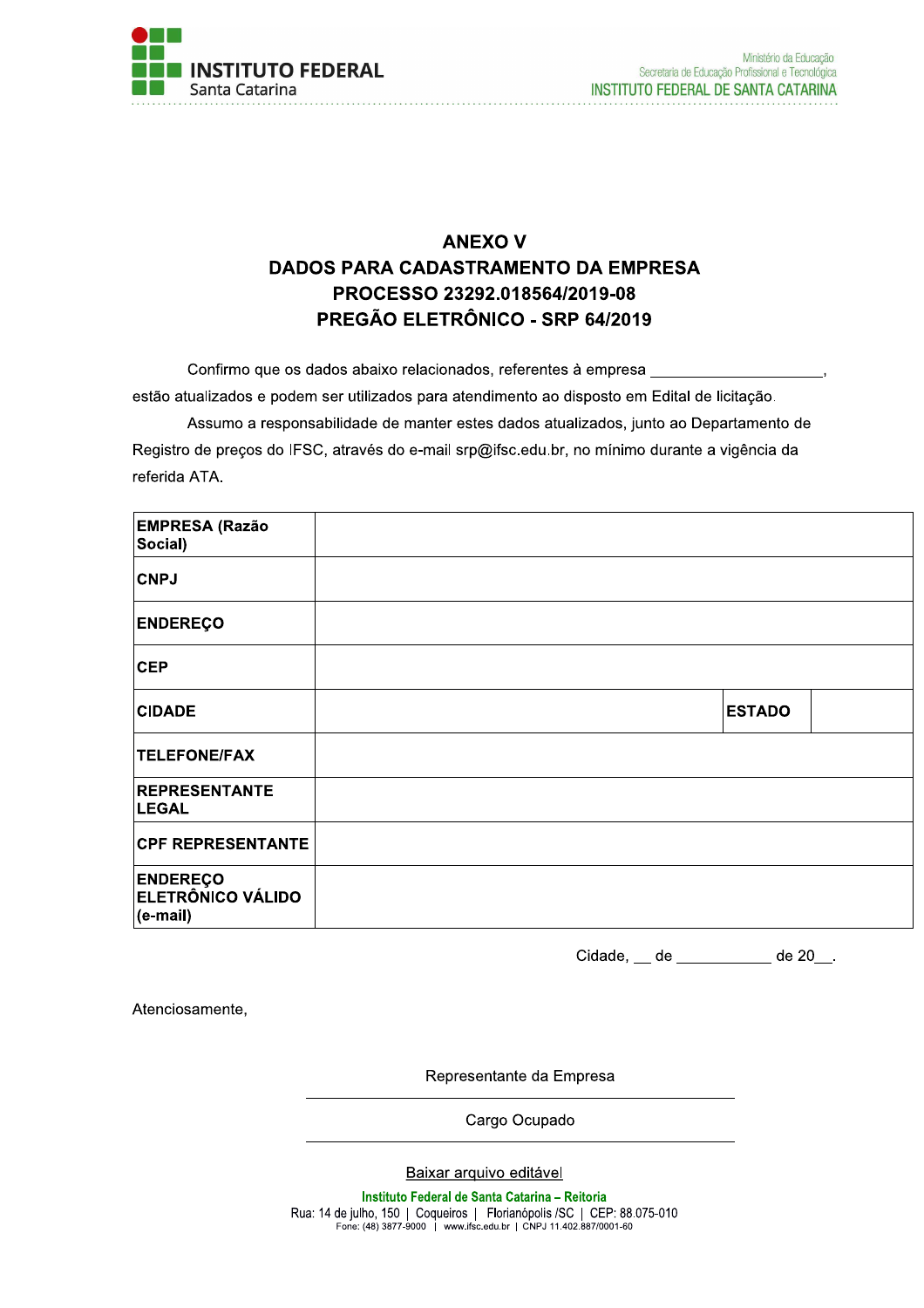**O BRI<br>BRIT INSTITUTO FEDERAL** 

#### **INSTITUTO FEDERAL DE SANTA CATARINA** SISTEMA INTEGRADO DE PATRIMÔNIO, ADMINISTRAÇÃO E **CONTRATOS**

Емітіро ем 01/07/2019 13:47

## QUADRO DE ESPECIFICAÇÕES MÍNIMAS

Licitação: 23292.018564/2019-08 - PE 64/2019 - IFSC Assunto: CONSUMO CONSTRUÇÃO CIVIL I

|                | Item Descrição                                                                                                                                                                                                                                                                                                                                                              | <b>Unidade</b>        |      | Quant Preço Unit. Valor Total<br>(R\$) | (R\$)     |
|----------------|-----------------------------------------------------------------------------------------------------------------------------------------------------------------------------------------------------------------------------------------------------------------------------------------------------------------------------------------------------------------------------|-----------------------|------|----------------------------------------|-----------|
|                | NÃO ASSOCIADO(S) A LOTE/GRUPO                                                                                                                                                                                                                                                                                                                                               |                       |      |                                        |           |
| $\mathbf{1}$   | Abrigo Metálico para Hidrante (Sobrepor) 90x60x17cm Especificação:<br>Abrigo Metálico para Hidrante (Sobrepor) 90x60x17cm- completo com UNIDADE<br>inscrição "Incêndio"                                                                                                                                                                                                     |                       | 22   | 204,26                                 | 4.493,72  |
| $\overline{2}$ | Aço para construção CA-50 - diâmetro 6,3 mm. vergalhão de aço com<br>12m de comprimento. Conforme NBR 7480:2007.                                                                                                                                                                                                                                                            | <b>BARRA</b>          | 65   | 17,15                                  | 1.114,75  |
| 9              | Aço para construção CA-50 - diâmetro 8,0 mm. vergalhão de aço com<br>12m de comprimento. Conforme NBR 7480:2007. Entrega campus<br>Florianópolis                                                                                                                                                                                                                            | <b>BARRA</b>          | 237  | 24,86                                  | 5.891,82  |
| 11             | Adesivo PVC incolor. Embalagem de 175gr                                                                                                                                                                                                                                                                                                                                     | <b>UNIDADE</b>        | 278  | 14,93                                  | 4.150,54  |
| 12             | Alarme sem fio para uso em banheiro PCD, inclui sirene e led, módulo<br>externo, tensão 120/220 V, pressão sonora 100 dB, potência 100 mA,<br>alcance até 30 m, modelo/marca referência: Dini 4240                                                                                                                                                                          | Unidade -             | 71   | 134,81                                 | 9.571,51  |
| 15             | ANEL DE VEDAÇÃO PARA BACIA SANITÁRIA COM GUIA PLÁSTICO QUE<br>DISPENSA O USO DE BOLSA PLÁSTICA. PARA USO EXCLUSIVO EM<br>BACIAS DE SAÍDA DE ESGOTO NO PISO. COMPOSIÇÃO BÁSICA:<br>COMPOSTA A BASE DE ELASTÔMEROS SINTÉTICOS, PLASTIFICANTES,<br>RESINAS, ADITIVOS E CARGAS MINERAIS. MODELO DE REFERÊNCIA: "<br>DECA- ANEL DE VEDAÇÃO PARA VASO SANITÁRIO COM GUIA DECANEL" | <b>UNIDADE</b>        | 180  | 9,18                                   | 1.652,40  |
| 17             | ARAME GALVANIZADO - FIO ÚNICO, COM BITOLA DE 1,24 MM (BWG<br>18).                                                                                                                                                                                                                                                                                                           | Kg                    | 104  | 19,44                                  | 2.021,76  |
| 25             | ARGAMASSA COLANTE FLEXÍVEL AC-III, CINZA: ARGAMASSA COLANTE<br>FLEXIVEL AC-III, CINZA, PARA O ASSENTAMENTO DE GRANDES<br>CERÂMICAS, PORCELANATOS E PEDRAS NATURAIS, EM ÁREAS<br>INTERNAS E EXTERNAS. SACO DE 20KG. ENTREGA NO CAMPUS<br>CAÇADOR-SC                                                                                                                          | Saco de<br>20 quilos. | 165  | 29,40                                  | 4.851,00  |
| 27             | Argamassa para assentamento de tijolos (composição areia média e<br>cal). Deverá ser limpa e isento de materiais orgânicos. Saco com 20 kg.<br>Entrega Câmpus Criciúma.                                                                                                                                                                                                     | <b>UNIDADE</b>        | 55   | 9,37                                   | 515,35    |
| 30             | Assento para vaso sanitário (TIPO UNIVERSAL), fabricado<br>em<br>polipropileno, tampa de polipropileno, fixação com elemento de plástico,<br>com possibilidade de ajuste em todas as direções. Deve possuir as<br>seguintes medidas: 3,5cm X 35,5cm X 44,5 cm (AxLxC).                                                                                                      | <b>UNIDADE</b>        | 52   | 24,43                                  | 1.270,36  |
| 31             | SANITÁRIO.<br><b>ASSENTO</b><br><b>FORMATO</b><br>OVAL/ARREDONDADO.<br>EM<br>POLIPROPILENO OU POLIETILENO OU PLÁSTICO/EVA OU POLIÉSTER.<br>BACTERICIDA. FIXAÇÃO REGULÁVEL. FECHAMENTO NORMAL. NÃO UNIDADE<br>ALMOFADADO. COR: BRANCO. INCLUSO O CONJUNTO DE FIXAÇÃO DO<br>ASSENTO. DIMENSÕES COMPATÍVEIS COM 2.3 E 2.4.                                                     |                       | 304  | 34,50                                  | 10.488,00 |
| 41             | BLOCO DE CONCRETO CELULAR AUTOCLAVADO, MACIÇO, 10 CM X 30<br>CM X 60 CM.                                                                                                                                                                                                                                                                                                    | <b>UNIDADE</b>        | 5350 | 10,40                                  | 55.640,00 |
| 44             | BRITA NÚMERO 1. ENTREGA CÂMPUS JARAGUÁ DO SUL. CADA PEDIDO<br>SERÁ DE NO MÍNIMO 2M3.                                                                                                                                                                                                                                                                                        | M3                    | 82   | 126,30                                 | 10.356,60 |
| 46             | BRITA NÚMERO 1 - ENTREGA CÂMPUS CANOINHAS. CADA PEDIDO<br>SERÁ DE NO MÍNIMO 2M3.                                                                                                                                                                                                                                                                                            | M3                    | 17   | 62,80                                  | 1.067,60  |
| 49             | Cabo flexível 2,5mm <sup>2</sup> , classe 750v, rolo de 100 metros. Cor a escolher.                                                                                                                                                                                                                                                                                         | Rolo                  | 196  | 93,23                                  | 18.273,08 |
| 50             | CANOTE DE CHUVEIRO 1/2" 30CM TERMOPLÁSTICO.                                                                                                                                                                                                                                                                                                                                 | UNIDADE               | 17   | 21,90                                  | 372,30    |
| 51             | CHAPA DE COMPENSADO PRENSADA COM RESINA FENÓLICA EM<br>SISTEMA WBP, FORMADO 100% DE LÂMINAS DE PINUS, (ORIUNDO DE<br>REFLORESTAMENTO), RECEBE EM SUA CAPA E CONTRACAPA UMA<br>DENSA CAMADA DE PELÍCULA FENÓLICA TEGO-FILM 120 GR/M <sup>2</sup> , DE<br>CARACTERÍSTICA PRETA, LISA E BRILHANTE, PRODUTO ESTE,                                                               | UN                    | 85   | 60,10                                  | 5.108,50  |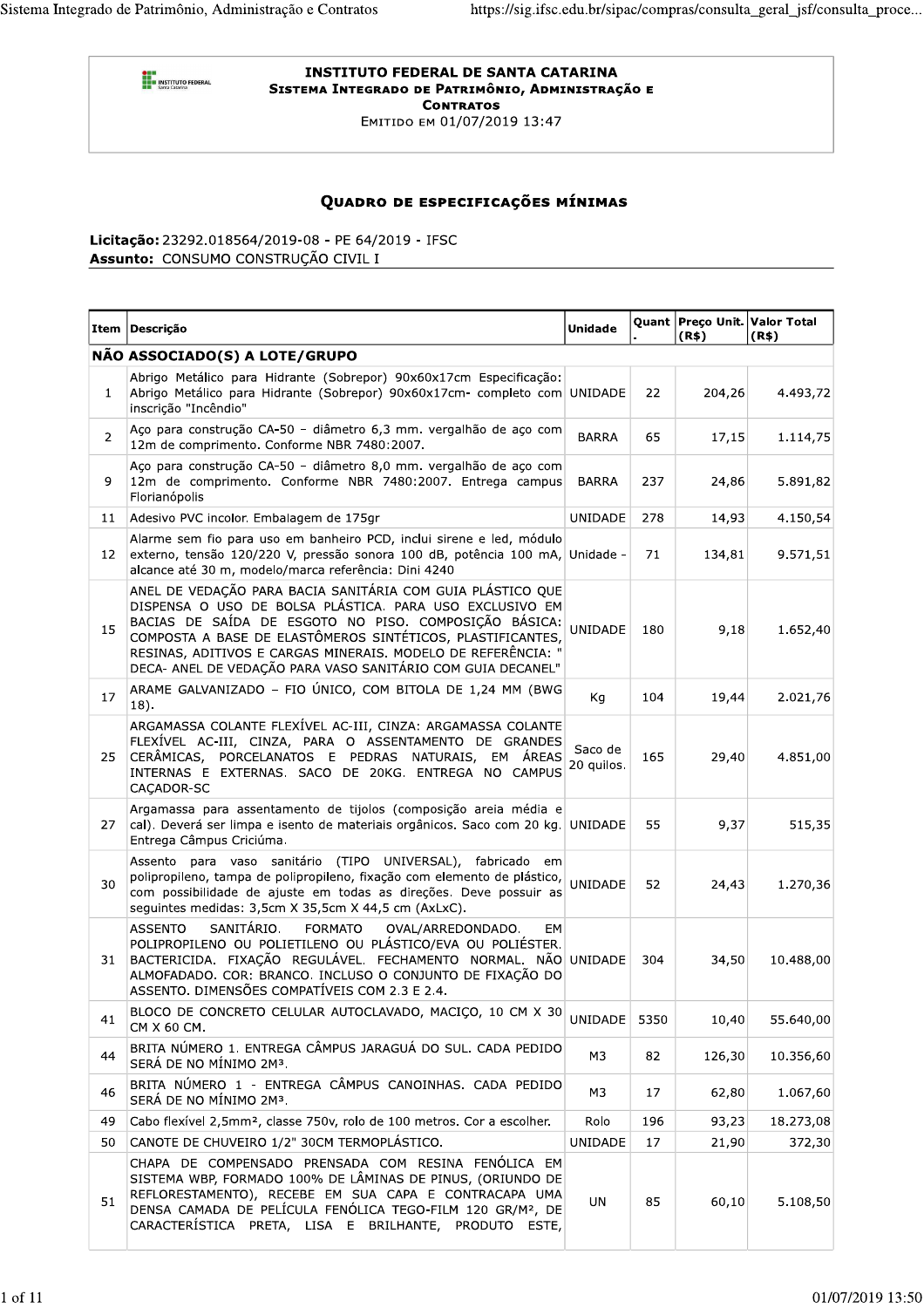| <b>Item</b> | Descrição                                                                                                                                                                                                                                                                                                                                                                                                                                                                                                                                                                                                                 | <b>Unidade</b>   | Quant. | (R\$)  | Preço Unit. Valor Total<br>(R\$) |
|-------------|---------------------------------------------------------------------------------------------------------------------------------------------------------------------------------------------------------------------------------------------------------------------------------------------------------------------------------------------------------------------------------------------------------------------------------------------------------------------------------------------------------------------------------------------------------------------------------------------------------------------------|------------------|--------|--------|----------------------------------|
|             | DESENVOLVIDO E PRODUZIDO EXCLUSIVAMENTE PARA A FORMA<br>REUTILIZÁVEL. RESULTANDO EM FORMAS SÓLIDAS E COMPACTAS,<br>ALTAMENTE RESISTENTES ÀS INTEMPÉRIES, MICROORGANISMOS,<br>ÁGUA FRIA E QUENTE, AO VAPOR E CALOR. ESPESSURA DE 18 MM E<br>DIMENSÕES DE 110 CM X 220 CM. ENTREGA CAMPUS CRICIÚMA.                                                                                                                                                                                                                                                                                                                         |                  |        |        |                                  |
| 52          | CHAVE BOIA REGULADORA DE NÍVEL. INDICADA PARA CONTROLE DE<br>NÍVEL EM CAIXAS D'ÁGUA, POÇOS, CISTERNAS, ENTRE OUTROS.<br>CORRENTE MÁXIMA DOS CONTATOS: 15A. CABO DE NO MÍNIMO 1,2M.<br>ISENTA DE MERCÚRIO, CONTROLE POR PRINCÍPIO ELETROMECÂNICO.<br>POSSUI CONTATO REVERSÍVEL QUE PERMITE O CONTROLE DE NÍVEL<br>INFERIOR OU SUPERIOR. MARCA DE REFERÊNCIA: MARGIRIUS                                                                                                                                                                                                                                                     | <b>UNIDADE</b>   | 73     | 39,24  | 2.864,52                         |
| 53          | CHUVEIRO ELÉTRICO 5500 W 220 V MULTITEMPERATURAS COM<br>DESVIADOR CARDAL - MARCA MODELO DE REFERÊNCIA: FLORENZA OU Unidade -<br><b>POTENZA</b>                                                                                                                                                                                                                                                                                                                                                                                                                                                                            |                  | 29     | 448,45 | 13.005,05                        |
| 54          | Chuveiro elétrico (ducha de parede) com regulador de temperatura em<br>haste e mangueira de ducha manual , 220V. Regulação gradual de<br>temperatura com no mínimo 3 temperaturas. Fácil instalação, UNIDADE<br>resistência tipo refil, potência mínima 7500W. Garantia de 01 ano a<br>contar da data do fornecimento.                                                                                                                                                                                                                                                                                                    |                  | 47     | 134,74 | 6.332,78                         |
| 55          | CIMENTO PORTLAND, MATERIAL CLINKER, TIPO COMUM MARCA<br>REFERÊNCIA: VOTORAN entrega em Lages                                                                                                                                                                                                                                                                                                                                                                                                                                                                                                                              | Saco de<br>50 Kg | 20     | 27,74  | 554,80                           |
| 56          | Cimento Portland CP II Z 32. Saco 50kg. Entrega Câmpus São Miguel do<br>Oeste. Obs.: Cada pedido será de no mínimo 10 sacos.                                                                                                                                                                                                                                                                                                                                                                                                                                                                                              | Saco             | 130    | 29,48  | 3.832,40                         |
| 57          | Cimento Portland CP II Z 32. Saco 50kg. Entrega Câmpus Florianópolis.<br>Obs.: Cada pedido será de no mínimo 10 sacos.                                                                                                                                                                                                                                                                                                                                                                                                                                                                                                    | UNIDADE          | 456    | 27,49  | 12.535,44                        |
| 58          | Cimento Portland CP II Z 32. Saco 50kg. Entrega Câmpus Criciúma.<br>Pedido mínimo de 10 sacas.                                                                                                                                                                                                                                                                                                                                                                                                                                                                                                                            | Saco             | 65     | 24,63  | 1.600,95                         |
| 59          | COLA BRANCA PARA MADEIRA. TUBO DE 1 LITRO.                                                                                                                                                                                                                                                                                                                                                                                                                                                                                                                                                                                | <b>TUBO</b>      | 34     | 23,62  | 803,08                           |
| 60          | COLA DE CONTATO ESPECÍFICA PARA ISOPOR (EPS E XPS).<br>EMBALAGEM: LATA COM 3,6 LITROS. REFERÊNCIA: QUIMIONAL.                                                                                                                                                                                                                                                                                                                                                                                                                                                                                                             | LATA             | 51     | 99,97  | 5.098,47                         |
| 62          | Confecção e instalação de toldo de policarbonato alveolar, totalmente<br>impermeável com estrutura metálica na cor a definir, com sustentação<br>de tubos de 4mm de espessura e 4 polegadas de diâmetro cada para<br>sustentação da tela na parte superior, sendo que a base de sustentação<br>fixada na parede de alvenaria deverá ser em tubo galvanizado redondo.<br>Responsabilidade da contratada de todo o material e ferramental<br>necessário para a realização do serviço.                                                                                                                                       | M <sup>2</sup>   | 2285   | 352,33 | 805.074,05                       |
| 63          | CONJUNTO DE FIXAÇÃO PARA ASSENTOS AP.01.<br>MARCA<br>REFERÊNCIA: DECA                                                                                                                                                                                                                                                                                                                                                                                                                                                                                                                                                     | DE CONJUNT<br>O  | 690    | 17,46  | 12.047,40                        |
| 64          | CUPINICIDA. MARCA DE REFERÊNCIA: JIMO CUPIM. LATA DE 5 L.                                                                                                                                                                                                                                                                                                                                                                                                                                                                                                                                                                 | <b>UNIDADE</b>   | 60     | 149,52 | 8.971,20                         |
| 67          | Desentupidor De Canos de 75mm e 100mm Profissional Com Mola<br>Calhas, Vasos Sanitarios e Esgoto 10mts.                                                                                                                                                                                                                                                                                                                                                                                                                                                                                                                   | <b>UNIDADE</b>   | 10     | 65,96  | 659,60                           |
| 71          | DOBRADICA VAI E VEM 3" PARA PORTAS TIPO SALOOM. ABRE PARA OS<br>DOIS LADOS E FECHA A PORTA AUTOMATICAMENTE. DOBRADIÇA EM<br>AÇO REFORÇADO. COR: BRANCA.                                                                                                                                                                                                                                                                                                                                                                                                                                                                   | UNIDADE          | 86     | 59,96  | 5.156,56                         |
| 72          | ESQUADRO, TIPO FIXO, MATERIAL RÉGUA AÇO INOX, MATERIAL CABO<br>ALUMÍNIO, COMPRIMENTO RÉGUA 10" (250 MM), TIPO GRADUAÇÃO UNIDADE<br>DUPLA, TIPO SISTEMA MEDIÇÃO DECIMAL E INGLÊS.                                                                                                                                                                                                                                                                                                                                                                                                                                          |                  | 164    | 26,12  | 4.283,68                         |
| 73          | EXAUSTOR/RENOVADOR DE AR 280 A 40 W BIVOLT VENTOKIT<br>COMPLETO, ADAPTÁVEL A TUBOS DE 100 mm CAPACIDADE DE<br>RENOVAÇÃO NOMINAL DE 80 M3/h, INTENSIDADE DE CORRENTE<br>ELÉTRICA: BIVOLT (127V /220 V)                                                                                                                                                                                                                                                                                                                                                                                                                     | Unidade -        | 40     | 354,02 | 14.160,80                        |
| 76          | FILTRO REFIL PARA BEBEDOURO COM ELEMENTO PARA RETENÇÃO DAS<br>MICROPARTÍCULAS SÓLIDAS, COM CARVÃO ATIVADO. DEVE POSSUIR<br>GRANULOMETRIA ADEQUADA, COM A FUNÇÃO DE FILTRAR OS METAIS<br>PESADOS PRESENTES NA ÁGUA. DEVE ELIMINAR A TURBIDEZ DA ÁGUA<br>MANTENDO A CRISTALINA E PURIFICADA. ELEMENTO INTERNO EM<br>POLIETILENO. DEVE SER COMPATÍVEL COM BEBEDOURO LIBELL PRESS<br>BABY MODELO ANTIGO. ESPECIFICAÇÃO TÉCNICA: PRESSÃO MÁXIMO<br>6,1KG/CM <sup>2</sup> PRESSÃO DE TRABALHO 0,4 KGF/CM <sup>2</sup> ROSCA DE ENTRADA<br>1/2 BSP ROSCA DE SAÍDA 3/8 BSP - PARA MANGUEIRA DE 1/4 VAZÃO DE<br>54 LITROS POR HORA | UNIDADE          | 307    | 14,73  | 4.522,11                         |
| 77          | Fita adesiva tipo fita crepe de filme de polipropileno biorientado marrom<br>com adesivo acrílico. Medidas aproximadas: comprimento 50m, largura<br>45mm, espessura 0,004mm, aplicação empacotamento geral e reforço<br>de pacotes. Pacote com 10 unidades.                                                                                                                                                                                                                                                                                                                                                               | PACOTE           | 426    | 11,69  | 4.979,94                         |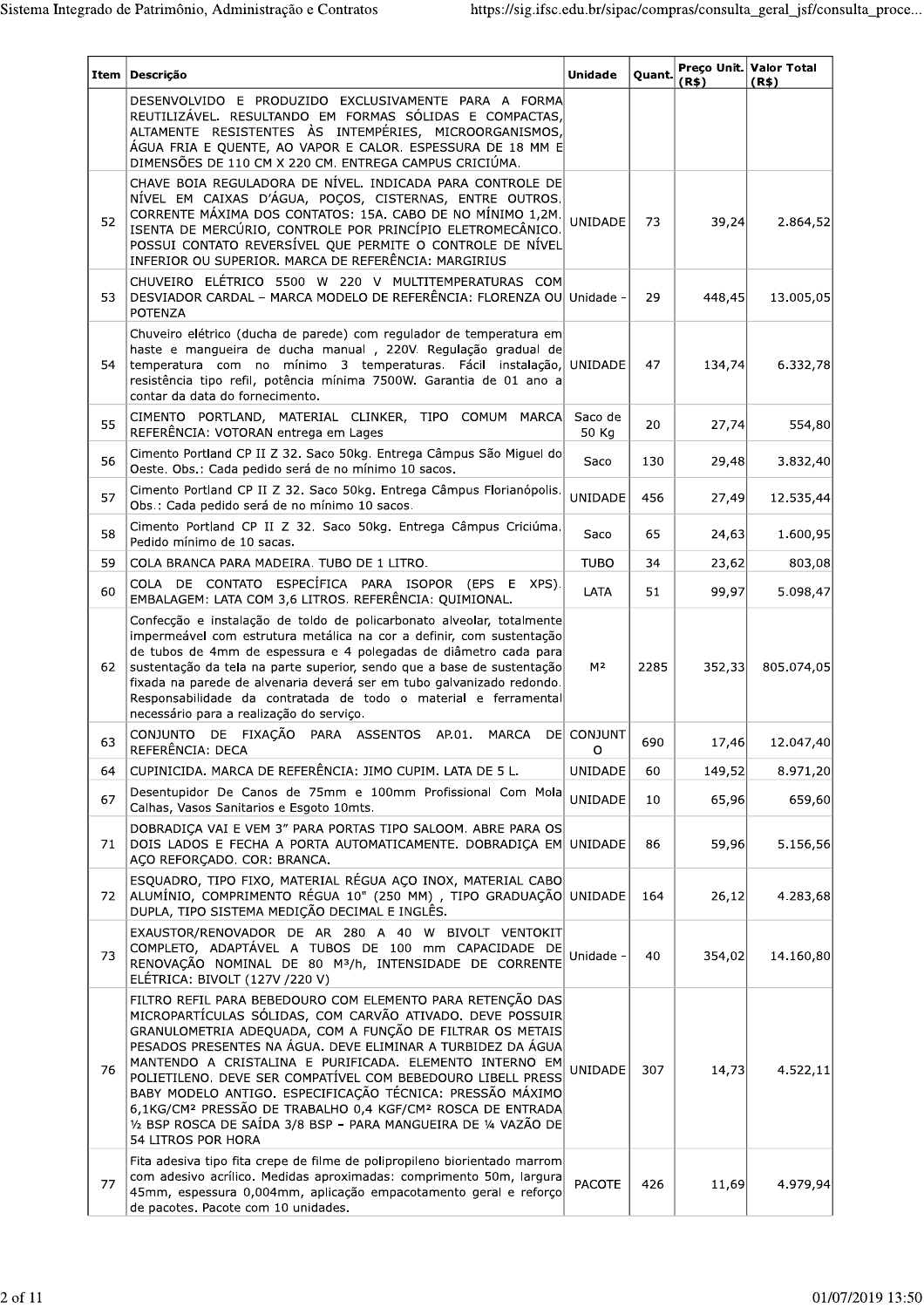|     | Item   Descrição                                                                                                                                                                                                                                                                                                                                                                                                                                                                                  | <b>Unidade</b> | Quant. | (R\$)  | Preço Unit. Valor Total<br>(R\$)         |
|-----|---------------------------------------------------------------------------------------------------------------------------------------------------------------------------------------------------------------------------------------------------------------------------------------------------------------------------------------------------------------------------------------------------------------------------------------------------------------------------------------------------|----------------|--------|--------|------------------------------------------|
| 78  | Fita Veda Rosca. Características mínimas: Composição: resina PTFE<br>(politetrafluoretileno não sintetizado); Dimensões: largura de 18mm,<br>espessura de 0,07mm e comprimento do rolo de 50m.                                                                                                                                                                                                                                                                                                    | Rolo           | 700    | 12,76  | 8.932,00                                 |
| 80  | JOELHO DE 90º COM BUCHA DE LATÃO<br>25MM<br>$\sim$ $-$<br>1/2.<br>X<br>CARACTERÍSTICAS MÍNIMAS: BITOLA DE 25MM X 1/2 POLEGADAS;<br>CCONEXÃO DE PVC RÍGIDO SOLDÁVEL E COM ROSCA EM LATÃO; USO UNIDADE<br>EM ÁGUA FRIA; COR AZUL; DEVE ATENDER AS ESPECIFICAÇÕES DA<br>NBR 56448 E NBR 5626. MARCA DE REFERÊNCIA: TIGRE.                                                                                                                                                                            |                | 156    | 5,70   | 889,20                                   |
| 99  | MEIO-FIO PRÉ-MOLDADO (BLOCO DE CONCRETO MOLDADO) COM<br>RESISTÊNCIA (FCK) 20 MPA, MEDINDO 80CM DE COMPRIMENTO, 10CM<br>DE ESPESSURA E 30 CM DE ALTURA. DEVE POSSUIR UM CANTO NO<br>SENTIDO DO COMPRIMENTO EM FORMATO ARREDONDADO (OU RETO<br>EM 45 GRAUS), COM ÓTIMO ACABAMENTO. ENTREGA NO CÂMPUS SÃO<br>MIGUEL DO OESTE.                                                                                                                                                                        | UNIDADE        | 600    | 19,90  | 11.940,00                                |
| 100 | MICTÓRIO COM SIFÃO INTEGRADO NA COR BRANCA, MARCA DECA<br>MODELO M.715.17. PEÇA DE REPOSIÇÃO                                                                                                                                                                                                                                                                                                                                                                                                      | <b>UNIDADE</b> | 127    | 370,86 | 47.099,22                                |
|     | REBITADOR MANUAL TIPO ALICATE P/ REBITE 1/8", 3/32", 5/32" E<br>3/16"MM DESCRIÇÃO: - CABECA GIRATÓRIA A 360° FACILITA A<br>116 COLOCAÇÃO DE REBITES EM LUGARES DE DIFÍCIL ACESSO. - CHAVE UNIDADE<br>INCLUSA NA ALCA CARACTERÍSTICAS: - TIPO: 4 BICOS - REBITES: 1/8,<br>3/32, 5/32 & 3/16" MARCA DE REFERÊNCIA GEDORE, BELZER.                                                                                                                                                                   |                | 68     | 23,97  | 1.629,96                                 |
| 118 | Reparo para Torneira Temporizada (automática). Deve ser compatível<br>com a torneira da marca Deca, modelo Decamatic Eco 1173 C.                                                                                                                                                                                                                                                                                                                                                                  | <b>UNIDADE</b> | 404    | 162,26 | 65.553,04                                |
| 119 | Retalho de malha costurado (pastelão): retalhos de malha de algodão<br>sobre-postos e costurados, coloridos ou brancos, com tamanho<br>aproximado de 20 x 20 cm, utilizado para limpeza geral                                                                                                                                                                                                                                                                                                     | UNIDADE        | 1421   | 7,90   | 11.225,90                                |
|     | Sapato de segurança fechado, unissex, sem salto e antiderrapante,<br>modelo tipo Blatt, com elástico lateral, em vaqueta, palmilha de<br>montagem em material não tecido, palmilha interna removível em látex<br>124 com tecido algodão antimicróbicos, sola PU antiderrapante e biqueira<br>truline. Indicado para serviços gerais de natureza leve, uniformizando e<br>garantindo conforto e proteção aos pés do usuário. Tamanhos do 36 ao<br>48.                                              | <b>PAR</b>     | 393    | 41,46  | 16.293,78                                |
| 126 | SIFÃO EXTENSIVO UNIVERSAL BRANCO, COMPRIMENTO VARIÁVEL DE<br>330MM (MÍNIMO) E 720MM (MÁXIMO). DEVE TER BUCHA DE REDUÇÃO<br>NA ENTRADA DE 1 1/4" X 7/8" E TER POSSIBILIDADE DE DIÂMETRO DE UNIDADE<br>SAÍDA DE 38, 40, 48 E 50MM. DEVE ACOMPANHAR PORCA DE<br>POLIPROPILENO DE 1 1/2" E CANOPLA PARA ACABAMENTO.                                                                                                                                                                                   |                | 242    | 8,29   | 2.006,18                                 |
|     | TELHA,<br>MATERIAL: FIBROCIMENTO,<br>TIPO: ONDULADA,<br>138 COMPRIMENTO:244 CM, LARGURA:110 CM, ESPESSURA:6 MM MARCA UNIDADE<br>REFERÊNCIA; ISDRALIT ENTREGA NO CAMPUS ITAJAI.                                                                                                                                                                                                                                                                                                                    |                | 20     | 40,62  | 812,40                                   |
| 139 | TELHA TRAPEZOIDAL ALUZINCO TP-25 COM AS SEGUINTES MEDIDAS:<br>LARGURA TOTAL 1085MM X COMPRIMENTO 6M                                                                                                                                                                                                                                                                                                                                                                                               | UNIDADE        | 200    | 155,16 | 31.032,00                                |
| 142 | Tijolo cerâmico de 8 furos. Dimensões: 9x19x19cm. Entrega Câmpus<br>Florianópolis. Obs.: Cada pedido será de no mínimo de 2 mil unidades.                                                                                                                                                                                                                                                                                                                                                         | UNIDADE        | 1300   | 0,77   | 1.001,00                                 |
|     | LOTE/GRUPO 1: Grupo 01                                                                                                                                                                                                                                                                                                                                                                                                                                                                            |                |        |        |                                          |
| 29  | ARGAMASSA POLIMÉRICA COLANTE PARA ASSENTAMENTO DE TIJOLOS<br>E BLOCOS DE CONCRETO. EMBALAGEM DO TIPO BISNAGA DE<br>APLICAÇÃO COM 3 KG. PRODUTO EM CONFORMIDADE COM A NORMA BISNAGA<br>ABNT NBR 16590:2017. REFERÊNCIA: MASSA DUNDUN E SIMILARES<br>DE QUALIDADE EQUIVALENTE.                                                                                                                                                                                                                      |                | 466    | 19,61  | 9.138,26                                 |
| 97  | MASSA ACRÍLICA 10 A 12 M2/DEMÃO GALÃO DE 3,6L.                                                                                                                                                                                                                                                                                                                                                                                                                                                    | LATA           | 193    | 14,15  | 2.730,95                                 |
| 98  | MASSA PVA. CARACTERÍSTICAS MÍNIMAS: USO<br>INTRENO:<br>C<br>OMPOSIÇÃO: RESINA À BASE DE DISPERSÃO AQUOSA DE POLÍMEROS<br>VINÍLICOS (PVA), CARGAS MINERAIS INERTES E HIDROCARBONETOS<br>ALIFÁTICOS. PODE SER APLICADA EM PAREDES INTERNAS (NÃO<br>MOLHÁVEIS) DE REBOCO, GESSO, FIBROCIMENTO, CONCRETO<br>APARENTE, BLOCOS DE CONCRETO E PAREDES PINTADAS COM TINTA<br>LÁTEX PVA OU ACRÍLICA EMBALAGEM DE 18 LITROS. PRAZO DE<br>VALIDADE, MÍNIMA DE 02 (DOIS) ANOS A PARTIR DA DATA DA<br>ENTREGA. | LATA           | 56     | 70,75  | 3.962,00                                 |
|     |                                                                                                                                                                                                                                                                                                                                                                                                                                                                                                   |                |        |        | Valor Total do Lote/Grupo: R\$ 15.831,21 |
|     | LOTE/GRUPO 2: Grupo 02<br>AÇO PARA CONSTRUÇÃO CA-50 - DIÂMETRO 12,5 MM. VERGALHÃO DE                                                                                                                                                                                                                                                                                                                                                                                                              |                |        |        |                                          |
| 5   | AÇO COM 12M DE COMPRIMENTO. CONFORME NBR 7480:2007.<br>AÇO PARA CONSTRUÇÃO CA-50 - DIÂMETRO 4,2 MM. VERGALHÃO DE                                                                                                                                                                                                                                                                                                                                                                                  | UNIDADE        | 56     | 54,38  | 3.045,28                                 |
| 6   | AÇO COM 12M DE COMPRIMENTO. CONFORME NBR 7480:2007.                                                                                                                                                                                                                                                                                                                                                                                                                                               | <b>UNIDADE</b> | 216    | 7,56   | 1.632,96                                 |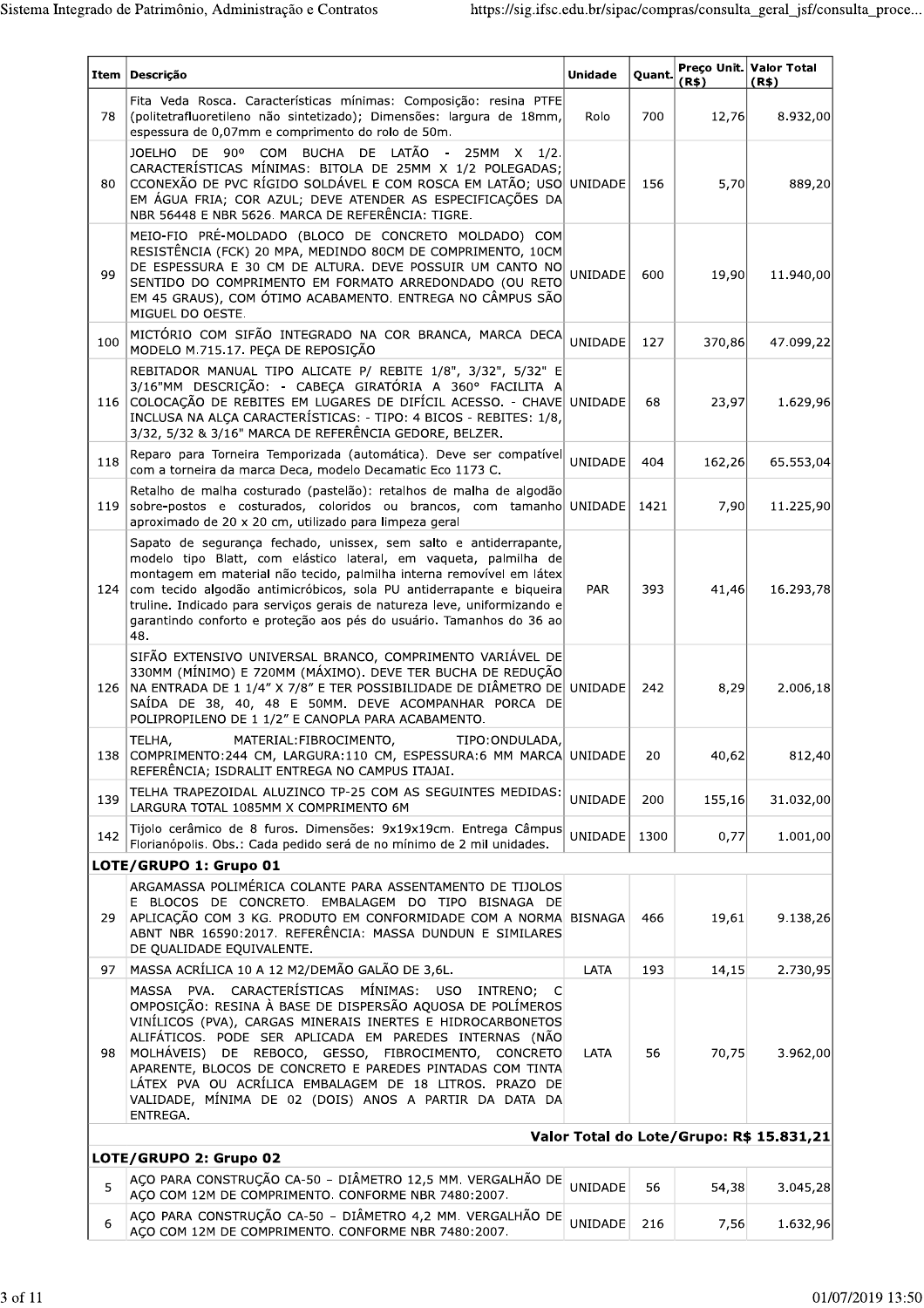|                | Item   Descrição                                                                                                                                                                                                                                                                                                                                                                                                                                                                            | <b>Unidade</b> | Quant. | (R\$)  | Preco Unit. Valor Total<br>(R\$)         |
|----------------|---------------------------------------------------------------------------------------------------------------------------------------------------------------------------------------------------------------------------------------------------------------------------------------------------------------------------------------------------------------------------------------------------------------------------------------------------------------------------------------------|----------------|--------|--------|------------------------------------------|
| $\overline{7}$ | AÇO PARA CONSTRUÇÃO CA-50 - DIÂMETRO 5,0 MM. VERGALHÃO DE<br>AÇO COM 12M DE COMPRIMENTO. CONFORME NBR 7480:2007                                                                                                                                                                                                                                                                                                                                                                             | <b>UNIDADE</b> | 236    | 10,60  | 2.501,60                                 |
|                |                                                                                                                                                                                                                                                                                                                                                                                                                                                                                             |                |        |        | Valor Total do Lote/Grupo: R\$ 7.179,84  |
|                | LOTE/GRUPO 3: Grupo 03                                                                                                                                                                                                                                                                                                                                                                                                                                                                      |                |        |        |                                          |
| 8              | AÇO PARA CONSTRUÇÃO CA-50 - DIÂMETRO 6,3 MM. VERGALHÃO DE<br>AÇO COM 12M DE COMPRIMENTO. CONFORME NBR 7480:2007.<br>ENTREGA CAMPUS SÃO MIGUEL DO OESTE                                                                                                                                                                                                                                                                                                                                      | <b>BARRA</b>   | 20     | 17,93  | 358,60                                   |
| 10             | AÇO PARA CONSTRUÇÃO CA-50 - DIÂMETRO 8,0 MM. VERGALHÃO DE<br>AÇO COM 12M DE COMPRIMENTO. CONFORME NBR 7480:2007.<br>ENTREGA CAMPUS SÃO MIGUEL DO OESTE                                                                                                                                                                                                                                                                                                                                      | <b>BARRA</b>   | 20     | 30,59  | 611,80                                   |
|                |                                                                                                                                                                                                                                                                                                                                                                                                                                                                                             |                |        |        | Valor Total do Lote/Grupo: R\$ 970,40    |
|                | LOTE/GRUPO 4: Grupo 04                                                                                                                                                                                                                                                                                                                                                                                                                                                                      |                |        |        |                                          |
| 26             | Argamassa para assentamento de tijolos (composição areia média e<br>cal). Deverá ser limpa e isento de materiais orgânicos. Saco com 20 kg. Saco de<br>Entrega câmpus Florianópolis. Obs.: Cada pedido será de no mínimo 50 20 quilos.<br>sacos.                                                                                                                                                                                                                                            |                | 520    | 6,50   | 3.380,00                                 |
| 28             | Argamassa para reboco(composição areia fina e cal). Deverá ser limpa e<br>isento de materiais orgânicos. Saco com 20 kg. Entrega câmpus<br>Florianópolis, Obs.: Cada pedido será de no mínimo 50 sacos.                                                                                                                                                                                                                                                                                     | Saco           | 335    | 10,15  | 3.400,25                                 |
|                |                                                                                                                                                                                                                                                                                                                                                                                                                                                                                             |                |        |        | Valor Total do Lote/Grupo: R\$ 6.780,25  |
|                | LOTE/GRUPO 5: Grupo 05                                                                                                                                                                                                                                                                                                                                                                                                                                                                      |                |        |        |                                          |
| 21             | Areia média natural lavada. Entrega campus Florianópolis. Obs.: Cada<br>pedido será de no mínimo 2m3.                                                                                                                                                                                                                                                                                                                                                                                       | m <sup>3</sup> | 88     | 110,20 | 9.697,60                                 |
| 45             | Brita número 1. Entrega câmpus Florianópolis. Cada pedido será de no<br>mínimo 2m <sup>3</sup> .                                                                                                                                                                                                                                                                                                                                                                                            | m <sup>3</sup> | 115    | 103,23 | 11.871,45                                |
|                |                                                                                                                                                                                                                                                                                                                                                                                                                                                                                             |                |        |        | Valor Total do Lote/Grupo: R\$ 21.569,05 |
|                | LOTE/GRUPO 6: Grupo 06                                                                                                                                                                                                                                                                                                                                                                                                                                                                      |                |        |        |                                          |
| 68             | DILUENTE THINNER PARA ESMALTE SINTÉTICO (REF: GOL 7300 OU EMBALAG<br>ANJO 2750 OU FARBEN 6000). EMBALAGEM 5 LITROS.                                                                                                                                                                                                                                                                                                                                                                         | EM             | 70     | 86,70  | 6.069,00                                 |
| 69             | DILUENTE THINNER PARA LACA NITROCELULOSE (REF: GOL 8000 OU EMBALAG<br>ANJO 2900 OU FARBEN 7000). EMBALAGEM 5 LITROS.                                                                                                                                                                                                                                                                                                                                                                        | EM             | 69     | 103,95 | 7.172,55                                 |
| 140            | THINNER 9500. PRODUTO UTILIZADO PARA DILUIÇÃO E LIMPEZA DE<br>MATERIAIS. REF. 10013, 10014, 10015, 10016. ESTADO FÍSICO:<br>LÍQUIDO INCOLOR - FORMA: FLUÍDA - ODOR: CARACTERÍSTICO. LATA<br>DE 900ML. MARCA DE REFERÊNCIA: GOL                                                                                                                                                                                                                                                              | LATA           | 274    | 32,74  | 8.970,76                                 |
| 143            | TINTA ACRÍLICA FOSCA PREMIUM. SEM CHEIRO. ANTI-FUNGO. BAIXO<br>RESPIGAMENTO EM SUA APLICAÇÃO (MENOS SUJEIRA). COR: BRANCO.<br>MARCA REFERÊNCIA: CORAL, RENNER, SUVINIL. O FABRICANTE DA<br>TINTA DEVE TER ATESTADO DE QUALIFICAÇÃO DO PROGRAMA<br>SETORIAL DE QUALIDADE - TINTAS IMOBILIÁRIAS, DA ASSOCIAÇÃO<br>BRASILEIRA DOS FABRICANTES DE TINTAS (ABRAFATI).                                                                                                                            | GALÃO          | 112    | 84,02  | 9.410,24                                 |
| 149            | Tinta esmalte sintético, aplicação em metal, cor preta fosco, galão 3,6<br>litros.                                                                                                                                                                                                                                                                                                                                                                                                          | GALÃO          | 71     | 99,02  | 7.030,42                                 |
|                |                                                                                                                                                                                                                                                                                                                                                                                                                                                                                             |                |        |        | Valor Total do Lote/Grupo: R\$ 38.652,97 |
|                | LOTE/GRUPO 7: Grupo 07                                                                                                                                                                                                                                                                                                                                                                                                                                                                      |                |        |        |                                          |
| 125            | Selador Acrílico. Produto conforme Norma NBR 11702:2010 da ABNT<br>tipo 4.1.2.5. COR: BRANCO. Galão de 3,6 litros. Fornecida em lata com<br>3,6 litros (galão). Prazo de validade, mínima de 02 (dois) anos a partir<br>da data da entrega                                                                                                                                                                                                                                                  | GALÃO          | 8      | 26,43  | 211,44                                   |
| 144            | Tinta Acrílica Premium, a base d'água. Semi brilho. Sem Cheiro. Anti-<br>fungo. Baixo respigamento em sua aplicação (menos sujeira). Deve<br>seguir as orientações da ABNT NBR 11702 - Tipo 4.5.1. COR: CINZA,<br>Pantone 423C. Referência: Marca Sherwin Willians SW 32 ou similares.<br>Esta cor segue o padrão definido no manual de identidade visual do<br>IFSC. Fornecida em lata com 3,6 litros (galão). Prazo de validade,<br>mínima de 02 (dois) anos a partir da data da entrega. | GALÃO          | 127    | 81,63  | 10.367,01                                |
|                | Tinta Acrílica Premim, a base d'água. Semi brilho. Sem Cheiro. Anti-<br>fungo. Baixo respigamento em sua aplicação (menos sujeira). Deve<br>145   seguir as orientações da ABNT NBR 11702:2010 - Tipo 4.5.1. COR:<br>BRANCO. Fornecida em lata com 3,6 litros (galão). Prazo de validade,<br>mínima de 02 (dois) anos a partir da data da entrega.                                                                                                                                          | GALÃO          | 474    | 120,88 | 57.297,12                                |
| 146            | TINTA ACRÍLICA PREMIUM FOSCO PISO. COMPOSIÇÃO: RESINA A BASE<br><b>DISPERSÃO</b><br>DE<br><b>POLÍMEROS</b><br>DE<br><b>AQUOSA</b><br><b>ACRILICOS</b><br>Е<br>VINÍLICOS, PIGMENTOS<br><b>ISENTOS</b><br>DE<br>METAIS<br>PESADOS, CARGAS<br>INERTES, GLICÓIS E TENSOATIVOS ETOXILADOS E CARBOXILADOS,                                                                                                                                                                                        | LATA           | 26     | 211,10 | 5.488,60                                 |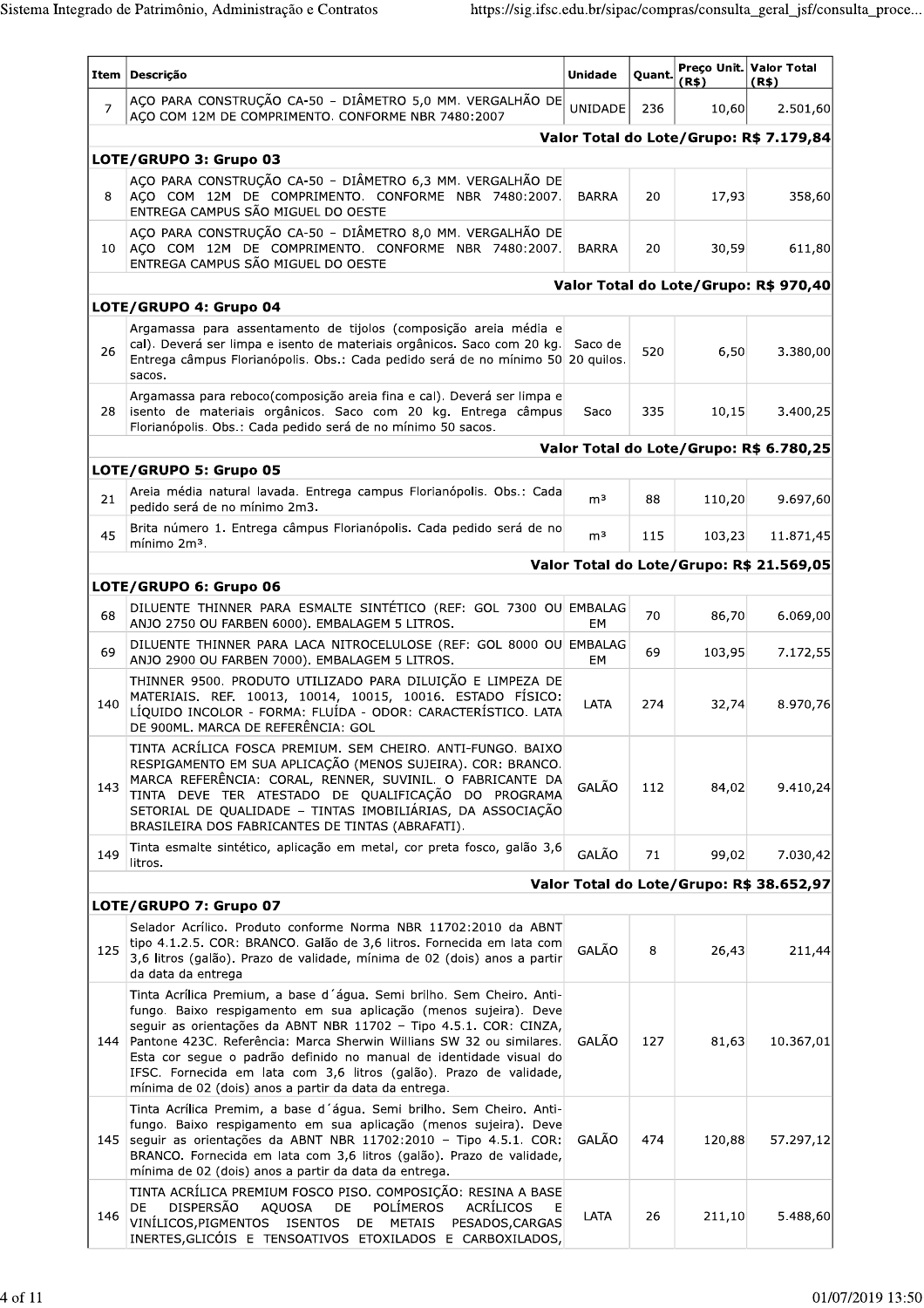| Item | Descrição                                                                                                                                                                                                                                                                                                                                                                                                                                                                                                                                                                                                                             | <b>Unidade</b> | Quant. | (R\$)                                   | Preço Unit. Valor Total<br>(R\$)          |  |  |  |  |  |
|------|---------------------------------------------------------------------------------------------------------------------------------------------------------------------------------------------------------------------------------------------------------------------------------------------------------------------------------------------------------------------------------------------------------------------------------------------------------------------------------------------------------------------------------------------------------------------------------------------------------------------------------------|----------------|--------|-----------------------------------------|-------------------------------------------|--|--|--|--|--|
|      | BACTERICIDAS E FUNGICIDAS. DEVE APRESENTAR EXCELENTE PODER<br>DE COBERTURA, SECAGEM RÁPIDA, ALTA RESISTÊNCIA À ABRASÃO,<br>ALTA DURABILIDADE, ÓTIMA RESISTÊNCIA AS INTEMPÉRIES, AÇÃO<br>BACTERICIDA E FUNGICIDA. DEVE ATENDER AS ESPECIFICAÇÕES DA<br>NBR 11702 DA ABNT TIPO 4.5.6. LATA DE 18 LITROS. COR BRANCA.<br>MARCA DE REFERÊNCIA: SUVINIL                                                                                                                                                                                                                                                                                    |                |        |                                         |                                           |  |  |  |  |  |
| 147  | TINTA ACRÍLICA PREMIUM FOSCO PISO. COMPOSIÇÃO: RESINA A BASE<br><b>POLÍMEROS</b><br><b>DISPERSÃO</b><br>AQUOSA<br>DE<br>ACRÍLICOS<br>DE<br>VINÍLICOS, PIGMENTOS ISENTOS<br>DE<br>METAIS<br>PESADOS, CARGAS<br>INERTES, GLICÓIS E TENSOATIVOS ETOXILADOS E CARBOXILADOS,<br>BACTERICIDAS E FUNGICIDAS, DEVE APRESENTAR EXCELENTE PODER<br>DE COBERTURA, SECAGEM RÁPIDA, ALTA RESISTÊNCIA À ABRASÃO,<br>ALTA DURABILIDADE, ÓTIMA RESISTÊNCIA AS INTEMPÉRIES, AÇÃO<br>BACTERICIDA E FUNGICIDA. DEVE ATENDER AS ESPECIFICAÇÕES DA<br>NBR 11702 DA ABNT TIPO 4.5.6. LATA DE 18 LITROS. COR CINZA.<br>MARCA DE REFERÊNCIA: SUVINIL          | LATA           | 44     | 191,82                                  | 8.440,08                                  |  |  |  |  |  |
| 148  | TINTA ACRÍLICA PREMIUM FOSCO PISO. COMPOSIÇÃO: RESINA A BASE<br><b>POLÍMEROS</b><br><b>DISPERSÃO</b><br>AQUOSA<br>ACRÍLICOS<br>E<br>DE<br>DE<br>VINÍLICOS, PIGMENTOS ISENTOS DE METAIS PESADOS, CARGAS<br>INERTES, GLICÓIS E TENSOATIVOS ETOXILADOS E CARBOXILADOS,<br>BACTERICIDAS E FUNGICIDAS, DEVE APRESENTAR EXCELENTE PODER<br>DE COBERTURA, SECAGEM RÁPIDA, ALTA RESISTÊNCIA À ABRASÃO,<br>ALTA DURABILIDADE, ÓTIMA RESISTÊNCIA AS INTEMPÉRIES, AÇÃO<br>BACTERICIDA E FUNGICIDA. DEVE ATENDER AS ESPECIFICAÇÕES DA<br>NBR 11702 DA ABNT TIPO 4.5.6. LATA DE 18 LITROS. COR AMARELA<br>DEMARCAÇÃO. MARCA DE REFERÊNCIA: SUVINIL | LATA           | 37     | 197,10                                  | 7.292,70                                  |  |  |  |  |  |
|      | TINTA ACRÍLICA, SEMI-BRILHO, PARA AMBIENTES EXTERNOS E<br>150   INTERNOS. COR: BRANCO NEVE. MARCA DE REFERÊNCIA: DAKAR. LATA<br>DE 18 L.                                                                                                                                                                                                                                                                                                                                                                                                                                                                                              | LATA           | 204    | 267,33                                  | 54.535,32                                 |  |  |  |  |  |
|      |                                                                                                                                                                                                                                                                                                                                                                                                                                                                                                                                                                                                                                       |                |        |                                         | Valor Total do Lote/Grupo: R\$ 143.632,27 |  |  |  |  |  |
|      | LOTE/GRUPO 8: Grupo 08                                                                                                                                                                                                                                                                                                                                                                                                                                                                                                                                                                                                                |                |        |                                         |                                           |  |  |  |  |  |
| 127  | Tábua de angelim pedra com as seguintes dimensões: 15 x 2,5 x 300cm<br>(madeira seca e plainada). Entrega no câmpus Florianópolis. OBS.: Cada UNIDADE<br>pedido será de no mínimo 50 tábuas de angelim pedra.                                                                                                                                                                                                                                                                                                                                                                                                                         |                | 334    | 37,05                                   | 12.374,70                                 |  |  |  |  |  |
| 131  | Tábua de pinus com as seguintes dimensões 30 x 2,5 x 300 cm,<br>(madeira seca). Entrega Câmpus Florianópolis. Obs.: Cada pedido será UNIDADE<br>de no mínimo 50 tábuas de pinus.                                                                                                                                                                                                                                                                                                                                                                                                                                                      |                | 395    | 18,12                                   | 7.157,40                                  |  |  |  |  |  |
|      |                                                                                                                                                                                                                                                                                                                                                                                                                                                                                                                                                                                                                                       |                |        |                                         | Valor Total do Lote/Grupo: R\$ 19.532,10  |  |  |  |  |  |
|      | LOTE/GRUPO 9: Grupo 09                                                                                                                                                                                                                                                                                                                                                                                                                                                                                                                                                                                                                |                |        |                                         |                                           |  |  |  |  |  |
| 105  | Prego 10x10. Características mínimas: Pregos com as medidas de 10x10<br>(JP x LPP); Deve ser confeccionado polido; Devem possuir cabeça.<br>Pacote com 1kg.                                                                                                                                                                                                                                                                                                                                                                                                                                                                           | <b>PACOTE</b>  | 136    | 17,75                                   | 2.414,00                                  |  |  |  |  |  |
| 106  | Prego 12x12. Características mínimas: Pregos com as medidas de 12x12<br>(JP x LPP); Devem ser confeccionados em aço galvanizado; Devem<br>possuir cabeça. Pacote com 1kg.                                                                                                                                                                                                                                                                                                                                                                                                                                                             | <b>PACOTE</b>  | 143    | 12,81                                   | 1.831,83                                  |  |  |  |  |  |
| 107  | Prego 15x15. Características mínimas: Pregos com as medidas de 15x15<br>(JP x LPP); Devem ser confeccionados em aço galvanizado; Devem<br>possuir cabeça. Pacote com 1kg.                                                                                                                                                                                                                                                                                                                                                                                                                                                             | <b>PACOTE</b>  | 118    | 11,80                                   | 1.392,40                                  |  |  |  |  |  |
| 108  | Prego 16x24. Características mínimas: Pregos com as medidas de 16x24<br>(JP x LPP); Devem ser confeccionados em aço galvanizado; Devem<br>possuir cabeça. Pacote com 1kg.                                                                                                                                                                                                                                                                                                                                                                                                                                                             | <b>PACOTE</b>  | 94     | 17,80                                   | 1.673,20                                  |  |  |  |  |  |
| 109  | Prego 17x27. Características mínimas: Pregos com as medidas de 17x27<br>(JP x LPP); Devem ser confeccionados em aço galvanizado; Devem<br>possuir cabeça. Pacote com 1kg.                                                                                                                                                                                                                                                                                                                                                                                                                                                             | <b>PACOTE</b>  | 224    | 18,54                                   | 4.152,96                                  |  |  |  |  |  |
|      |                                                                                                                                                                                                                                                                                                                                                                                                                                                                                                                                                                                                                                       |                |        |                                         | Valor Total do Lote/Grupo: R\$ 11.464,39  |  |  |  |  |  |
|      | LOTE/GRUPO 10: Grupo 10                                                                                                                                                                                                                                                                                                                                                                                                                                                                                                                                                                                                               |                |        |                                         |                                           |  |  |  |  |  |
| 87   | MARRETA COM CABEÇA QUADRADA, 1,5 KG FORJADA E TEMPERADA EM<br>ACO-CARBONO, CABO EM MADEIRA.                                                                                                                                                                                                                                                                                                                                                                                                                                                                                                                                           | <b>UNIDADE</b> | 43     | 53,23                                   | 2.288,89                                  |  |  |  |  |  |
| 88   | MARRETA DE AÇO OITAVADA 3KG, JATEADA E ENVERNIZADA, COM<br>CABO DE MADEIRA FIXADO COM CUNHA METÁLICA. MARCA DE<br>REFERÊNCIA VONDER. SIMILAR OU SUPERIOR.                                                                                                                                                                                                                                                                                                                                                                                                                                                                             | UN             | 35     | 134,51                                  | 4.707,85                                  |  |  |  |  |  |
| 90   | Martelo de unha 20 mm com cabeça forjada e temperada em aço<br>carbono e acabamento jateado e cabeça envernizada. Cabo em madeira<br>envernizada fixado com epóxi. Comprimento mínimo do martelo 280<br>mm.                                                                                                                                                                                                                                                                                                                                                                                                                           | UNIDADE        | 88     | 23,64                                   | 2.080,32                                  |  |  |  |  |  |
|      |                                                                                                                                                                                                                                                                                                                                                                                                                                                                                                                                                                                                                                       |                |        | Valor Total do Lote/Grupo: R\$ 9.077,06 |                                           |  |  |  |  |  |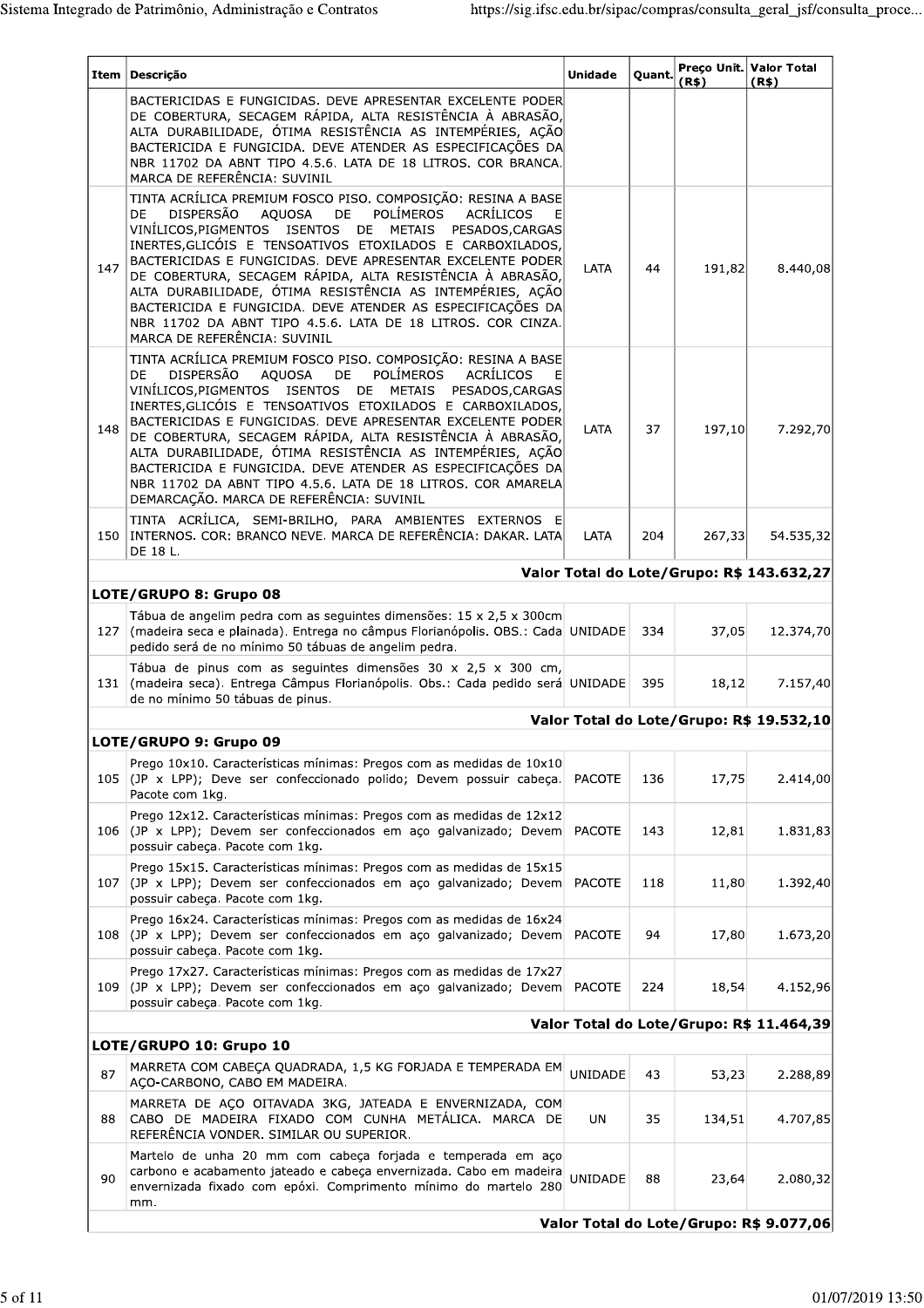| Item | Descrição                                                                                                                                                                                                                                                                                                                                                                                                                                                                                                                                                                                                                                                                                                                                                                                                                                                                      | <b>Unidade</b> | Quant. | (R\$)  | Preco Unit. Valor Total<br>(R\$)          |
|------|--------------------------------------------------------------------------------------------------------------------------------------------------------------------------------------------------------------------------------------------------------------------------------------------------------------------------------------------------------------------------------------------------------------------------------------------------------------------------------------------------------------------------------------------------------------------------------------------------------------------------------------------------------------------------------------------------------------------------------------------------------------------------------------------------------------------------------------------------------------------------------|----------------|--------|--------|-------------------------------------------|
|      | LOTE/GRUPO 11: Grupo 11                                                                                                                                                                                                                                                                                                                                                                                                                                                                                                                                                                                                                                                                                                                                                                                                                                                        |                |        |        |                                           |
| 33   | Bandeja de pintura em PVC para rolo de 23 cm, com capacidade de 2,7<br>litros.                                                                                                                                                                                                                                                                                                                                                                                                                                                                                                                                                                                                                                                                                                                                                                                                 | <b>UNIDADE</b> | 148    | 9,41   | 1.392,68                                  |
| 121  | Rolo de pintura com lã de carneiro com 23 cm de comprimento,<br>contendo um cabo plástico anatômico e um suporte em aço galvanizado.<br>Material 100% lã de carneiro. Altura da manta/lã 22mm. As dimensões<br>do produto devem constar na embalagem.                                                                                                                                                                                                                                                                                                                                                                                                                                                                                                                                                                                                                          | Unidade -      | 277    | 17,14  | 4.747,78                                  |
| 122  | ROLO DE PINTURA COM LÃ DE CARNEIRO 5 CM.                                                                                                                                                                                                                                                                                                                                                                                                                                                                                                                                                                                                                                                                                                                                                                                                                                       | UNIDADE        | 13     | 3,00   | 39,00                                     |
| 123  | ROLO DE PINTURA COM LÃ DE CARNEIRO 9 CM Rolo de pintura com lã<br>de carneiro com 9 cm de comprimento, contendo um cabo plástico UNIDADE<br>anatômico e um suporte em aço galvanizado.                                                                                                                                                                                                                                                                                                                                                                                                                                                                                                                                                                                                                                                                                         |                | 181    | 11,37  | 2.057,97                                  |
|      |                                                                                                                                                                                                                                                                                                                                                                                                                                                                                                                                                                                                                                                                                                                                                                                                                                                                                |                |        |        | Valor Total do Lote/Grupo: R\$ 8.237,43   |
|      | LOTE/GRUPO 12: Grupo 12                                                                                                                                                                                                                                                                                                                                                                                                                                                                                                                                                                                                                                                                                                                                                                                                                                                        |                |        |        |                                           |
| 82   | LIXA EM FOLHA PARA MASSA CORRIDA. CARACTERÍSTICAS MÍNIMAS:<br>GRÃO 80; DIMENSÕES: 225X275MM; COSTADO DE PAPEL LEVE. UNIDADE<br>PACOTE COM 50 UNIDADES.                                                                                                                                                                                                                                                                                                                                                                                                                                                                                                                                                                                                                                                                                                                         |                | 436    | 25,99  | 11.331,64                                 |
| 83   | LIXA EM FOLHA PARA MASSA CORRIDA. CARACTERÍSTICAS MÍNIMAS:<br>GRÃO 120; DIMENSÕES: 225X275MM; COSTADO DE PAPEL LEVE. UNIDADE<br>PACOTE COM 50 UNIDADES.                                                                                                                                                                                                                                                                                                                                                                                                                                                                                                                                                                                                                                                                                                                        |                | 423    | 19,73  | 8.345,79                                  |
|      |                                                                                                                                                                                                                                                                                                                                                                                                                                                                                                                                                                                                                                                                                                                                                                                                                                                                                |                |        |        | Valor Total do Lote/Grupo: R\$ 19.677,43  |
|      | LOTE/GRUPO 13: Grupo 13                                                                                                                                                                                                                                                                                                                                                                                                                                                                                                                                                                                                                                                                                                                                                                                                                                                        |                |        |        |                                           |
| 74   | FECHADURA DE ALTO PADRÃO, COM ACABAMENTOS 100% EM AÇO<br>INOX 304 E MECANISMOS REFORÇADOS DE LONGA DURABILIDADE.<br>ALTO TRAFEGO; PRODUZIDAS EM AÇO GALVANIZADO; LINGUETAS E<br>TRINCOS REFORÇADOS PRODUZIDOS EM ZAMAC; EXTERNA E TRÁFEGO<br>INTENSO DE PESSOAS. CILINDROS DE ALTA SEGURANÇA TAMANHO<br>56MM, PRODUZIDO EM LATÃO MACIÇO COM 5 PINOS SEGREDO, COM 1<br>PAR DE CHAVES EM LATÃO, PRÓPRIO PARA PORTAS DE ATÉ 35MM DE<br>ESPESSURA. MAÇANETAS EM INOX 304, ROSETAS EM INOX 304 OU<br>430 COM ACABAMENTO ESCOVADO. DISTÂNCIA ENTRE CILINDRO E<br>BROCA (EIXOS): 60MM. DISTÂNCIA DE BROCA: 40MM . INDICADA<br>PARA USO EM REGIÕES LITORÂNEAS COM ALTOS ÍNDICES DE<br>CORROSÃO POIS, TEM RESISTÊNCIA DE GRAU 4 A CORROSÃO<br>CAUSADA PELA MARESIA. SEM BANHOS QUÍMICOS NAS MAÇANETAS E<br>ACABAMENTOS. MARCA/MODELO DE REFERÊNCIA: SYNTER/MARINE 40<br>ROSETA REDONDA. | <b>PECA</b>    | 230    | 36,91  | 8.489,30                                  |
| 75   | FECHADURA PARA PORTA DIVISÓRIA. CARACTERÍSTICAS MÍNIMAS:<br>FECHADURA, PARA PORTA DIVISÓRIA, CILÍNDRICA TIPO TULIPA 90MM;<br>ACABAMENTO CROMADO; DEVE SER COMPOSTA DE MECANISMO COM<br>ACIONAMENTO ATRAVÉS DE MAÇANETA E BOTÃO( APERTA PARA<br>TRAVAR); FIXAÇÃO COM TRÊS FUROS, FURO DE COLOCAÇÃO DA UNIDADE<br>LINGUETA COM 19MM DE DIÂMETRO; DISTÂNCIA DO EIXO DA<br>MAÇANETA ATÉ A LINGUETA IGUAL A 90MM(BROCA); ACOMPANHADA<br>DE DUAS CHAVES; DEVE POSSUIR TODOS OS ACESSÓRIOS PARA<br>INSTALAÇÃO E FUNCIONAMENTO. MARCA DE REFERÊNCIA: VOUGA.                                                                                                                                                                                                                                                                                                                            |                | 259    | 48,61  | 12.589,99                                 |
|      |                                                                                                                                                                                                                                                                                                                                                                                                                                                                                                                                                                                                                                                                                                                                                                                                                                                                                |                |        |        | Valor Total do Lote/Grupo: R\$ 21.079,29  |
| 128  | LOTE/GRUPO 14: Grupo 14<br>TÁBUA DE ANGELIM PEDRA, MADEIRA SECA E PLAINADA, COM AS<br>DIMENSÕES:<br><b>SEGUINTES</b><br>20CMX300CMX3CM<br>(LARGURAXCOMPRIMENTOXESPESSURA). CADA PEDIDO SERÁ DE NO<br>MÍNIMO 50 TÁBUAS DE ANGELIM PEDRA.                                                                                                                                                                                                                                                                                                                                                                                                                                                                                                                                                                                                                                        | <b>UNIDADE</b> | 580    | 48,73  | 28.263,40                                 |
| 129  | TÁBUA DE MADEIRA ANGELIM PEDRA, MADEIRA SECA E PLAINADA,<br>COM AS SEGUINTES DIMENSÕES: 30CM X 300CM X 2,5CM (LARGURA X UNIDADE<br>COMPRIMENTO X ESPESSURA). ENTREGA NO CAMPUS SÃO CARLOS.                                                                                                                                                                                                                                                                                                                                                                                                                                                                                                                                                                                                                                                                                     |                | 398    | 71,60  | 28.496,80                                 |
| 130  | TÁBUA DE MADEIRA EM CEDRINHO COM 30X2,5CM, COM 3 METROS DE<br>COMPRIMENTO                                                                                                                                                                                                                                                                                                                                                                                                                                                                                                                                                                                                                                                                                                                                                                                                      | Unidade -      | 119    | 18,30  | 2.177,70                                  |
|      |                                                                                                                                                                                                                                                                                                                                                                                                                                                                                                                                                                                                                                                                                                                                                                                                                                                                                |                |        |        | Valor Total do Lote/Grupo: R\$ 58.937,90  |
|      | LOTE/GRUPO 15: Grupo 15                                                                                                                                                                                                                                                                                                                                                                                                                                                                                                                                                                                                                                                                                                                                                                                                                                                        |                |        |        |                                           |
| 103  | POLICARBONATO COMPACTO CRISTAL (TRANSPARENTE), PLACA DE<br>2000 MM X 1000 MM X 4 MM.                                                                                                                                                                                                                                                                                                                                                                                                                                                                                                                                                                                                                                                                                                                                                                                           | <b>UNIDADE</b> | 364    | 518,62 | 188.777,68                                |
| 104  | POLIESTIRENO EXTRUDADO (XPS); PLACA BRANCA NAS DIMENSÕES:<br>25 MM X 600 MM X 1200 MM.                                                                                                                                                                                                                                                                                                                                                                                                                                                                                                                                                                                                                                                                                                                                                                                         | UNIDADE        | 661    | 30,45  | 20.127,45                                 |
| 115  | PVC EXPANDIDO, PLACA BRANCA NAS DIMENSÕES: 5 MM X 1220 MM X<br>2440 MM.                                                                                                                                                                                                                                                                                                                                                                                                                                                                                                                                                                                                                                                                                                                                                                                                        | <b>UNIDADE</b> | 353    | 198,80 | 70.176,40                                 |
|      |                                                                                                                                                                                                                                                                                                                                                                                                                                                                                                                                                                                                                                                                                                                                                                                                                                                                                |                |        |        | Valor Total do Lote/Grupo: R\$ 279.081,53 |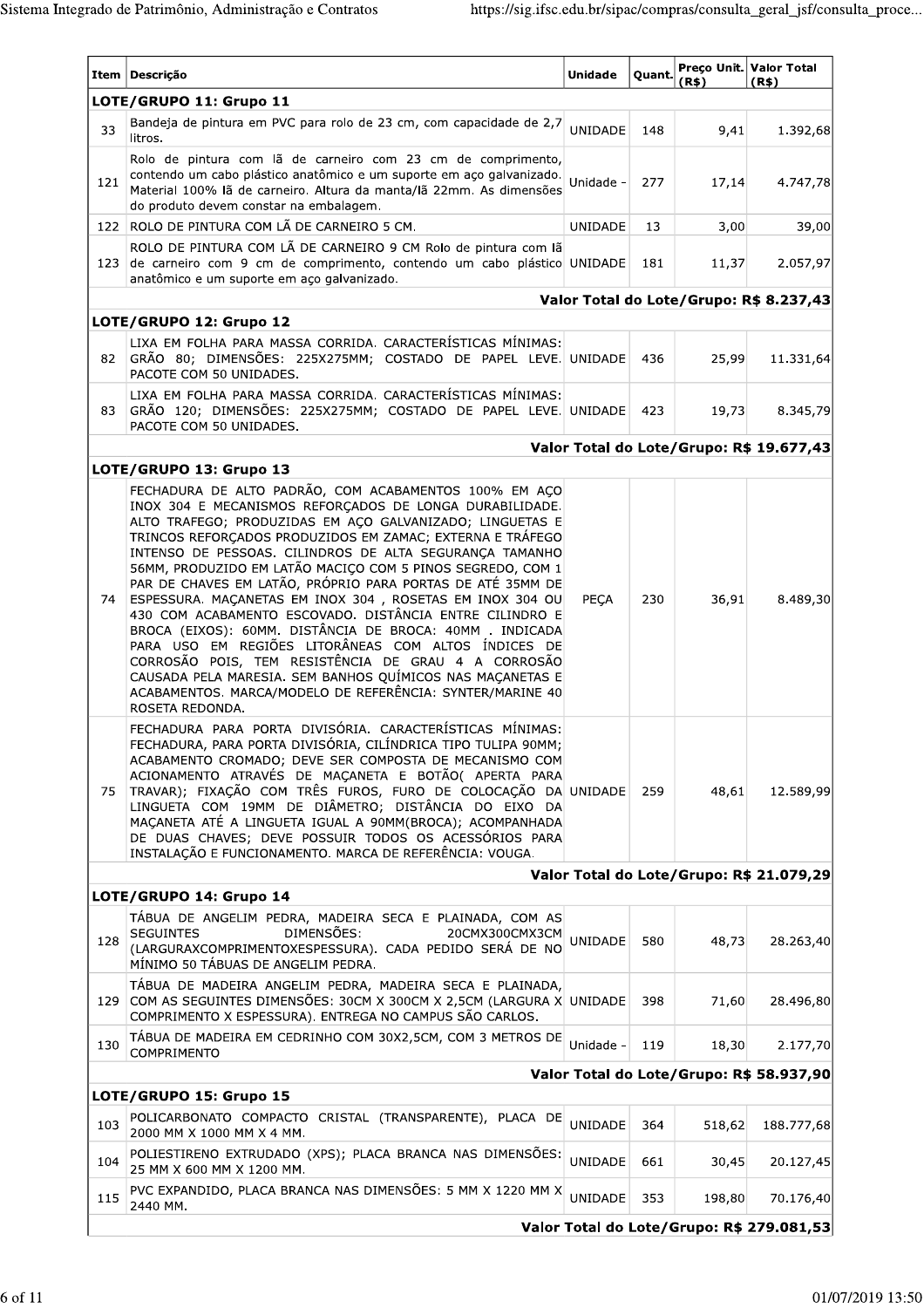| LOTE/GRUPO 16: Grupo 16<br>Arame farpado, material aço, bitola 16BWG, comprimento 500M, peso<br>15,50, diâmetro 2mm, carga ruptura 250 KGF, distância entre farpas<br>UNIDADE<br>268,21<br>16<br>6<br>125mm, torção alternada, tratamento superficial galvanizado2 - Marca<br>de referência: NORLAN.<br>CONCERTINA - ARAME FARPADO DO TIPO CONCERTINA DUPLA CLIPADA<br>PARA BARREIRA DE PROTEÇÃO COM ARAME CORTANTE E PERFURANTE<br>EM ESPIRAL. PRODUZIDA EM AÇO GALVANIZADO OU AÇO REVESTIDO<br>DE ZINCO-ALUMÍNIO, PARA SER INSTALADO EM ALAMBRADO. AS<br>ESPIRAS SÃO CLIPADAS E TRAVADAS UMAS AS OUTRAS,<br>56,34<br>61<br><b>METRO</b><br>13<br>PREENCHENDO OS ESPAÇOS VAZIOS. A QUANTIDADE MÍNIMA DE<br>VOLTAS COMPLETAS POR METRO LINEAR É DE 6 A 8, SEM<br>DEFORMAÇÃO. ESPIRAS COM DIÂMETRO ENTRE 30 CM E 40 CM.<br>INCLUÍDA INSTALAÇÃO COMPLETA NO ALAMBRADO DE ALTURA 2,20.<br>Para região de grande Florianópolis.<br>Valor Total do Lote/Grupo: R\$ 2.341,68<br>LOTE/GRUPO 17: Grupo 17<br>Joelho de 90º e diâmetro de 25mm. Características mínimas: Conexão<br>81<br>de PVC rígido soldável; Uso em água fria; Cor marrom; Deve atender as UNIDADE<br>346<br>0,50<br>especificações da NBR 56448 e NBR 5626. Marca de Referência: Tigre.<br>Luva PVC de correr, bitola 25mm, para tubo de PVC soldável.<br>Características mínimas: Conexão de PVC rígido soldável, utilização para<br>UNIDADE<br>84<br>325<br>10,45<br>água fria, cor marrom, com os respectivos anéis de borracha para<br>vedação. Deve atender as especificações da NBR5648 e NBR 5626.<br>Luva LR de PVC com ponta lisa de 25 mm, soldável e bolsa com rosca<br>85<br><b>UNIDADE</b><br>5,83<br>273<br>3/4". Dimensão: 25mm x 3/4".<br>Luva LR de PVC para água fria com ponta lisa soldável de 25 mm e bolsa<br>86<br>UNIDADE<br>310<br>6,64<br>com rosca 1/2 polegada.<br>Valor Total do Lote/Grupo: R\$ 7.219,24<br>LOTE/GRUPO 18: Grupo 18<br>TORNEIRA BICA ALTA DE MESA PARA LAVATÓRIO; ACIONAMENTO POR<br>PEDAL. FUNCIONAMENTO DE 0,2 A 4 KGF/CM <sup>2</sup> . AREJADOR EMBUTIDO.<br>151 ACABAMENTO CROMADO BINÍQUEL. INCLUSO O ACIONADOR DE PEDAL UNIDADE<br>185,43<br>42<br>E ITENS NECESSÁRIOS PARA INSTALAÇÃO. MODELO DE REFERÊNCIA:<br>"DOCOL - BICA HOSPITALAR DE MESA PARA LAVATÓRIO"<br>TORNEIRA DE JARDINAGEM, MATERIAL CORPO:METAL, TIPO:JARDIM,<br>DIÂMETRO: 3/4<br>POL,<br><b>ACABAMENTO</b><br>SUPERFICIAL: CROMADO,<br>UNIDADE<br>152<br>169<br>17,68<br>CARACTERISTICAS ADICIONAIS: ADAPTADOR PARA<br>MANGUEIRA,<br>APLICAÇÃO: JARDIM<br>Valor Total do Lote/Grupo: R\$ 10.775,98<br>LOTE/GRUPO 19: Grupo 19<br>Arco de serra com comprimento útil de 300mm utilizado para lâminas de<br>12 polegadas com braço regulável em aço e punho de alumínio injetado,<br>pinos de sustentação da lâmina em aço temperado, pinos de<br>UNIDADE<br>18<br>194<br>25,19<br>sustentação de lâminas em 45º para cortes em nível, parafuso de<br>tensão em aço, com uma lâmina incluida. Marca de referência igual ou<br>superior a Robust ou Gedore.<br>DISCO PARA UTILIZAÇÃO UNIVERSAL EM CORTADORAS DE METAL,<br>ALTO RENDIMENTO EM APLICAÇÕES PESADAS, INDICADO PARA<br><b>UNIDADE</b><br>70<br>195<br>13,08<br>FERRAMENTAS DE BANCADA. TAMANHO DO GRÃO: 30;- DIÂMETRO<br>EXTERNO: 355 MM / 14"; DIÂMETRO INTERNO: 25,4 MM.<br>PUNÇÃO DE CENTRO, FABRICADO EM AÇO CROMO VANÁDIO,<br>ACABAMENTO NIQUELADO, COM TRATAMENTO TÉRMICO SEGUNDO<br>ESPECIFICAÇÃO TÉCNICA DE FERRAMENTAS PARA GOLPES, CONFORME UNIDADE<br>114<br>154<br>18,97<br>NORMA DIN 7255, COMPRIMENTO TOTAL: 120 MM, DIÂMETRO: 5 MM,<br>COMPRIMENTO DA PONTA: 40 MM.<br>REBOLO RETO 12 X 2, GRAO 46, INDICADO PARA DESBASTE,<br>REBARBAÇÃO E AFIAÇÃO DE AÇOS EM GERAL (FERRO FUNDIDO<br>MALEÁVEL, FERRO BATIDO, AÇO CARBONO, ENTRE OUTROS). USO<br>INDUSTRIAL. PRODUZIDO EM ÓXIDO DE ALUMÍNIO DE ALTA<br>RESISTÊNCIA AO DESGASTE, QUE PROPORCIONA FACILIDADE NO<br>117<br>UNIDADE<br>56<br>332,64<br>CORTE E DURABILIDADE PARA OPERAÇÕES QUE DISPENSAM ALTA<br>PRECISÃO DE AFIAÇÃO. DIÂMETRO DO REBOLO: 12" - 304 MM.<br>ESPESSURA DO REBOLO: 2" - 50 MM. DIÂMETRO DO FURO DO<br>REBOLO: 1.1/4". GARANTIA MÍNIMA DE 90 DIAS CONTRA DEFEITOS DE<br>FABRICAÇÃO.<br>Valor Total do Lote/Grupo: R\$ 28.986,68 | Item Descrição | Unidade | Quant. |       | Preco Unit. Valor Total |
|----------------------------------------------------------------------------------------------------------------------------------------------------------------------------------------------------------------------------------------------------------------------------------------------------------------------------------------------------------------------------------------------------------------------------------------------------------------------------------------------------------------------------------------------------------------------------------------------------------------------------------------------------------------------------------------------------------------------------------------------------------------------------------------------------------------------------------------------------------------------------------------------------------------------------------------------------------------------------------------------------------------------------------------------------------------------------------------------------------------------------------------------------------------------------------------------------------------------------------------------------------------------------------------------------------------------------------------------------------------------------------------------------------------------------------------------------------------------------------------------------------------------------------------------------------------------------------------------------------------------------------------------------------------------------------------------------------------------------------------------------------------------------------------------------------------------------------------------------------------------------------------------------------------------------------------------------------------------------------------------------------------------------------------------------------------------------------------------------------------------------------------------------------------------------------------------------------------------------------------------------------------------------------------------------------------------------------------------------------------------------------------------------------------------------------------------------------------------------------------------------------------------------------------------------------------------------------------------------------------------------------------------------------------------------------------------------------------------------------------------------------------------------------------------------------------------------------------------------------------------------------------------------------------------------------------------------------------------------------------------------------------------------------------------------------------------------------------------------------------------------------------------------------------------------------------------------------------------------------------------------------------------------------------------------------------------------------------------------------------------------------------------------------------------------------------------------------------------------------------------------------------------------------------------------------------------------------------------------------------------------------------------------------------------------------------------------------------------------------------------------------------------------------------------------------------------------------------------------------------------------------------------------------------------------------------------------------------------------------------------------------------------------------------------------------------------------------------------------------------------------------------------------------------------------------------------------------------------------------------------------------------------|----------------|---------|--------|-------|-------------------------|
|                                                                                                                                                                                                                                                                                                                                                                                                                                                                                                                                                                                                                                                                                                                                                                                                                                                                                                                                                                                                                                                                                                                                                                                                                                                                                                                                                                                                                                                                                                                                                                                                                                                                                                                                                                                                                                                                                                                                                                                                                                                                                                                                                                                                                                                                                                                                                                                                                                                                                                                                                                                                                                                                                                                                                                                                                                                                                                                                                                                                                                                                                                                                                                                                                                                                                                                                                                                                                                                                                                                                                                                                                                                                                                                                                                                                                                                                                                                                                                                                                                                                                                                                                                                                                                                                      |                |         |        | (R\$) | (R\$)                   |
|                                                                                                                                                                                                                                                                                                                                                                                                                                                                                                                                                                                                                                                                                                                                                                                                                                                                                                                                                                                                                                                                                                                                                                                                                                                                                                                                                                                                                                                                                                                                                                                                                                                                                                                                                                                                                                                                                                                                                                                                                                                                                                                                                                                                                                                                                                                                                                                                                                                                                                                                                                                                                                                                                                                                                                                                                                                                                                                                                                                                                                                                                                                                                                                                                                                                                                                                                                                                                                                                                                                                                                                                                                                                                                                                                                                                                                                                                                                                                                                                                                                                                                                                                                                                                                                                      |                |         |        |       | 1.609,26                |
|                                                                                                                                                                                                                                                                                                                                                                                                                                                                                                                                                                                                                                                                                                                                                                                                                                                                                                                                                                                                                                                                                                                                                                                                                                                                                                                                                                                                                                                                                                                                                                                                                                                                                                                                                                                                                                                                                                                                                                                                                                                                                                                                                                                                                                                                                                                                                                                                                                                                                                                                                                                                                                                                                                                                                                                                                                                                                                                                                                                                                                                                                                                                                                                                                                                                                                                                                                                                                                                                                                                                                                                                                                                                                                                                                                                                                                                                                                                                                                                                                                                                                                                                                                                                                                                                      |                |         |        |       | 732,42                  |
|                                                                                                                                                                                                                                                                                                                                                                                                                                                                                                                                                                                                                                                                                                                                                                                                                                                                                                                                                                                                                                                                                                                                                                                                                                                                                                                                                                                                                                                                                                                                                                                                                                                                                                                                                                                                                                                                                                                                                                                                                                                                                                                                                                                                                                                                                                                                                                                                                                                                                                                                                                                                                                                                                                                                                                                                                                                                                                                                                                                                                                                                                                                                                                                                                                                                                                                                                                                                                                                                                                                                                                                                                                                                                                                                                                                                                                                                                                                                                                                                                                                                                                                                                                                                                                                                      |                |         |        |       |                         |
|                                                                                                                                                                                                                                                                                                                                                                                                                                                                                                                                                                                                                                                                                                                                                                                                                                                                                                                                                                                                                                                                                                                                                                                                                                                                                                                                                                                                                                                                                                                                                                                                                                                                                                                                                                                                                                                                                                                                                                                                                                                                                                                                                                                                                                                                                                                                                                                                                                                                                                                                                                                                                                                                                                                                                                                                                                                                                                                                                                                                                                                                                                                                                                                                                                                                                                                                                                                                                                                                                                                                                                                                                                                                                                                                                                                                                                                                                                                                                                                                                                                                                                                                                                                                                                                                      |                |         |        |       |                         |
|                                                                                                                                                                                                                                                                                                                                                                                                                                                                                                                                                                                                                                                                                                                                                                                                                                                                                                                                                                                                                                                                                                                                                                                                                                                                                                                                                                                                                                                                                                                                                                                                                                                                                                                                                                                                                                                                                                                                                                                                                                                                                                                                                                                                                                                                                                                                                                                                                                                                                                                                                                                                                                                                                                                                                                                                                                                                                                                                                                                                                                                                                                                                                                                                                                                                                                                                                                                                                                                                                                                                                                                                                                                                                                                                                                                                                                                                                                                                                                                                                                                                                                                                                                                                                                                                      |                |         |        |       | 173,00                  |
|                                                                                                                                                                                                                                                                                                                                                                                                                                                                                                                                                                                                                                                                                                                                                                                                                                                                                                                                                                                                                                                                                                                                                                                                                                                                                                                                                                                                                                                                                                                                                                                                                                                                                                                                                                                                                                                                                                                                                                                                                                                                                                                                                                                                                                                                                                                                                                                                                                                                                                                                                                                                                                                                                                                                                                                                                                                                                                                                                                                                                                                                                                                                                                                                                                                                                                                                                                                                                                                                                                                                                                                                                                                                                                                                                                                                                                                                                                                                                                                                                                                                                                                                                                                                                                                                      |                |         |        |       | 3.396,25                |
|                                                                                                                                                                                                                                                                                                                                                                                                                                                                                                                                                                                                                                                                                                                                                                                                                                                                                                                                                                                                                                                                                                                                                                                                                                                                                                                                                                                                                                                                                                                                                                                                                                                                                                                                                                                                                                                                                                                                                                                                                                                                                                                                                                                                                                                                                                                                                                                                                                                                                                                                                                                                                                                                                                                                                                                                                                                                                                                                                                                                                                                                                                                                                                                                                                                                                                                                                                                                                                                                                                                                                                                                                                                                                                                                                                                                                                                                                                                                                                                                                                                                                                                                                                                                                                                                      |                |         |        |       | 1.591,59                |
|                                                                                                                                                                                                                                                                                                                                                                                                                                                                                                                                                                                                                                                                                                                                                                                                                                                                                                                                                                                                                                                                                                                                                                                                                                                                                                                                                                                                                                                                                                                                                                                                                                                                                                                                                                                                                                                                                                                                                                                                                                                                                                                                                                                                                                                                                                                                                                                                                                                                                                                                                                                                                                                                                                                                                                                                                                                                                                                                                                                                                                                                                                                                                                                                                                                                                                                                                                                                                                                                                                                                                                                                                                                                                                                                                                                                                                                                                                                                                                                                                                                                                                                                                                                                                                                                      |                |         |        |       | 2.058,40                |
|                                                                                                                                                                                                                                                                                                                                                                                                                                                                                                                                                                                                                                                                                                                                                                                                                                                                                                                                                                                                                                                                                                                                                                                                                                                                                                                                                                                                                                                                                                                                                                                                                                                                                                                                                                                                                                                                                                                                                                                                                                                                                                                                                                                                                                                                                                                                                                                                                                                                                                                                                                                                                                                                                                                                                                                                                                                                                                                                                                                                                                                                                                                                                                                                                                                                                                                                                                                                                                                                                                                                                                                                                                                                                                                                                                                                                                                                                                                                                                                                                                                                                                                                                                                                                                                                      |                |         |        |       |                         |
|                                                                                                                                                                                                                                                                                                                                                                                                                                                                                                                                                                                                                                                                                                                                                                                                                                                                                                                                                                                                                                                                                                                                                                                                                                                                                                                                                                                                                                                                                                                                                                                                                                                                                                                                                                                                                                                                                                                                                                                                                                                                                                                                                                                                                                                                                                                                                                                                                                                                                                                                                                                                                                                                                                                                                                                                                                                                                                                                                                                                                                                                                                                                                                                                                                                                                                                                                                                                                                                                                                                                                                                                                                                                                                                                                                                                                                                                                                                                                                                                                                                                                                                                                                                                                                                                      |                |         |        |       |                         |
|                                                                                                                                                                                                                                                                                                                                                                                                                                                                                                                                                                                                                                                                                                                                                                                                                                                                                                                                                                                                                                                                                                                                                                                                                                                                                                                                                                                                                                                                                                                                                                                                                                                                                                                                                                                                                                                                                                                                                                                                                                                                                                                                                                                                                                                                                                                                                                                                                                                                                                                                                                                                                                                                                                                                                                                                                                                                                                                                                                                                                                                                                                                                                                                                                                                                                                                                                                                                                                                                                                                                                                                                                                                                                                                                                                                                                                                                                                                                                                                                                                                                                                                                                                                                                                                                      |                |         |        |       | 7.788,06                |
|                                                                                                                                                                                                                                                                                                                                                                                                                                                                                                                                                                                                                                                                                                                                                                                                                                                                                                                                                                                                                                                                                                                                                                                                                                                                                                                                                                                                                                                                                                                                                                                                                                                                                                                                                                                                                                                                                                                                                                                                                                                                                                                                                                                                                                                                                                                                                                                                                                                                                                                                                                                                                                                                                                                                                                                                                                                                                                                                                                                                                                                                                                                                                                                                                                                                                                                                                                                                                                                                                                                                                                                                                                                                                                                                                                                                                                                                                                                                                                                                                                                                                                                                                                                                                                                                      |                |         |        |       | 2.987,92                |
|                                                                                                                                                                                                                                                                                                                                                                                                                                                                                                                                                                                                                                                                                                                                                                                                                                                                                                                                                                                                                                                                                                                                                                                                                                                                                                                                                                                                                                                                                                                                                                                                                                                                                                                                                                                                                                                                                                                                                                                                                                                                                                                                                                                                                                                                                                                                                                                                                                                                                                                                                                                                                                                                                                                                                                                                                                                                                                                                                                                                                                                                                                                                                                                                                                                                                                                                                                                                                                                                                                                                                                                                                                                                                                                                                                                                                                                                                                                                                                                                                                                                                                                                                                                                                                                                      |                |         |        |       |                         |
|                                                                                                                                                                                                                                                                                                                                                                                                                                                                                                                                                                                                                                                                                                                                                                                                                                                                                                                                                                                                                                                                                                                                                                                                                                                                                                                                                                                                                                                                                                                                                                                                                                                                                                                                                                                                                                                                                                                                                                                                                                                                                                                                                                                                                                                                                                                                                                                                                                                                                                                                                                                                                                                                                                                                                                                                                                                                                                                                                                                                                                                                                                                                                                                                                                                                                                                                                                                                                                                                                                                                                                                                                                                                                                                                                                                                                                                                                                                                                                                                                                                                                                                                                                                                                                                                      |                |         |        |       |                         |
|                                                                                                                                                                                                                                                                                                                                                                                                                                                                                                                                                                                                                                                                                                                                                                                                                                                                                                                                                                                                                                                                                                                                                                                                                                                                                                                                                                                                                                                                                                                                                                                                                                                                                                                                                                                                                                                                                                                                                                                                                                                                                                                                                                                                                                                                                                                                                                                                                                                                                                                                                                                                                                                                                                                                                                                                                                                                                                                                                                                                                                                                                                                                                                                                                                                                                                                                                                                                                                                                                                                                                                                                                                                                                                                                                                                                                                                                                                                                                                                                                                                                                                                                                                                                                                                                      |                |         |        |       | 4.886,86                |
|                                                                                                                                                                                                                                                                                                                                                                                                                                                                                                                                                                                                                                                                                                                                                                                                                                                                                                                                                                                                                                                                                                                                                                                                                                                                                                                                                                                                                                                                                                                                                                                                                                                                                                                                                                                                                                                                                                                                                                                                                                                                                                                                                                                                                                                                                                                                                                                                                                                                                                                                                                                                                                                                                                                                                                                                                                                                                                                                                                                                                                                                                                                                                                                                                                                                                                                                                                                                                                                                                                                                                                                                                                                                                                                                                                                                                                                                                                                                                                                                                                                                                                                                                                                                                                                                      |                |         |        |       | 2.550,60                |
|                                                                                                                                                                                                                                                                                                                                                                                                                                                                                                                                                                                                                                                                                                                                                                                                                                                                                                                                                                                                                                                                                                                                                                                                                                                                                                                                                                                                                                                                                                                                                                                                                                                                                                                                                                                                                                                                                                                                                                                                                                                                                                                                                                                                                                                                                                                                                                                                                                                                                                                                                                                                                                                                                                                                                                                                                                                                                                                                                                                                                                                                                                                                                                                                                                                                                                                                                                                                                                                                                                                                                                                                                                                                                                                                                                                                                                                                                                                                                                                                                                                                                                                                                                                                                                                                      |                |         |        |       | 2.921,38                |
|                                                                                                                                                                                                                                                                                                                                                                                                                                                                                                                                                                                                                                                                                                                                                                                                                                                                                                                                                                                                                                                                                                                                                                                                                                                                                                                                                                                                                                                                                                                                                                                                                                                                                                                                                                                                                                                                                                                                                                                                                                                                                                                                                                                                                                                                                                                                                                                                                                                                                                                                                                                                                                                                                                                                                                                                                                                                                                                                                                                                                                                                                                                                                                                                                                                                                                                                                                                                                                                                                                                                                                                                                                                                                                                                                                                                                                                                                                                                                                                                                                                                                                                                                                                                                                                                      |                |         |        |       | 18.627,84               |
|                                                                                                                                                                                                                                                                                                                                                                                                                                                                                                                                                                                                                                                                                                                                                                                                                                                                                                                                                                                                                                                                                                                                                                                                                                                                                                                                                                                                                                                                                                                                                                                                                                                                                                                                                                                                                                                                                                                                                                                                                                                                                                                                                                                                                                                                                                                                                                                                                                                                                                                                                                                                                                                                                                                                                                                                                                                                                                                                                                                                                                                                                                                                                                                                                                                                                                                                                                                                                                                                                                                                                                                                                                                                                                                                                                                                                                                                                                                                                                                                                                                                                                                                                                                                                                                                      |                |         |        |       |                         |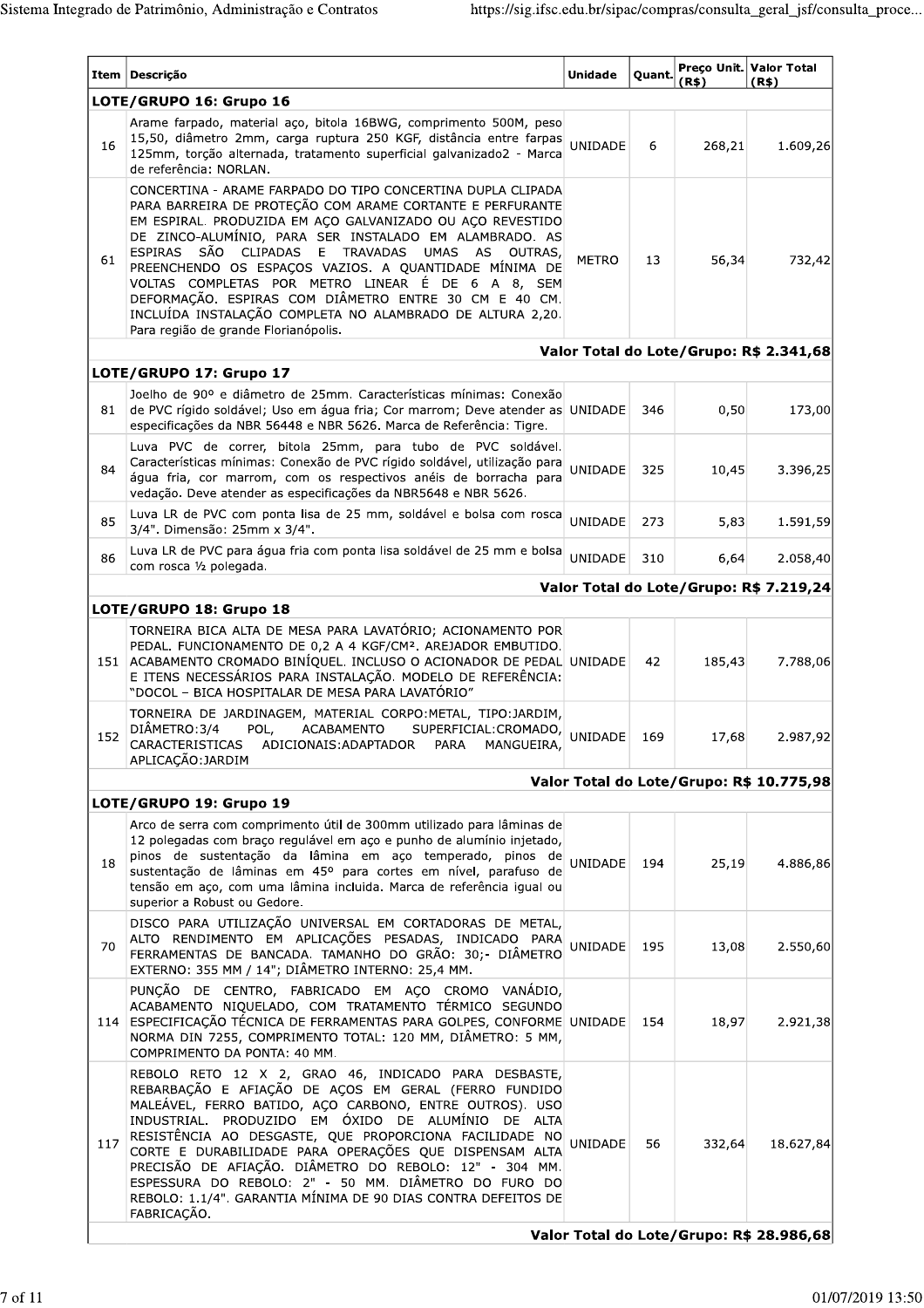|     | Item   Descrição                                                                                                                                                                                                                                                                                                                                                                                                                                                                                                                                                                                                                                        | <b>Unidade</b> | Quant. | (R\$) | Preco Unit. Valor Total<br>(R\$)        |
|-----|---------------------------------------------------------------------------------------------------------------------------------------------------------------------------------------------------------------------------------------------------------------------------------------------------------------------------------------------------------------------------------------------------------------------------------------------------------------------------------------------------------------------------------------------------------------------------------------------------------------------------------------------------------|----------------|--------|-------|-----------------------------------------|
|     | LOTE/GRUPO 20: Grupo 20                                                                                                                                                                                                                                                                                                                                                                                                                                                                                                                                                                                                                                 |                |        |       |                                         |
| 3   | Aço para construção CA-50 - diâmetro 6,3 mm. vergalhão de aço com<br>12m de comprimento. Conforme NBR 7480:2007. Entrega campus<br>Criciúma.                                                                                                                                                                                                                                                                                                                                                                                                                                                                                                            | <b>BARRA</b>   | 50     | 16,26 | 813,00                                  |
| 4   | Aço para construção CA-50 - diâmetro 8,0 mm. vergalhão de aço com<br>12m de comprimento. Conforme NBR 7480:2007. Entrega campus<br>Criciúma.                                                                                                                                                                                                                                                                                                                                                                                                                                                                                                            | BARRA          | 50     | 24,15 | 1.207,50                                |
|     |                                                                                                                                                                                                                                                                                                                                                                                                                                                                                                                                                                                                                                                         |                |        |       | Valor Total do Lote/Grupo: R\$ 2.020,50 |
|     | LOTE/GRUPO 21: Grupo 21                                                                                                                                                                                                                                                                                                                                                                                                                                                                                                                                                                                                                                 |                |        |       |                                         |
| 19  | AREIA FINA NATURAL LAVADA. ENTREGA CAMPUS CRICIÚMA. Obs.:<br>Cada pedido será de no mínimo 2m3.                                                                                                                                                                                                                                                                                                                                                                                                                                                                                                                                                         | m <sup>3</sup> | 12     | 84,71 | 1.016,52                                |
| 20  | Areia média natural lavada. Entrega campus Criciúma. Obs.: Cada<br>pedido será de no mínimo 2m3.                                                                                                                                                                                                                                                                                                                                                                                                                                                                                                                                                        | m <sup>3</sup> | 22     | 68,71 | 1.511,62                                |
| 47  | BRITA NÚMERO 1. ENTREGA CAMPUS CRICIÚMA. CADA PEDIDO SERÁ<br>DE NO MÍNIMO 2M <sup>3</sup>                                                                                                                                                                                                                                                                                                                                                                                                                                                                                                                                                               | M3             | 62     | 78,08 | 4.840,96                                |
|     |                                                                                                                                                                                                                                                                                                                                                                                                                                                                                                                                                                                                                                                         |                |        |       | Valor Total do Lote/Grupo: R\$ 7.369,10 |
|     | LOTE/GRUPO 22: Grupo 22                                                                                                                                                                                                                                                                                                                                                                                                                                                                                                                                                                                                                                 |                |        |       |                                         |
| 65  | DESEMPENADEIRA METÁLICA DE BASE LISA, COM DENTES, COM CABO<br>DE MADEIRA: FABRICADA EM AÇO CARBONO ESPECIAL DE ALTA<br>QUALIDADE, RECEBENDO PINTURA ELETROSTÁTICA A PÓ, QUE TEM<br>UMA MELHOR APRESENTAÇÃO VISUAL E MAIOR PROTEÇÃO CONTRA<br>OXIDAÇÃO, LÂMINA COM TAMANHO 272 X 120 MM, POSSUINDO<br>DENTES QUE SÃO UTILIZADOS PARA FORMAR SULCOS NA MASSA,<br>PARA ASSENTAMENTO DE LAJOTAS E AZULEJOS, CABO<br>COM<br>ACABAMENTO ENVERNIZADO, PARA UM MELHOR ACABAMENTO E<br>APRESENTAÇÃO DO PRODUTO. A CAMADA PROTETORA EM VERNIZ<br>INCOLOR REALÇA SUA TONALIDADE, CONCEDENDO BRILHO E UM<br>TOQUE MAIS LISO AO PRODUTO. GARANTIA MÍNIMA DE 90 DIAS. | UN.            | 63     | 8,75  | 551,25                                  |
| 66  | DESEMPENADEIRA PLÁSTICA DE BASE CORRUGADA, SEM DENTES, COM<br>CABO PLÁSTICO: DESEMPENADEIRA INJETADA COM POLIESTIRENO<br>ESPECIAL DE ALTA RESISTÊNCIA, PROPORCIONANDO DURABILIDADE<br>SUPERIOR E ACABAMENTO DIFERENCIADO, LÂMINA COM TAMANHO 290<br>X 180 MM, BASE CORRUGADA FACILITA O NIVELAMENTO DO PRODUTO<br>UTILIZADO E REMOVE DETRITOS IRREGULARES DA SUPERFÍCIE, COMO<br>PEDRINHAS E OUTRAS PEQUENAS PARTÍCULAS. PRODUTO LEVE, QUE<br>GERA MENOS ESFORÇO FÍSICO DO USUÁRIO E PROPORCIONA MAIOR<br>PRODUTIVIDADE. GARANTIA MÍNIMA DE 90 DIAS.                                                                                                    | <b>UN</b>      | 68     | 10,43 | 709,24                                  |
|     |                                                                                                                                                                                                                                                                                                                                                                                                                                                                                                                                                                                                                                                         |                |        |       | Valor Total do Lote/Grupo: R\$ 1.260,49 |
|     | LOTE/GRUPO 23: Grupo 23                                                                                                                                                                                                                                                                                                                                                                                                                                                                                                                                                                                                                                 |                |        |       |                                         |
| 23  | AREIA, TIPO LAVADA, GRANULOMETRIA GROSSA ,UNIDADE DE<br>MEDIDA: M <sup>3</sup> , ENTREGA EM LAGES                                                                                                                                                                                                                                                                                                                                                                                                                                                                                                                                                       | m <sup>3</sup> | 20     | 79,36 | 1.587,20                                |
| 24  | TIPO: LAVADA,<br>AREIA,<br>GRANULOMETRIA: FINA<br>,UNIDADE<br>DE<br>MEDIDA: M3, ENTREGA EM LAGES.                                                                                                                                                                                                                                                                                                                                                                                                                                                                                                                                                       | m <sup>3</sup> | 20     | 89,98 | 1.799,60                                |
| 43  | BRITA, MATERIAL ROCHA TRITURADA, TAMANHO BRITA 2, UNIDADE DE<br>MEDIDA: M3, ENTREGA EM LAGES.                                                                                                                                                                                                                                                                                                                                                                                                                                                                                                                                                           | m <sup>3</sup> | 20     | 99,30 | 1.986,00                                |
|     |                                                                                                                                                                                                                                                                                                                                                                                                                                                                                                                                                                                                                                                         |                |        |       | Valor Total do Lote/Grupo: R\$ 5.372,80 |
|     | LOTE/GRUPO 24: Grupo 24                                                                                                                                                                                                                                                                                                                                                                                                                                                                                                                                                                                                                                 |                |        |       |                                         |
|     | MATERIAL: FIBROCIMENTO,<br>TIPO: ONDULADA,<br>TELHA,<br>136 COMPRIMENTO:244 CM, LARGURA:110 CM, ESPESSURA:6 MM MARCA UNIDADE<br>REFERÊNCIA; ISDRALIT ENTREGA NO CAMPUS LAGES.                                                                                                                                                                                                                                                                                                                                                                                                                                                                           |                | 180    | 32,26 | 5.806,80                                |
| 137 | MATERIAL: FIBROCIMENTO,<br>TELHA,<br>TIPO: ONDULADA,<br>COMPRIMENTO:244 CM, LARGURA:50 CM, ESPESSURA:4 MM, MARCA Unidade -<br>REFERÊNCIA; ISDRALIT ENTREGA NO CAMPUS LAGES.                                                                                                                                                                                                                                                                                                                                                                                                                                                                             |                | 50     | 14,88 | 744,00                                  |
|     |                                                                                                                                                                                                                                                                                                                                                                                                                                                                                                                                                                                                                                                         |                |        |       | Valor Total do Lote/Grupo: R\$ 6.550,80 |
| 79  | LOTE/GRUPO 25: Grupo 25<br>APLICAÇÃO: CERCA<br>POLIDO,<br>GRAMPO,<br>MATERIAL:ACO<br>ARAME,<br>TAMANHO:1 X 9, TIPO U, MARCA REFERÊNCIA; GERDAU                                                                                                                                                                                                                                                                                                                                                                                                                                                                                                          | KG             | 5      | 15,83 | 79,15                                   |
| 102 | FIXAÇÃO<br><b>PARAFUSO</b><br>TELHADO,<br>MATERIAL: ACO<br>CARBONO,<br>COMPRIMENTO:110 MM, DIÂMETRO:5/16 POL, CARACTERÍSTICAS<br>ADICIONAIS: ARRUELA<br>METAL E ARRUELA<br>BORRACHA<br>MARCA<br>REFERÊNCIA; GERDAU                                                                                                                                                                                                                                                                                                                                                                                                                                      | <b>UNIDADE</b> | 300    | 0,64  | 192,00                                  |
| 110 | PREGO 18X30. CARACTERÍSTICAS MÍNIMAS:<br>PREGOS COM AS<br>MEDIDAS DE 18X30 (JP X LPP); DEVEM SER CONFECCIONADOS EM AÇO<br>GALVANIZADO; DEVEM POSSUIR CABEÇA. PACOTE COM 1KG.                                                                                                                                                                                                                                                                                                                                                                                                                                                                            | Кq             | 6      | 10,12 | 60,72                                   |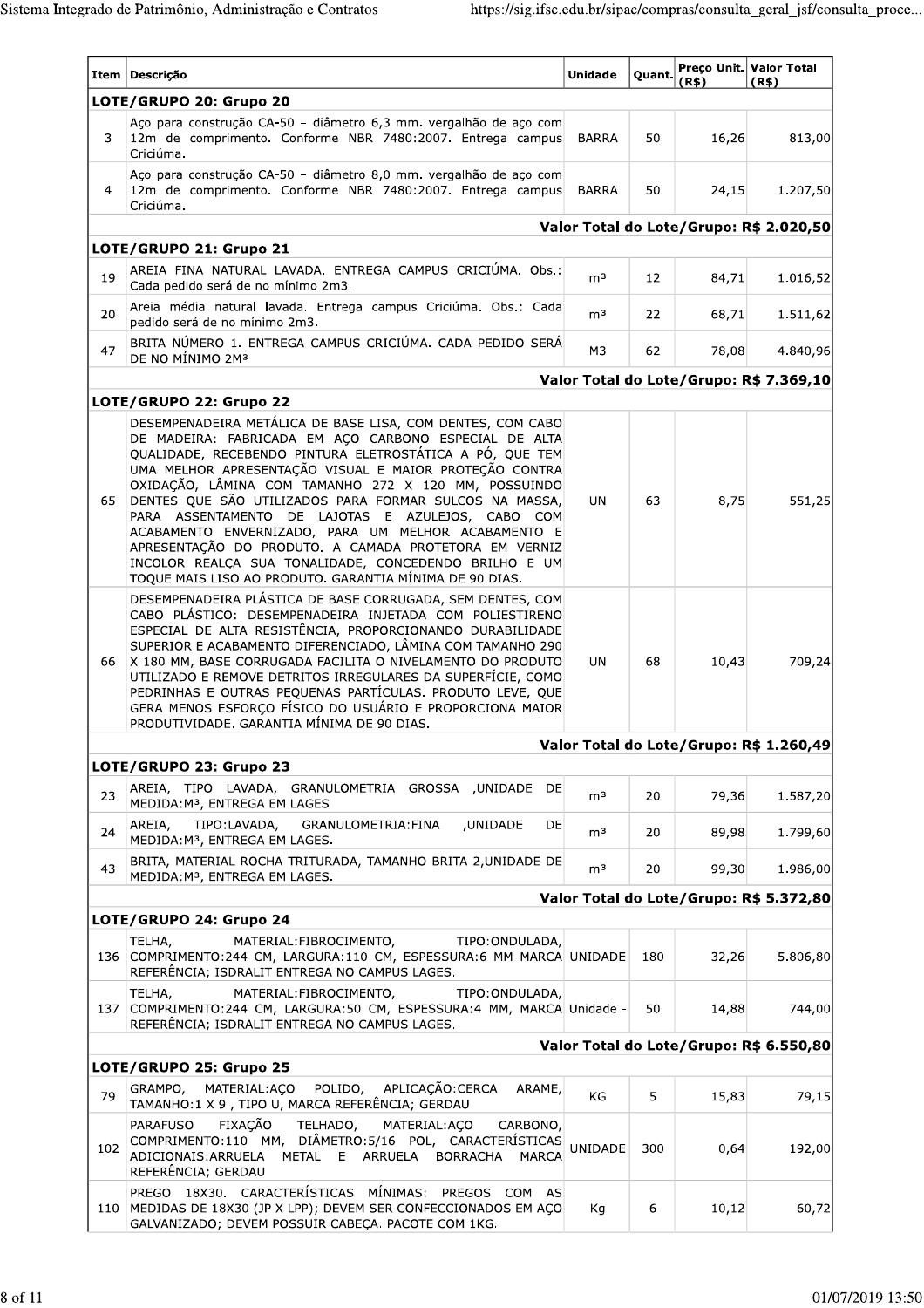|                                         | Item   Descrição                                                                                                                                                                                                                                                                                                                                                                                                                 | <b>Unidade</b> | Quant.       | (R\$)  | Preço Unit. Valor Total<br>(R\$)         |
|-----------------------------------------|----------------------------------------------------------------------------------------------------------------------------------------------------------------------------------------------------------------------------------------------------------------------------------------------------------------------------------------------------------------------------------------------------------------------------------|----------------|--------------|--------|------------------------------------------|
|                                         | PREGO COM CABEÇA, MATERIAL:AÇO, TIPO CABEÇA:CHATA, TIPO<br>111 CORPO:LISO, TIPO PONTA:COMUM, BITOLA:17 X 27, MARCA<br>REFERÊNCIA; GERDAU                                                                                                                                                                                                                                                                                         | KG             | 6            | 10,06  | 60,36                                    |
| 112                                     | PREGO PARA TELHA, MATERIAL CORPO: ARAME PARA PREGO, MATERIAL<br>CABEÇA: CHAPA METÁLICA ESTAMPADA, TIPO CORPO: HELICOIDAL,<br>TIPO PONTA: DIAMANTE, TRATAMENTO SUPERFICIAL: GALVANIZADO<br>ELETROLÍTICO, BITOLA:18 X 27 MM, MATERIAL VEDAÇÃO:ANEL<br>BORRACHA FLEXÍVEL, APLICAÇÃO:TELHA FIBROCIMENTO MARCA<br>REFERÊNCIA; GERDAU                                                                                                  | KG             | $\mathbf{1}$ | 15,96  | 15,96                                    |
|                                         |                                                                                                                                                                                                                                                                                                                                                                                                                                  |                |              |        | Valor Total do Lote/Grupo: R\$ 408,19    |
|                                         | LOTE/GRUPO 26: Grupo 26                                                                                                                                                                                                                                                                                                                                                                                                          |                |              |        |                                          |
| 22                                      | Areia média natural lavada. Entrega campus São Miguel do Oeste. Obs.:<br>Cada pedido será de no mínimo 2m3.                                                                                                                                                                                                                                                                                                                      | m <sup>3</sup> | 14           | 196,30 | 2.748,20                                 |
| 48                                      | Brita nº 1. Entrega Campus São Miguel do Oeste. Cada pedido será de<br>no mínimo 2m <sup>3</sup> .                                                                                                                                                                                                                                                                                                                               | m <sup>3</sup> | 131          | 97,59  | 12.784,29                                |
|                                         |                                                                                                                                                                                                                                                                                                                                                                                                                                  |                |              |        | Valor Total do Lote/Grupo: R\$ 15.532,49 |
|                                         | LOTE/GRUPO 27: Grupo 27                                                                                                                                                                                                                                                                                                                                                                                                          |                |              |        |                                          |
| 40                                      | BLOCO DE CONCRETO VAZADO SIMPLES PARA ALVENARIA, TIPO BLOCO<br>DE CONCRETO ESTRUTURAL. DIMENSÕES: 14X19X39CM. ENTREGA NO UNIDADE 1200<br>CÂMPUS SÃO MIGUEL DO OESTE.                                                                                                                                                                                                                                                             |                |              | 4,46   | 5.352,00                                 |
| 42                                      | BLOCO DE CONCRETO VEDAÇÃO. TIPO BLOCO DE CONCRETO PARA<br>ALVENARIA DE VEDAÇÃO. COM 2 FUROS EM UMA DAS EXTREMIDADES.<br>DIMENSÕES: 14X19X39CM. ENTREGA NO CÂMPUS SÃO MIGUEL DO<br>OESTE.                                                                                                                                                                                                                                         | UNIDADE        | 2000         | 3,41   | 6.820,00                                 |
|                                         | TIJOLO CERÂMICO DE 6 FUROS. DIMENSÕES: 9X14X19CM. OBS.: CADA<br>141 PEDIDO SERÁ DE NO MÍNIMO 500 UNIDADES. ENTREGA CAMPUS SÃO UNIDADE<br>MIGUEL DO OESTE                                                                                                                                                                                                                                                                         |                | 4000         | 0,83   | 3.320,00                                 |
|                                         |                                                                                                                                                                                                                                                                                                                                                                                                                                  |                |              |        | Valor Total do Lote/Grupo: R\$ 15.492,00 |
|                                         | LOTE/GRUPO 28: Grupo 28                                                                                                                                                                                                                                                                                                                                                                                                          |                |              |        |                                          |
| 13                                      | Alicate de pressão com mordente triangular de 10"" deve possuir<br>mordentes forjados em aço especial e temperados, corpo formado por<br>chapas conformadas, acabamento cromado e abertura regulável. UNIDADE<br>Dimensões da castanha - Comprimento: entre 28,5 a 30 cm - Largura:<br>8 a 14 cm - Altura: 2 a 4 cm                                                                                                              |                | 69           | 30,27  | 2.088,63                                 |
| 14                                      | ALICATE BOMBA D'ÁGUA DE 10" · CAPACIDADE DE ABERTURA DA BOCA<br>DE 35 MM · FABRICADO EM AÇO ESPECIAL, FORJADO E COM<br>SUPERFÍCIE PINTADA. • ABERTURA DA BOCA REGULÁVEL EM 7<br>POSIÇÕES · PROJETADO PARA TRABALHAR EM MANUTENÇÕES<br>HIDRÁULICAS (TUBOS E CONEXÕES) · CABO EMBORRACHADO DEVE<br>POSSUIR O SISTEMA DE REGULAGEM DE ABERTURA ATRAVÉS DE UM<br>PINO CHANFRADO. MARCA/MODELO DE REFERENCIA: ROBUST 525-250<br>(10") | <b>UNIDADE</b> | 45           | 31,90  | 1.435,50                                 |
| 89                                      | MARTELO DE AÇO FORJADO TIPO UNHA, TAMANHO DA BASE BATENTE<br>25MM DE DIÂMETRO E COMPRIMENTO TOTAL DO MARTELO DE 295MM<br>OU MAIOR. CABO DE MADEIRA MARFIN DE ACABAMENTO POLIDO.                                                                                                                                                                                                                                                  | UN             | 35           | 20,85  | 729,75                                   |
|                                         |                                                                                                                                                                                                                                                                                                                                                                                                                                  |                |              |        | Valor Total do Lote/Grupo: R\$ 4.253,88  |
|                                         | LOTE/GRUPO 29: Grupo 29                                                                                                                                                                                                                                                                                                                                                                                                          |                |              |        |                                          |
|                                         | Ripa de Madeira Pinus com as seguintes dimensões 2cm x 5cm x<br>300cm(madeira seca), não deve apresentar grande variação das<br>120 dimensões, não pode apresentar nós ou outros defeitos que UNIDADE<br>comprometam a peça. Entrega Campus Canoinhas. Pedido Mínimo: 50<br>unidades.                                                                                                                                            |                | 120          | 2,96   | 355,20                                   |
|                                         | Tábua de pinus com as seguintes dimensões 20 x 2,5 x 300 cm,<br>132 (madeira seca). Obs.: Cada pedido será de no mínimo 50 tábuas de UNIDADE<br>pinus.                                                                                                                                                                                                                                                                           |                | 165          | 9,93   | 1.638,45                                 |
| 135                                     | TÁBUA DE PINUS COM AS SEGUINTES DIMENSÕES 30 X 2 X 300 CM,<br>(MADEIRA SECA). ENTREGA CÂMPUS CANOINHAS.                                                                                                                                                                                                                                                                                                                          | UNIDADE        | 190          | 18,58  | 3.530,20                                 |
| Valor Total do Lote/Grupo: R\$ 5.523,85 |                                                                                                                                                                                                                                                                                                                                                                                                                                  |                |              |        |                                          |
|                                         | LOTE/GRUPO 30: Grupo 30                                                                                                                                                                                                                                                                                                                                                                                                          |                |              |        |                                          |
| 91                                      | MARTELO TIPO BOLA 100 GRAMAS COM CABEÇA FORJADA E<br>TEMPERADA EM AÇO ESPECIAL, ACABAMENTO JATEADO E CABEÇA<br>ENVERNIZADA COM CABO EM MADEIRA ENVERNIZADO, FIXADO COM UNIDADE<br>CUNHA METÁLICA OU EM EPÓXI, TENDO UM COMPRIMENTO TOTAL<br>MÍNIMO DE 260MM.                                                                                                                                                                     |                | 57           | 40,53  | 2.310,21                                 |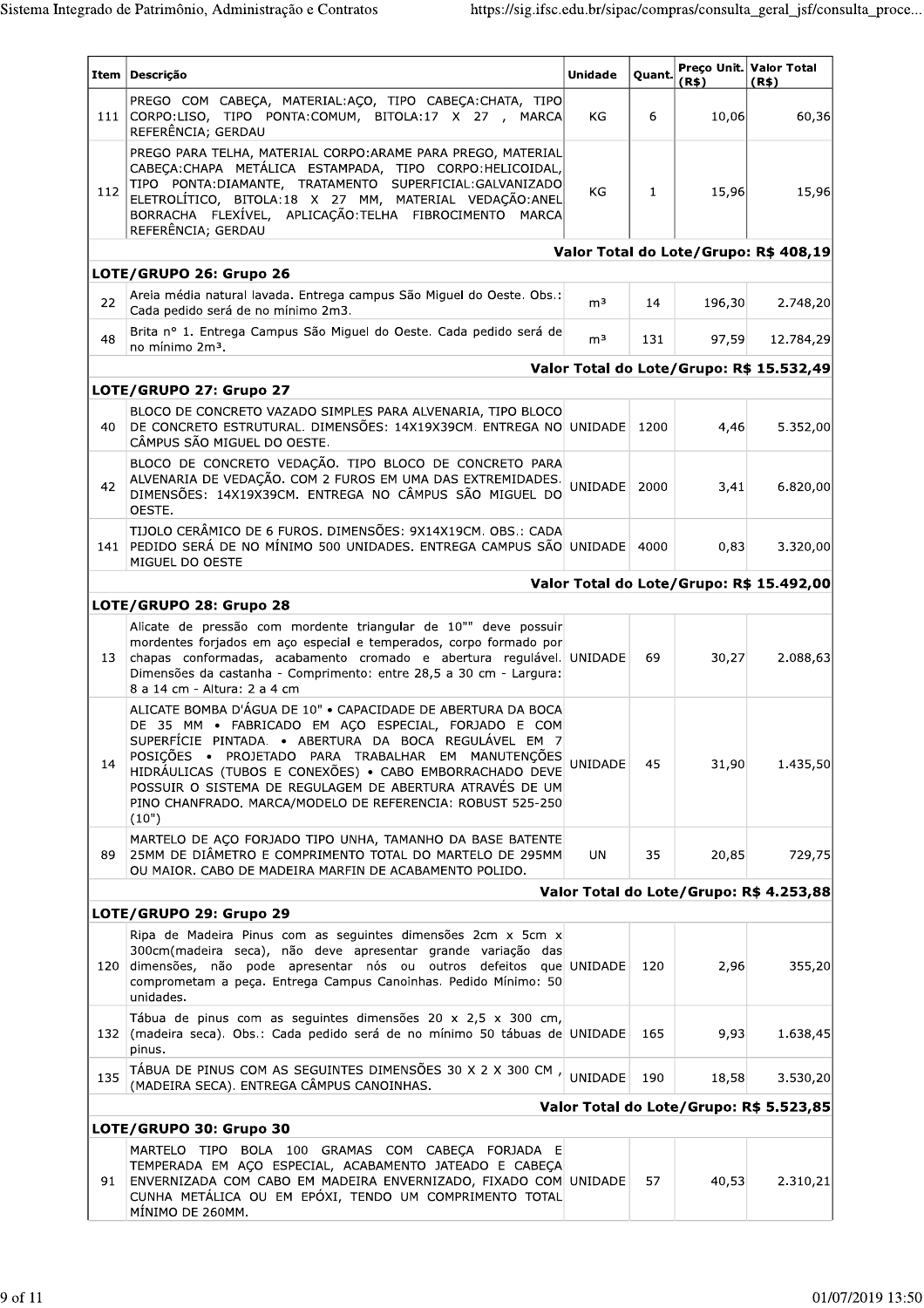|     | Item   Descrição                                                                                                                                                                                                                                             | <b>Unidade</b> | Quant. | (R\$)  | Preço Unit. Valor Total<br>(R\$)         |  |  |
|-----|--------------------------------------------------------------------------------------------------------------------------------------------------------------------------------------------------------------------------------------------------------------|----------------|--------|--------|------------------------------------------|--|--|
| 92  | MARTELO TIPO BOLA 200 GRAMAS COM CABECA FORJADA E<br>TEMPERADA EM AÇO ESPECIAL, ACABAMENTO JATEADO E CABEÇA<br>ENVERNIZADA COM CABO EM MADEIRA ENVERNIZADO, FIXADO COM UNIDADE<br>CUNHA METÁLICA OU EM EPÓXI, TENDO UM COMPRIMENTO TOTAL<br>MÍNIMO DE 285MM. |                | 52     | 44,68  | 2.323,36                                 |  |  |
| 93  | MARTELO TIPO BOLA 300 GRAMAS COM CABEÇA FORJADA E<br>TEMPERADA EM AÇO ESPECIAL, ACABAMENTO JATEADO E CABEÇA<br>ENVERNIZADA COM CABO EM MADEIRA ENVERNIZADO, FIXADO COM UNIDADE<br>CUNHA METÁLICA OU EM EPÓXI, TENDO UM COMPRIMENTO TOTAL<br>MÍNIMO DE 300MM. |                | 57     | 49,57  | 2.825,49                                 |  |  |
| 94  | MARTELO TIPO PENA 100 GRAMAS COM CABEÇA FORJADA E<br>TEMPERADA EM AÇO ESPECIAL, ACABAMENTO JATEADO E CABEÇA<br>ENVERNIZADA COM CABO EM MADEIRA ENVERNIZADO, FIXADO COM UNIDADE<br>CUNHA METÁLICA OU EM EPÓXI, TENDO UM COMPRIMENTO TOTAL<br>MÍNIMO DE 260MM. |                | 63     | 28,62  | 1.803,06                                 |  |  |
| 95  | MARTELO TIPO PENA 200 GRAMAS COM CABECA FORJADA E<br>TEMPERADA EM AÇO ESPECIAL, ACABAMENTO JATEADO E CABEÇA<br>ENVERNIZADA COM CABO EM MADEIRA ENVERNIZADO, FIXADO COM UNIDADE<br>CUNHA METÁLICA OU EM EPÓXI, TENDO UM COMPRIMENTO TOTAL<br>MÍNIMO DE 285MM. |                | 58     | 38,72  | 2.245,76                                 |  |  |
| 96  | MARTELO TIPO PENA 300 GRAMAS COM CABECA FORJADA E<br>TEMPERADA EM AÇO ESPECIAL, ACABAMENTO JATEADO E CABEÇA<br>ENVERNIZADA COM CABO EM MADEIRA ENVERNIZADO, FIXADO COM UNIDADE<br>CUNHA METÁLICA OU EM EPÓXI, TENDO UM COMPRIMENTO TOTAL<br>MÍNIMO DE 300MM. |                | 63     | 54,95  | 3.461,85                                 |  |  |
|     |                                                                                                                                                                                                                                                              |                |        |        | Valor Total do Lote/Grupo: R\$ 14.969,73 |  |  |
|     | LOTE/GRUPO 31: Grupo 31                                                                                                                                                                                                                                      |                |        |        |                                          |  |  |
| 32  | BANCO ARTICULADO PARA BANHO, FABRICADO EM AÇO INOX DE ALTA<br>QUALIDADE, COM DIMENSÕES DE 45X70 CM, COM CANTOS<br>ARREDONDADOS, PARA SUPORTAR UM ESFORÇO DE 200 Kg, EM<br>CONFORMIDADE COM A NBR 9050/2015                                                   | Unidade -      | 11     | 704,24 | 7.746,64                                 |  |  |
| 34  | BARRA DE APOIO LATERAL EM AÇO INOX. DIÂMETRO 1.1/2", PARA<br>BANHEIRO PCD, NO TAMANHO DE 70 CM PARA APOIO AO VASO Unidade -<br>SANITÁRIO CONFORME CONFORME NBR 9050/2015                                                                                     |                | 44     | 273,28 | 12.024,32                                |  |  |
| 35  | BARRA DE APOIO LATERAL EM AÇO INOX. DIÂMETRO 1.1/2", PARA<br>BANHEIRO PCD, NO TAMANHO DE 70 CM x 70 CM. EM L, PARA APOIO<br>AO VASO SANITÁRIO CONFORME NBR 9050/2015, DIREITA OU<br>ESQUERDA A SER DEFINIDA NA AUTORIZAÇÃO DE FORNECIMENTO.                  | Unidade -      | 64     | 281,49 | 18.015,36                                |  |  |
| 36  | BARRA DE APOIO LATERAL EM AÇO INOX. DIÂMETRO 1.1/2", PARA<br>BANHEIRO PCD, NO TAMANHO DE 80 CM PARA APOIO AO VASO Unidade -<br>SANITÁRIO CONFORME CONFORME NBR 9050/2015                                                                                     |                | 24     | 299,33 | 7.183,92                                 |  |  |
| 37  | BARRA DE APOIO RETA 40CM PARA LAVATÓRIO E PARA PUXADOR DA<br>PORTA DO BANHEIRO DE DEFICIENTES - CONFORME NBR 9050, Unidade -<br>FABRICADA EM AÇO INOX AISI 304 CONFORME NBR 9050/2015                                                                        |                | 149    | 171,96 | 25.622,04                                |  |  |
| 38  | BARRA DE APOIO RETA EM AÇO INOX. DIÂMETRO 1.1/2", PARA<br>BANHEIRO PCD, NO TAMANHO DE 70 CM PARA APOIO AO VASO Unidade -<br>SANITÁRIO CONFORME CONFORME NBR 9050/2015                                                                                        |                | 64     | 189,99 | 12.159,36                                |  |  |
| 39  | BARRA DE APOIO RETA EM AÇO INOX. DIÂMETRO 1.1/2", PARA<br>BANHEIRO PCD, NO TAMANHO DE 80 CM PARA APOIO AO VASO Unidade -<br>SANITÁRIO CONFORME CONFORME NBR 9050/2015                                                                                        |                | 105    | 216,68 | 22.751,40                                |  |  |
|     | Valor Total do Lote/Grupo: R\$ 105.503,04                                                                                                                                                                                                                    |                |        |        |                                          |  |  |
|     | LOTE/GRUPO 32: Grupo 32<br>Tábua de pinus com as seguintes dimensões 20 x 2,5 x 300 cm,                                                                                                                                                                      |                |        |        |                                          |  |  |
|     | 133 (madeira seca). Entrega campus Criciúma. Obs.: Cada pedido será de UNIDADE<br>no mínimo 50 tábuas de pinus.                                                                                                                                              |                | 100    | 8,49   | 849,00                                   |  |  |
| 134 | Tábua de pinus com as seguintes dimensões 30 x 2,5 x 300 cm,<br>(madeira seca). Entrega Campus Criciúma. Obs.: Cada pedido será de UNIDADE<br>no mínimo 50 tábuas de pinus.                                                                                  |                | 130    | 13,14  | 1.708,20                                 |  |  |
|     | Valor Total do Lote/Grupo: R\$ 2.557,20                                                                                                                                                                                                                      |                |        |        |                                          |  |  |
|     | LOTE/GRUPO 33: Grupo 33                                                                                                                                                                                                                                      |                |        |        |                                          |  |  |
| 101 | FIXAÇÃO<br><b>PARAFUSO</b><br>MATERIAL: ACO<br>TELHADO,<br>CARBONO,<br>COMPRIMENTO:110 MM, DIÂMETRO:5/16 POL, CARACTERÍSTICAS<br>METAL E ARRUELA<br>ADICIONAIS: ARRUELA<br><b>BORRACHA</b><br>MARCA<br>REFERÊNCIA; GERDAU, ENTREGA NO CAMPUS ITAJAI.         | <b>UNIDADE</b> | 120    | 0,50   | 60,00                                    |  |  |